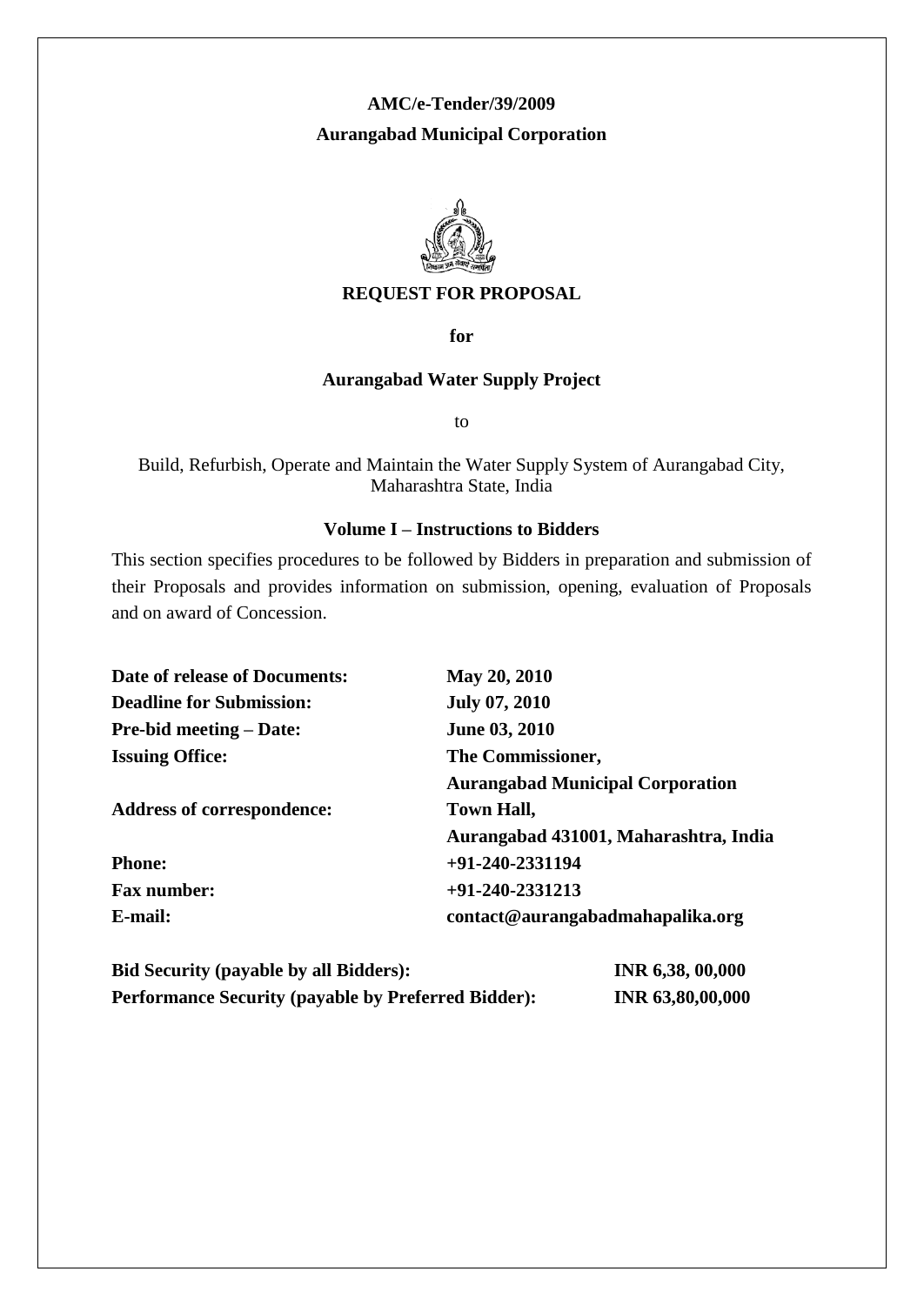# **NOTE**

Aurangabad Municipal Corporation plans to enter into a contract with a private service provider to Build, Refurbish, Operate & Maintain the Water Supply System of the Aurangabad City. The operation of such project will include, amongst other things, the obligation for the private service provider to collect water charges from the end users. The period of the Concession will be 20 years. The Authority is inviting **Proposals** from the shortlisted Bidders as per the laid out norms in this Request for Proposal. The Request for Proposal is organized in three volumes as given below:

- **1. VOLUME-I: INSTRUCTION TO BIDDERS**
- **2. VOLUME-II : PROJECT INFORMATION MEMORANDUM**
- **3. VOLUME-III : DRAFT CONCESSION AGREEMENT**

Prospective Bidders are advised to read the three volumes in conjunction and are also advised to comply with the terms and conditions for submission of their Proposal as defined in this RFP document.

Selection of the successful Bidder would be through evaluation of the Bids which are to be submitted by the prospective Bidders.

All queries regarding the Project may be submitted, in a format provided in Appendix VI, in writing to:

#### **Name: The Commissioner**

| <b>Address:</b> | <b>Aurangabad Municipal Corporation</b>          |
|-----------------|--------------------------------------------------|
|                 | Town Hall, Aurangabad 431001, Maharashtra, India |
| <b>Phone:</b>   | $+91-240-2331194$                                |

**Fax number: +91-240-2331213**

**E-mail: contact@aurangabadmahapalika.org**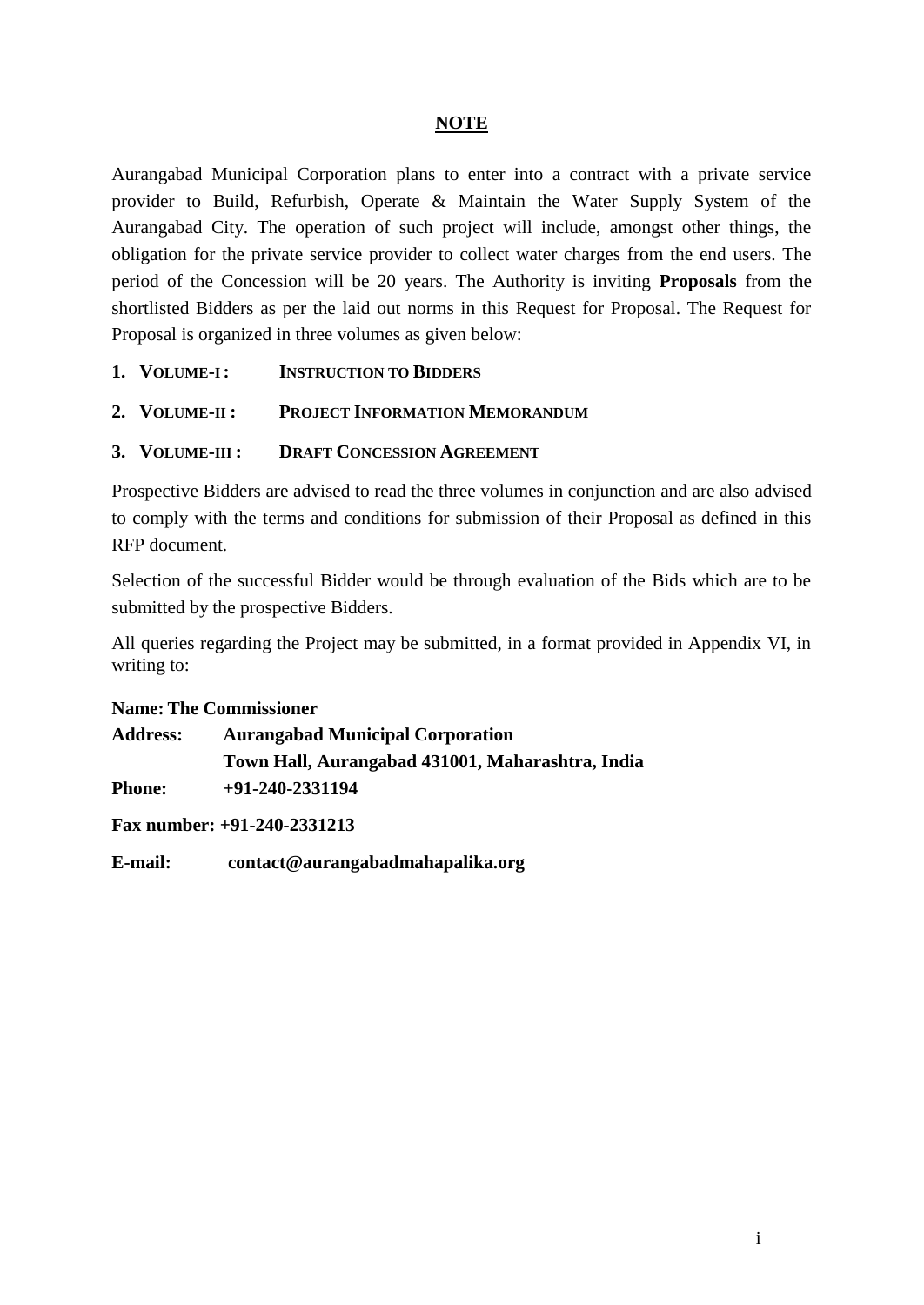#### **GLOSSARY**

- **Addendum** Means an addendum to this RFP as issued in accordance with Clause 2.13.
- Affiliate Shall mean in relation to the Bidder/Member, a person who controls, is controlled by, or is under the common control with such Bidder/Member.
- **Annual Grant** As defined in Clause 2.1.5
- **Premium** As defined in Clause 2.1.5
- **Authority** As defined in Clause 1.1.1
- **Bank Guarantee** As defined in Clause 2.16.3
- **Bid(s)** As defined in the Disclaimer
- **Bidders** As defined in Clause 1.2.2.
- **Bid Due Date** As defined in Clause 1.2.2
- **Bidding Process** As defined in Clause 1.2.1
- **Bid Security** As defined in Clause 2.16.1
- **Bid Stage** As defined in Clause 1.2.1
- **Coercive Practice** As defined in Clause 2.14.3(c)
- **Concession** As defined in Clause 1.1.6
- "**Control**" Shall mean with respect to a person which is a company or a corporation, the ownership, directly or indirectly, of more than 25% (twenty five percent) of the voting shares of such person, and with respect to a person which is not a company or a corporation, the power to direct the management and policies of such person by operation of law.
- **Draft Concession**  As defined in Clause 1.1.2 **Agreement Concession Period** As defined in the Draft Concession Agreement **Concessionaire** As defined in Clause 1.1.2 **Conflict of Interest** As defined in Clause 2.3 **Corrupt Practice** As defined in Clause 2.14.3(a) **Demand Draft** As defined in Clause 2.16.4 **Estimated Project**  As defined in Clause 1.1.1**Cost**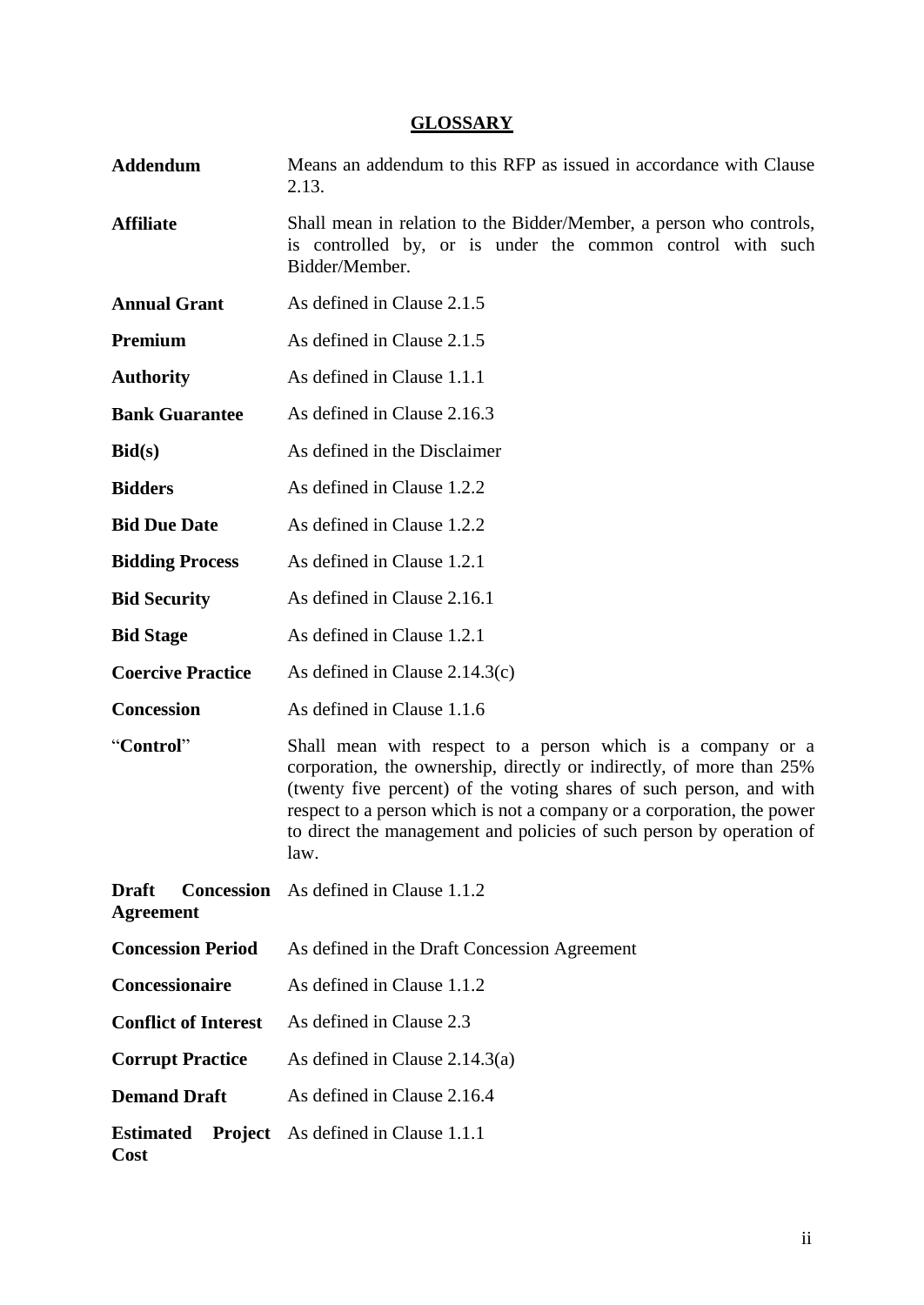| <b>Financial Model</b>                             | The financial model to be provided by the Bidder                               |  |  |
|----------------------------------------------------|--------------------------------------------------------------------------------|--|--|
| first<br>round<br>bidding                          | of As defined in Clause 4.3.3                                                  |  |  |
| <b>Fraudulent</b><br><b>Practice</b>               | As defined in Clause 2.14.3(b)                                                 |  |  |
| <b>LOA</b>                                         | As defined in Clause 4.3.6                                                     |  |  |
| <b>Mandatory Project</b><br><b>Requirements</b>    | As set out in the Project Information Memorandum                               |  |  |
| <b>Member</b>                                      | Member of a Consortium                                                         |  |  |
| <b>PPP</b>                                         | <b>Public Private Partnership</b>                                              |  |  |
| Project                                            | As defined in Clause 1.1.1                                                     |  |  |
| <b>Project Grants</b>                              | As defined in Clause 1.1.4                                                     |  |  |
| Project<br><b>Information</b><br><b>Memorandum</b> | Volume II of this RFP                                                          |  |  |
| <b>Public Sector Bank</b>                          | A bank classified as a public sector bank by the Indian Banks'<br>Association. |  |  |
| <b>Qualification Stage</b>                         | As defined in Clause 1.2.1                                                     |  |  |
| Re. or Rs. or INR                                  | <b>Indian Rupees</b>                                                           |  |  |
| <b>Restrictive Practice</b>                        | As defined in Clause $2.14.3(e)$                                               |  |  |
| <b>RFP</b> or Request for<br><b>Proposals</b>      | As defined in the Disclaimer                                                   |  |  |
| <b>RFQ</b>                                         | As defined in Clause 2.1.2                                                     |  |  |
| round<br>of<br>second<br>bidding                   | As defined in Clause 4.3.3                                                     |  |  |
| <b>Selected Bidder</b>                             | As defined in Clause 4.3.1                                                     |  |  |
| <b>Subject Person</b>                              | As defined in Clause $2.3.1(i)(A)$                                             |  |  |
| third<br>round<br><b>of</b><br>bidding             | As defined in Clause 4.3.4                                                     |  |  |
| <b>Tie Bidders</b>                                 | As defined in Clause 4.3.2                                                     |  |  |
| Undesirable<br><b>Practice</b>                     | As defined in Clause $2.14.3(d)$                                               |  |  |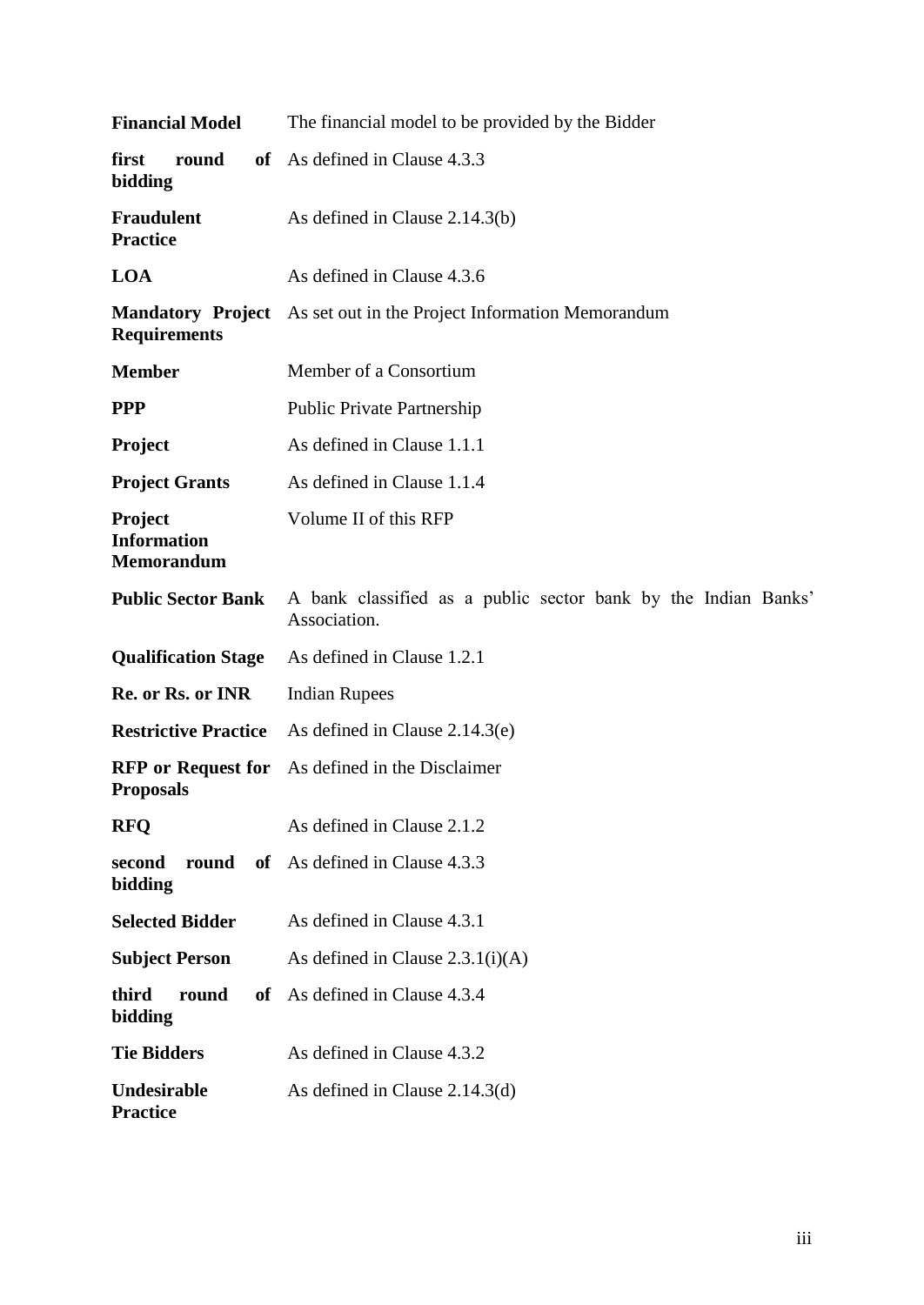The words and expressions beginning with capital letters and defined in this document shall, unless the context otherwise requires, have the meaning ascribed thereto herein. The words and expressions beginning with capital letters and not defined herein, but defined in the RFQ shall, unless the context otherwise requires, have the meaning ascribed thereto therein.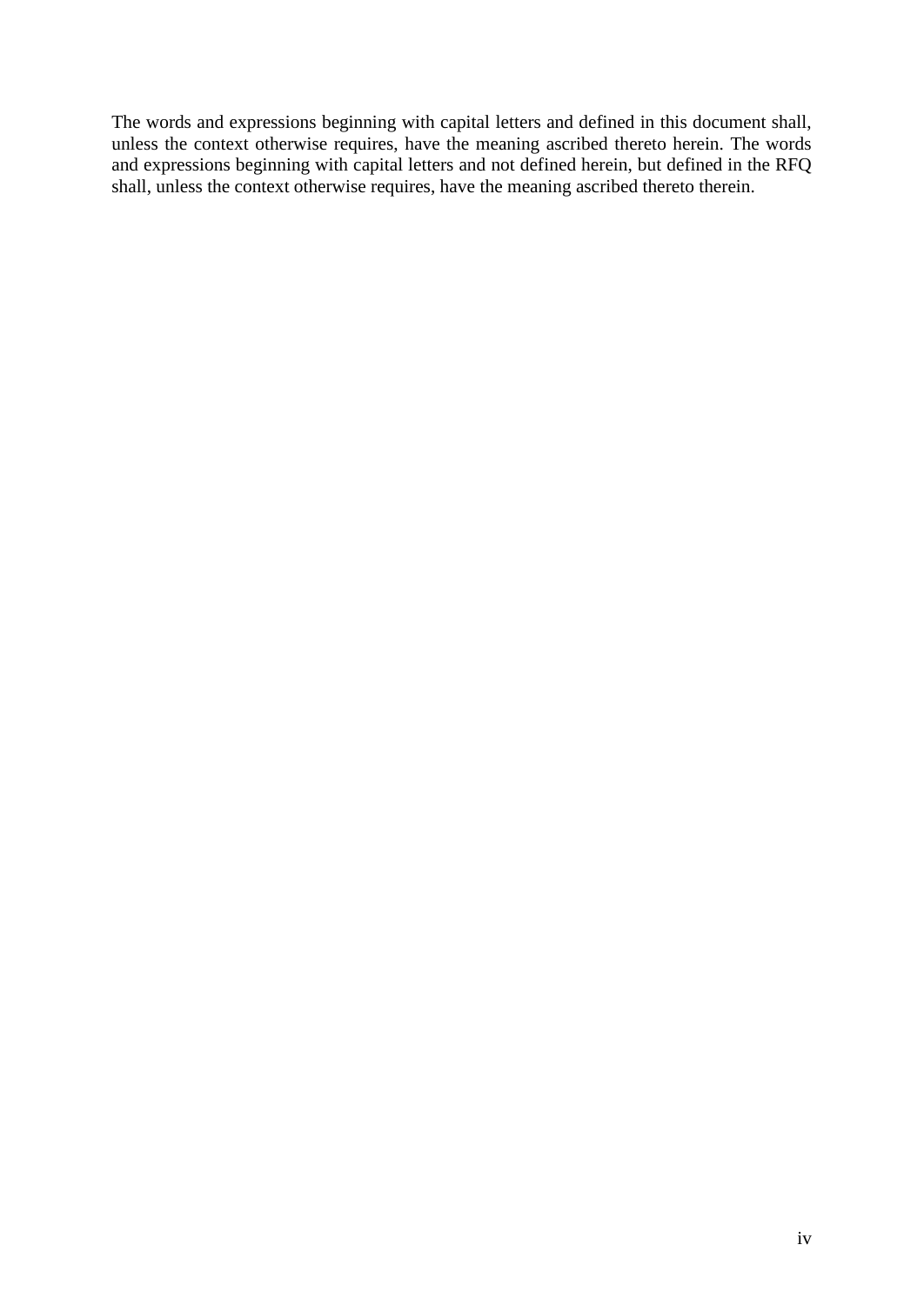#### **DISCLAIMER**

The information contained in this Request for Proposal document (the "**RFP**") or subsequently provided to Bidder(s), whether verbally or in documentary or any other form by or on behalf of the Aurangabad Municipal Corporation (the "**Authority**") or any of their employees or advisors, is provided to Bidder(s) on the terms and conditions set out in this RFP and on such other terms and conditions subject to which such information is provided.

This RFP is not an agreement and is neither an offer nor invitation by the Authority to the prospective Bidders or any other person. The purpose of this RFP is to provide interested parties with information that may be useful to them in making their financial offer pursuant to this RFP (the "**Bid**"). This RFP includes statements, which reflect various assumptions and assessments arrived at by the Authority in relation to the Project. Such assumptions, assessments and statements do not purport to contain all the information that each Bidder may require. This RFP may not be appropriate for all persons, and it is not possible for the Authority, its employees or advisors to consider the investment objectives, financial situation and particular needs of each party who reads or uses this RFP. The assumptions, assessments, statements and information contained in this RFP, especially in **Volume II – Project Information Memorandum**, may not be complete, accurate, adequate or correct. Each Bidder should, therefore, conduct its own investigations and analysis and should check the accuracy, adequacy, correctness, reliability and completeness of the assumptions, assessments, statements and information contained in this RFP and obtain independent advice from appropriate sources.

Information provided in this RFP to the Bidder(s) is on a wide range of matters, some of which depend upon interpretation of law. The information given is not an exhaustive account of statutory requirements and should not be regarded as a complete or authoritative statement of law. The Authority, its employees and advisors accept no responsibility for the accuracy or otherwise of any interpretation or opinion on law expressed herein.

The Authority, its employees and advisors make no representation or warranty and shall have no liability to any person, including any Bidder under any law, statute, rules or regulations or tort, principles of restitution or unjust enrichment or otherwise for any loss, damages, cost or expense which may arise from or be incurred or suffered on account of anything contained in this RFP or otherwise, including the accuracy, adequacy, correctness, completeness or reliability of the RFP and any assessment, assumption, statement or information contained therein or deemed to form part of this RFP or arising in any way in this Bid Stage.

The Authority also accepts no liability of any nature whether resulting from negligence or otherwise, howsoever caused arising from reliance of any Bidder upon the statements contained in this RFP. The Authority may in its absolute discretion, but without being under any obligation to do so, update, amend or supplement the information, assessment or assumptions contained in this RFP.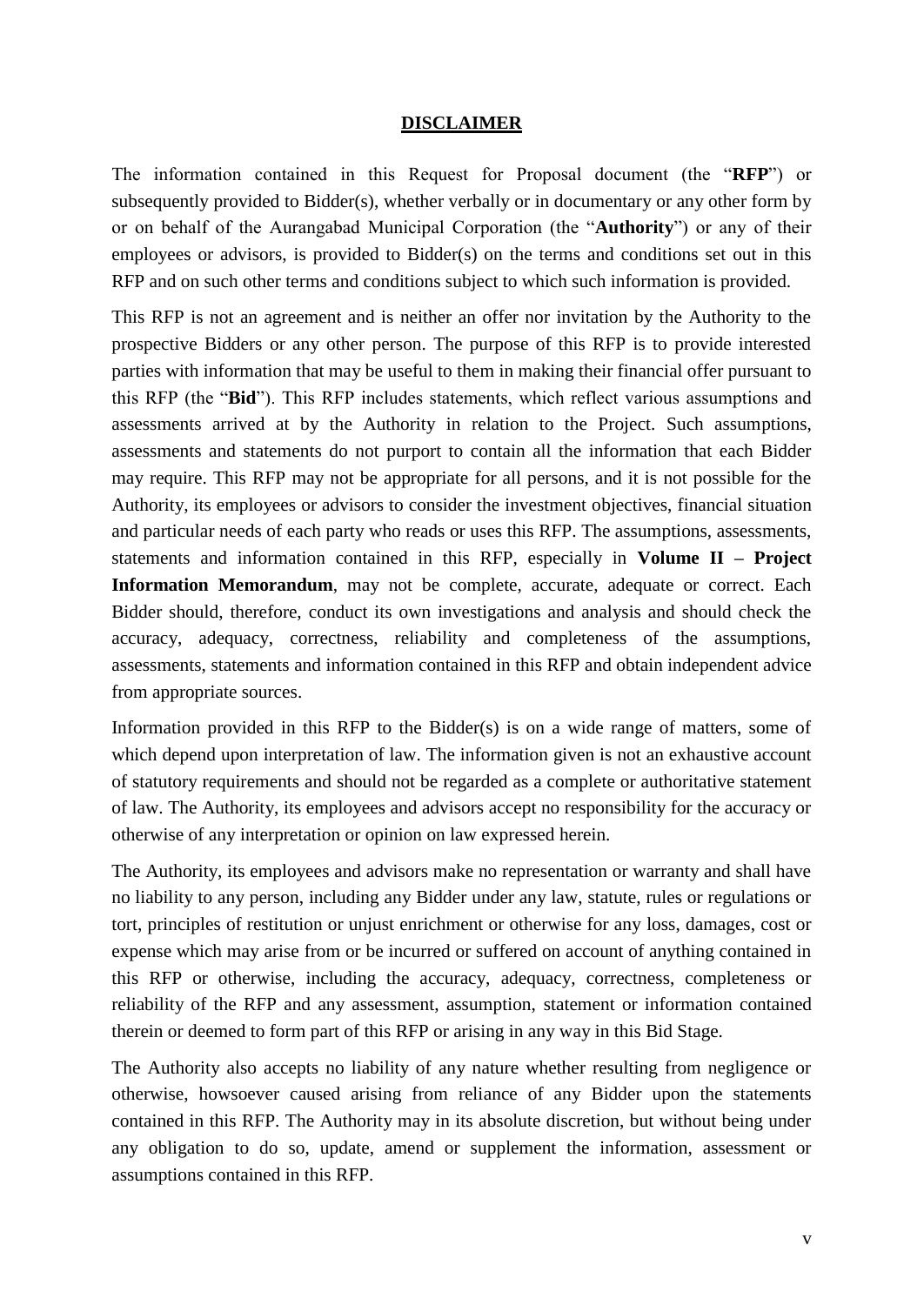The issue of this RFP does not imply that the Authority is bound to select a Bidder or to appoint the Selected Bidder or Concessionaire, as the case may be, for the Project, and the Authority reserves the right to reject all or any of the Bidders or Bids without assigning any reason whatsoever.

The Bidder shall bear all its costs associated with or relating to the preparation and submission of its Bid including but not limited to preparation, copying, postage, delivery, and any other fees, expenses associated with any demonstrations or presentations which may be required by the Authority, or other costs incurred in connection with or relating to its Bid. All such costs and expenses will remain with the Bidder, and the Authority shall not be liable in any manner whatsoever for the same or for any other costs or expenses incurred by a Bidder in preparation or submission of the Bid, regardless of the conduct or outcome of the Bidding Process.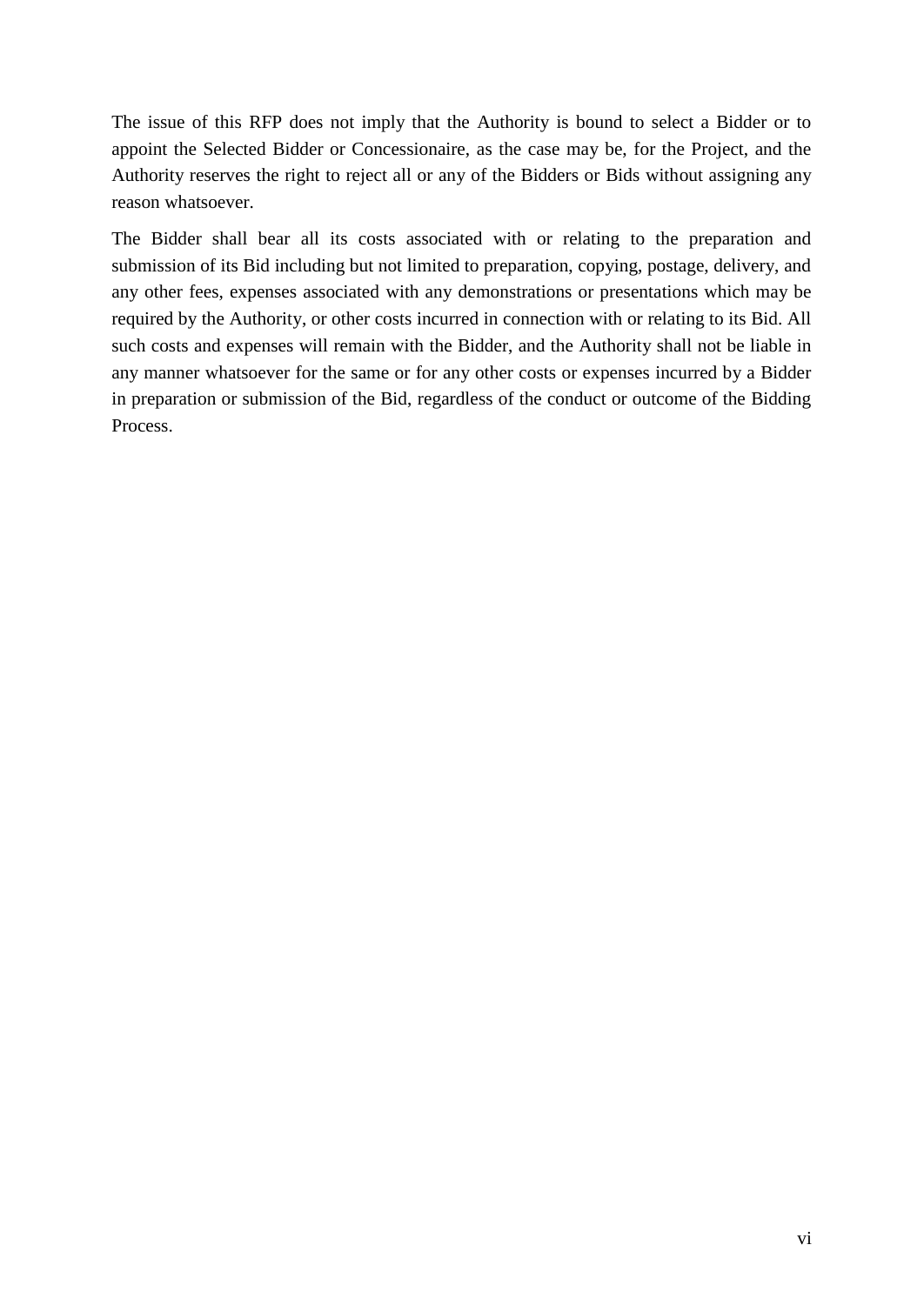## **Volume I - Instructions to Bidders**

# This section specifies procedures to be followed by Bidders in preparation and submission of their Bid and provides information on submission, opening, evaluation of Bid and award of the Project.

|    | 1.1  |                                                                      |  |
|----|------|----------------------------------------------------------------------|--|
|    | 1.2  |                                                                      |  |
|    | 1.3  |                                                                      |  |
|    | 1.4  |                                                                      |  |
| 2. |      |                                                                      |  |
|    | 2.1  |                                                                      |  |
|    | 2.2  |                                                                      |  |
|    | 2.3  |                                                                      |  |
|    | 2.4  |                                                                      |  |
|    | 2.5  |                                                                      |  |
|    | 2.6  | Amendment of the Requirement Listed in Paragraph 5.2.2 of the RFQ 10 |  |
|    | 2.7  |                                                                      |  |
|    | 2.8  |                                                                      |  |
|    | 2.9  |                                                                      |  |
|    | 2.10 |                                                                      |  |
|    | 2.11 |                                                                      |  |
|    | 2.12 |                                                                      |  |
|    | 2.13 |                                                                      |  |
|    | 2.14 |                                                                      |  |
|    | 2.15 |                                                                      |  |
|    | 2.16 |                                                                      |  |
|    | 2.17 |                                                                      |  |
|    |      |                                                                      |  |
|    | 3.1  |                                                                      |  |
|    | 3.2  |                                                                      |  |
|    | 3.3  |                                                                      |  |
|    | 3.4  |                                                                      |  |
|    | 3.5  |                                                                      |  |
|    | 3.6  |                                                                      |  |
|    | 3.7  |                                                                      |  |
|    | 3.8  |                                                                      |  |
|    | 3.9  |                                                                      |  |
|    | 3.10 |                                                                      |  |
|    | 3.11 |                                                                      |  |
|    |      |                                                                      |  |
|    | 4.1  |                                                                      |  |
|    | 4.2  |                                                                      |  |
|    | 4.3  |                                                                      |  |
|    | 4.4  |                                                                      |  |
|    |      |                                                                      |  |
|    |      |                                                                      |  |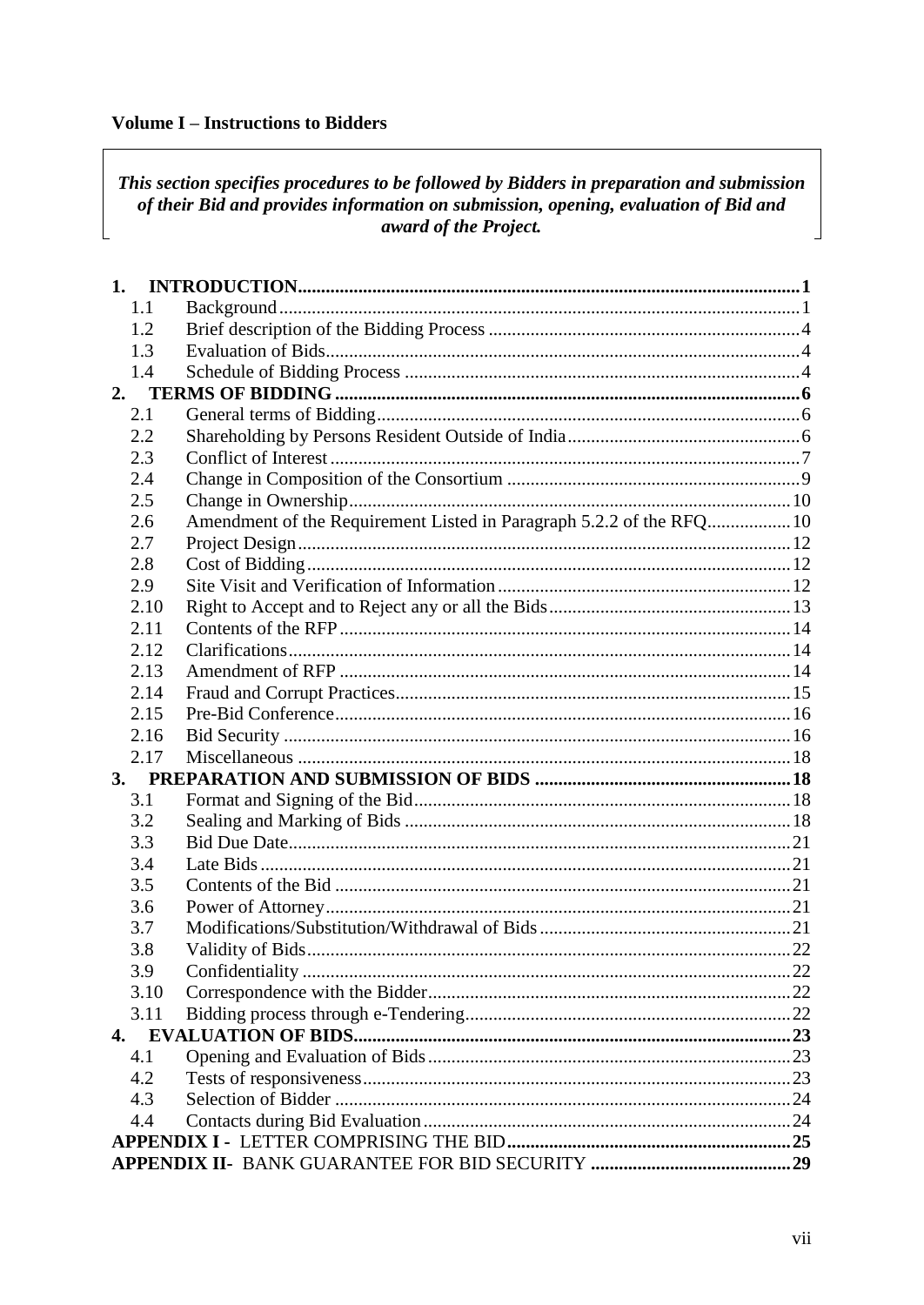|  |  | <b>APPENDIX III - POWER OF ATTORNEY FOR SIGNING OF BID 32</b>           |  |
|--|--|-------------------------------------------------------------------------|--|
|  |  | <b>APPENDIX IV - POWER OF ATTORNEY FOR LEAD MEMBER OF CONSORTIUM 34</b> |  |
|  |  | APPENDIX V - BUSINESS PLAN OF THE BIDDER FOR THE PROJECT 36             |  |
|  |  |                                                                         |  |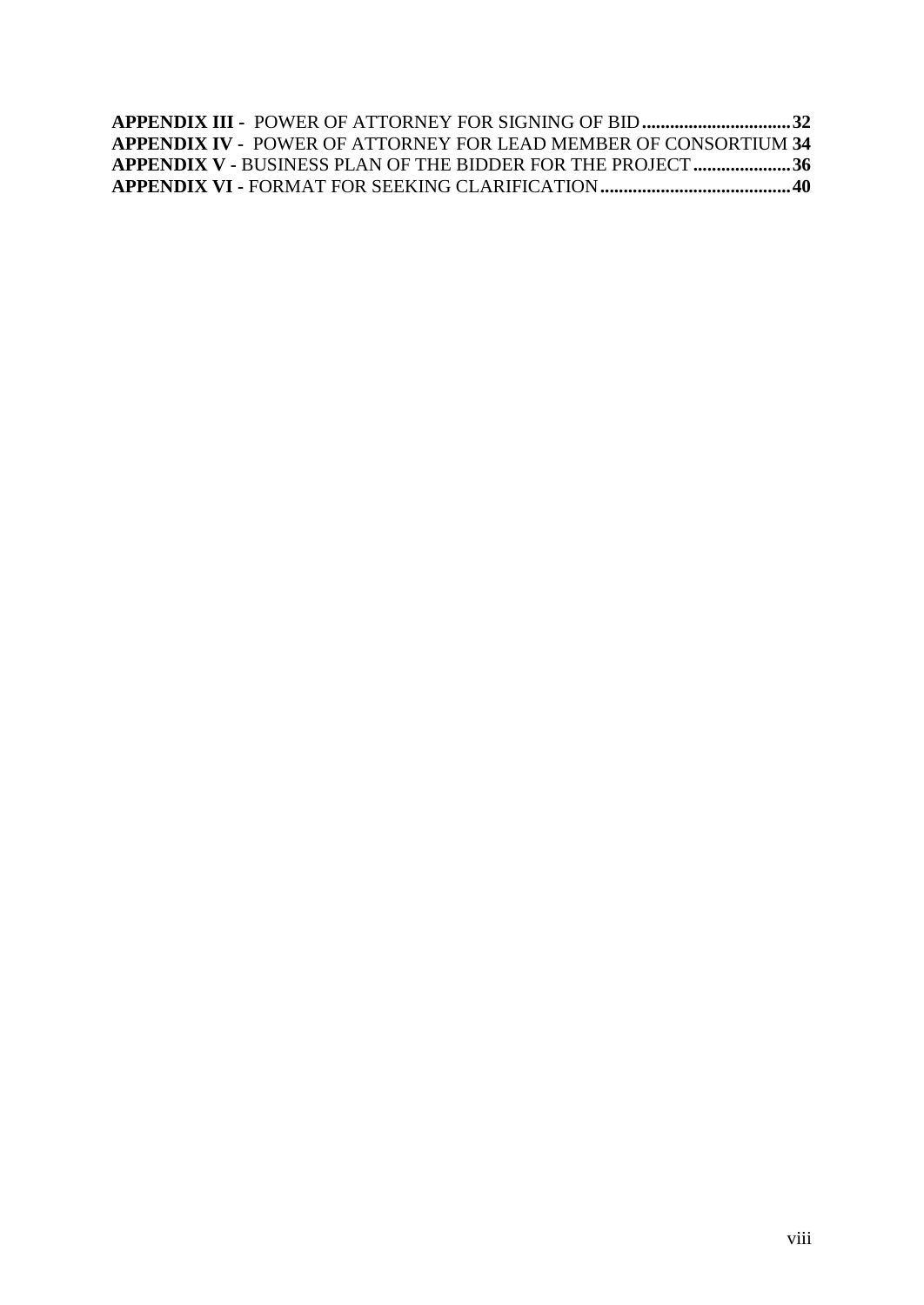# <span id="page-9-0"></span>**1. INTRODUCTION**

#### <span id="page-9-1"></span>**1.1 Background**

- 1.1.1 Aurangabad Municipal Corporation (the **"Authority"**) is responsible for providing urban services to Aurangabad city as per the provisions of the Bombay Provincial Municipal Corporations Act, 1949 and pursuant to Section 66A of such Act. Such services include but are not limited to water supply. The Authority has decided to undertake to build, refurbish, operate and maintain the water supply system of Aurangabad City (the **"Project"**) through private participation. An overview of the Project was included in the RFQ documents and the estimated Project cost is INR 638.38 Crores (the **"Estimated Project Cost"**).
- 1.1.2 The Selected Bidder shall incorporate a company under the Companies Act. 1956, as a special purpose vehicle (the "**Concessionaire**"), which shall be responsible for implementing the Project under and in accordance with the provisions of the Draft Concession Agreement (the "**Draft Concession Agreement**") to be entered into between the Concessionaire and the Authority in the form provided by the Authority, a draft of which is included as Volume III – Draft Concession Agreement of this RFP.
- 1.1.3 The scope of work for the Project will broadly include:
	- (i) Construction of a new parallel water pipeline from Jaikwadi dam to Nakshtrawadi major balancing reservoir. This construction includes the construction of a new water treatment plant between Jaikwadi dam and Nakshtrawadi major balancing reservoir;
	- (ii) Construction and rehabilitation of transmission mains (Harsool scheme), trunk mains and feeder mains;
	- (iii) Rehabilitation of the existing distribution and transmission water supply system of Aurangabad city;
	- (iv) Increasing the piped water supply coverage to the entire population of the Aurangabad city and maintaining water supply at 24x7 through building new / rehabilitated distribution and transmission systems;
	- (v) Reduction of non-revenue water by reduction of technical losses through leakage management and reduction of commercial losses in water supply system through identification and regularization of illegal connections;
	- (vi) Operating and maintaining the Aurangabad water supply scheme in accordance with the service level requirements; and
	- (vii) Undertaking metering, and improving billing and collection system in relation to the water supplied via the Aurangabad water supply scheme on behalf of the Authority.
- 1.1.4 The estimated cost of the Project has been specified in Clause 1.1.1 above. The assessment of actual costs, however, will have to be made by the Bidders. INR 638.38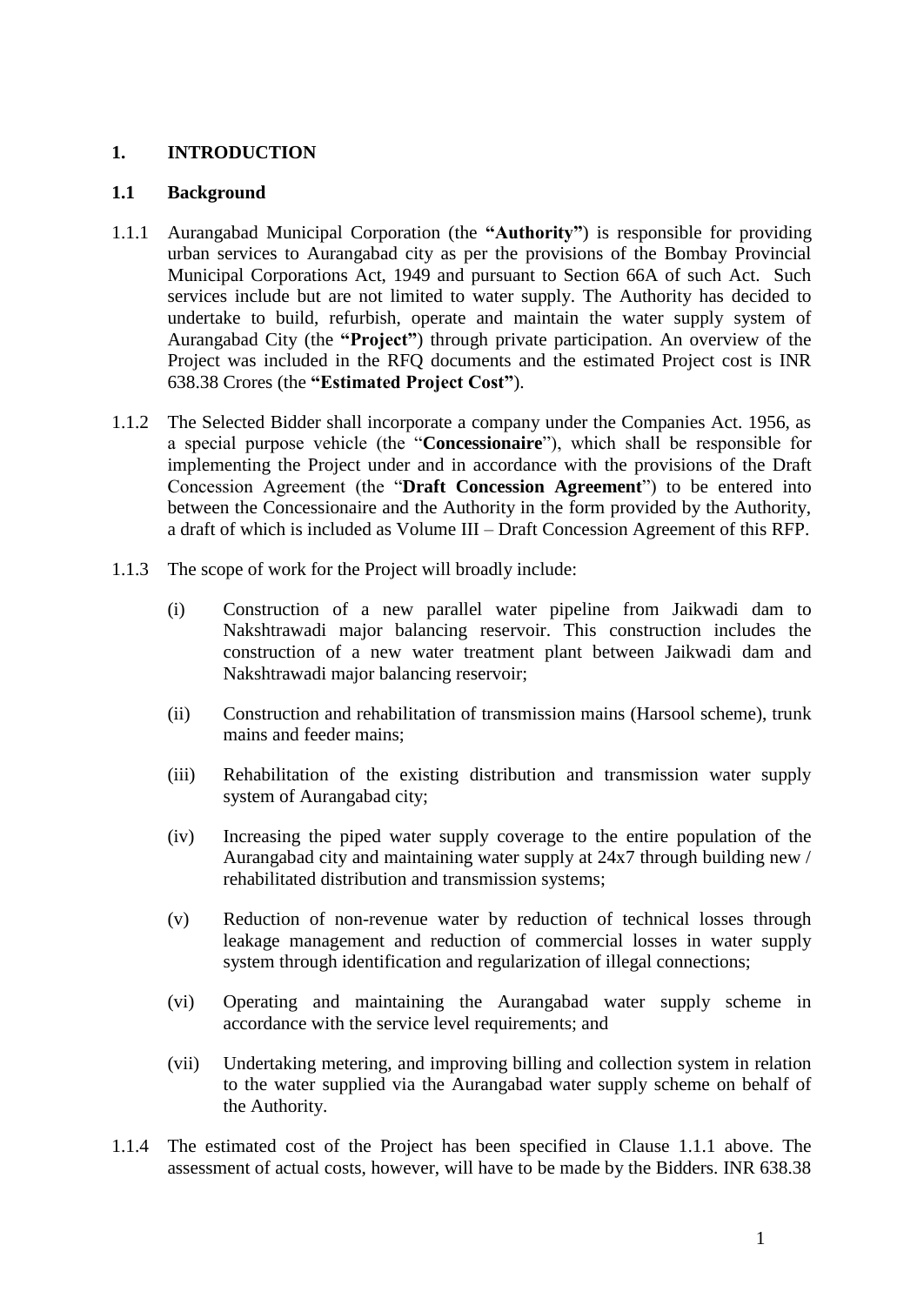| Rs. Crore                               | <b>Transmission</b><br><b>System</b> | <b>Distributio</b><br>n System | <b>Transmission,</b><br>trunk, feeder<br>mains | <b>Metering</b> | <b>Total</b> |
|-----------------------------------------|--------------------------------------|--------------------------------|------------------------------------------------|-----------------|--------------|
| <b>Total</b><br>Cost<br><b>Estimate</b> | 346.22                               | 166.36                         | 69.17                                          | 56.63           | 638.38       |
| <b>Total Grant</b>                      | 274.54                               | 125.75                         | <b>NA</b>                                      | 39.64           | 439.93       |
| <b>UIDSSMT</b>                          | 203.04                               | 85.14                          |                                                |                 | 288.18       |
| $GoM - original$                        | 25.38                                | 10.64                          |                                                |                 | 36.02        |
| GoM<br>additional                       | 46.12                                | 29.97                          |                                                |                 | 76.08        |
| <b>MSNA</b>                             |                                      |                                |                                                | 39.64           | 39.64        |
| Concessionaire<br>'s contribution       | 71.68                                | 40.61                          | 69.17                                          | 16.99           | 198.45       |

Crores will be contributed to the Project as described in the table below (the "**Project Grants**").

- 1.1.5 The Concessionaire will be required to make any additional investment to meet its obligations for implementing the Project in accordance with the terms of the Draft Concession Agreement.
- 1.1.6 The Concessionaire shall pay the expenses related with the India Infrastructure Project Development Fund assistance and the scrutiny charges of the Maharashtra Jeevan Pradhikaran.
- 1.1.7 The Draft Concession Agreement sets forth the detailed terms and conditions for grant of the concession to the Concessionaire, including the scope of the Concessionaire's services and obligations (the "**Concession**").
- 1.1.8 The Concessionaire will be compensated by the Authority by way of an annual operational support payment, if any, which is equal to the Annual Grant, if any applicable, quoted by the Selected Bidder in its Bid. Note that this annual operational support payment will be subject to an annual indexation of 6% (six percent) and will be paid in accordance with the terms of the Draft Concession Agreement.
- 1.1.9 The Authority will set the water tariffs in accordance with the terms of the Draft Concession Agreement and its obligations under the Bombay Provincial Municipal Corporations Act, 1949. In addition to the Annual Grant, if any applicable, the Concessionaire will also be entitled to receive an amount equal to the water tariffs collected by the Concessionaire for and on behalf of the Authority, in accordance with the terms of the Draft Concession Agreement. The water tariffs for the duration of the Concession Period are set out in the Draft Concession Agreement. Please note that a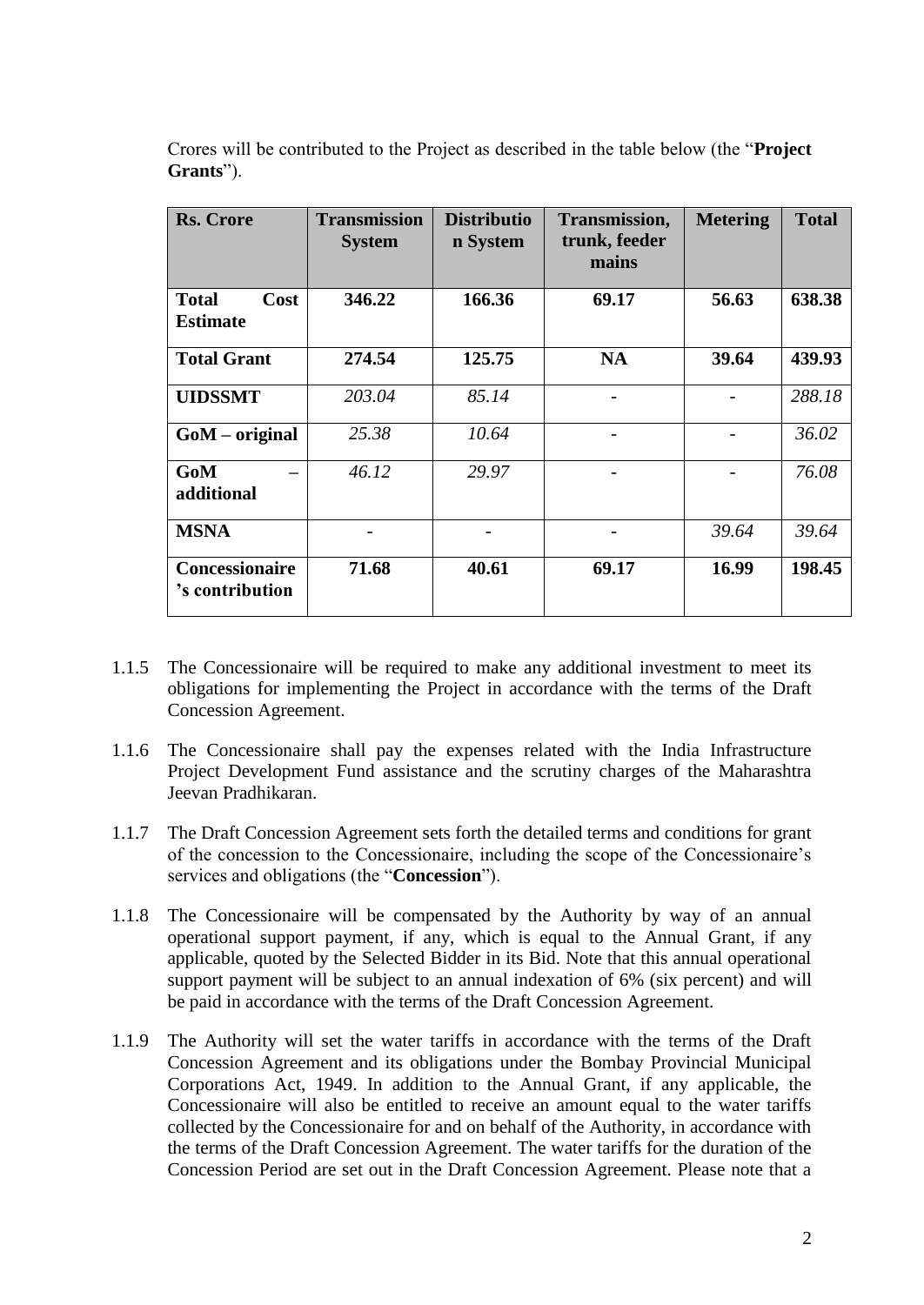resolution has already been passed by the Authority regarding the implementation of the tariffs and this has been included under the Other Documents (refer Clause 1.1.13 (2) (iii) as a schedule to the Draft Concession Agreement.

- 1.1.10 Whilst the Authority will assist the Concessionaire in accordance with the terms of the Draft Concession Agreement for disconnecting connections that default in the payment of water tariffs, the collection risk for the Project will be borne entirely by the Concessionaire. The Authority shall not guarantee a minimum level of collection from the end users.
- 1.1.11 The statements and explanations contained in this RFP are intended to provide a proper understanding to the Bidders about the subject matter of this RFP and should not be construed or interpreted as limiting in any way or manner the scope of services and obligations of the Concessionaire set forth in the Draft Concession Agreement or the Authority's rights to amend, alter, change, supplement or clarify the scope of work, the Concession to be awarded pursuant to this RFP or the terms thereof or contained herein. Consequently, any omissions, conflicts or contradictions in this RFP are to be noted, interpreted and applied appropriately to give effect to this intent, and no claims on that account shall be entertained by the Authority.
- 1.1.12 The Authority shall receive Bids pursuant to this RFP in accordance with the terms set forth in this RFP as modified, altered, amended and clarified from time to time by the Authority, and all Bids shall be prepared and submitted in accordance with such terms.

#### 1.1.13 **This RFP comprises of the following:**

- A. **Volume I** Instructions to Bidders;
- B. **Volume II** Project Information Memorandum; i.e., the
	- (i) Detailed Project Report;
	- (ii) Mandatory Project Requirements;
		- (a) Technical Specifications for Aurangabad Parallel Pipeline Water Supply Scheme;
		- (b) Investment required and Proposed Design for the Small Transmission Mains, Trunk Mains and Feeder Mains;
		- (c) Investment required and Technical Specifications for the Distribution Network;
		- (d) Investment required and Technical Specifications for the Water and Flow Meter.
	- (iii) Other documents;
		- (a) Water Quality Monitoring specifications during the Concession Period;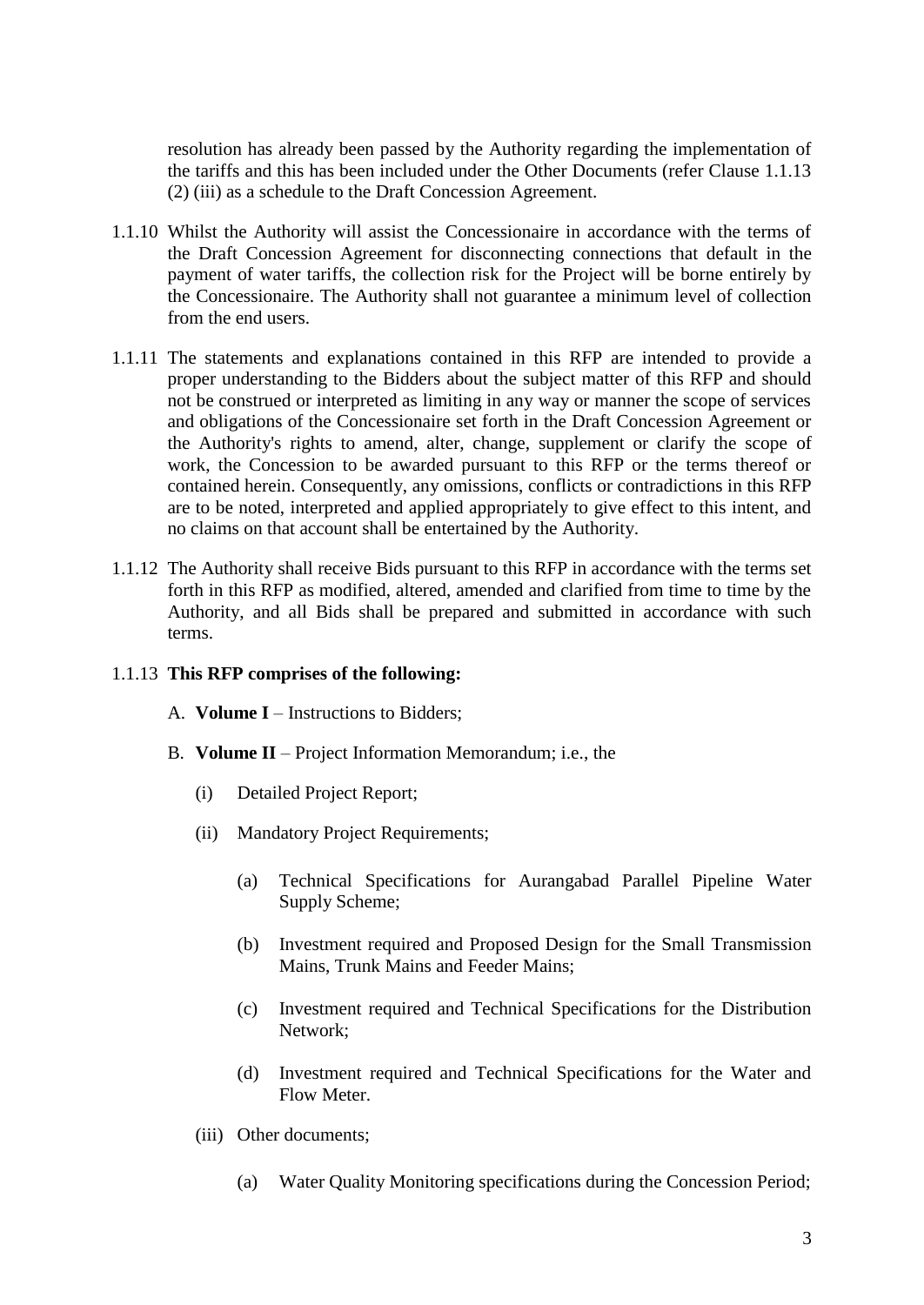- (b) Water Audit Report of the Authority; and
- (c) Orders of the Authority and the GoM for the release of grant and the additional grant.

## C. **Volume III** – Draft Concession Agreement.

Subject to the provisions of Clause 2.13 any Addenda issued subsequent to this RFP, but before the Bid Due Date, will be deemed to form part of the RFP. Bidders are requested to read all the three volumes of the RFP. In the event of any discrepancy between the volumes, the terms in Volume III – Draft Concession Agreement shall prevail.

## <span id="page-12-0"></span>**1.2 Brief description of the Bidding Process**

- 1.2.1 The Authority has adopted a two-stage process (collectively referred to as the **"Bidding Process**") for selection of the Bidder for award of the Project. The first stage (the "**Qualification Stage**") of the process involved short listing of interested qualified parties/consortia in accordance with the provisions of RFQ. At the end of this stage, the Authority shortlisted 9 (nine) suitable pre-qualified applicants who were eligible for participation in the second stage of the Bidding Process (the **"Bid Stage**") comprising the Request for Proposal.
- 1.2.2 In the Bid Stage, the aforesaid short-listed applicants, including their successors, (the "**Bidders**") are being called upon to submit their Bids in accordance with this RFP. The Bid shall be valid for a period of not less than 270 (two hundred and seventy) days from the date specified in Clause 1.4 for submission of bids (the "**Bid Due Date**") inclusive of a claim period of 60 (sixty) days, and may be extended as may be mutually agreed between the Authority and the Bidder from time to time.

# <span id="page-12-1"></span>**1.3 Evaluation of Bids**

- 1.3.1 Bids are invited for the Project on the basis of the lowest Annual Grant / highest Premium.
- 1.3.2 The Bid will be evaluated and Selected Bidder shall be the Bidder quoting the lowest Annual Grant / highest Premium.

#### <span id="page-12-2"></span>**1.4 Schedule of Bidding Process**

The Authority shall endeavour to adhere to the following schedule:

| SI No. | <b>Event Description</b> | Date                    |
|--------|--------------------------|-------------------------|
|        | Release of Documents     | May 20, 2010            |
|        | Site visits for Bidders  | May $25 -$ May 29, 2010 |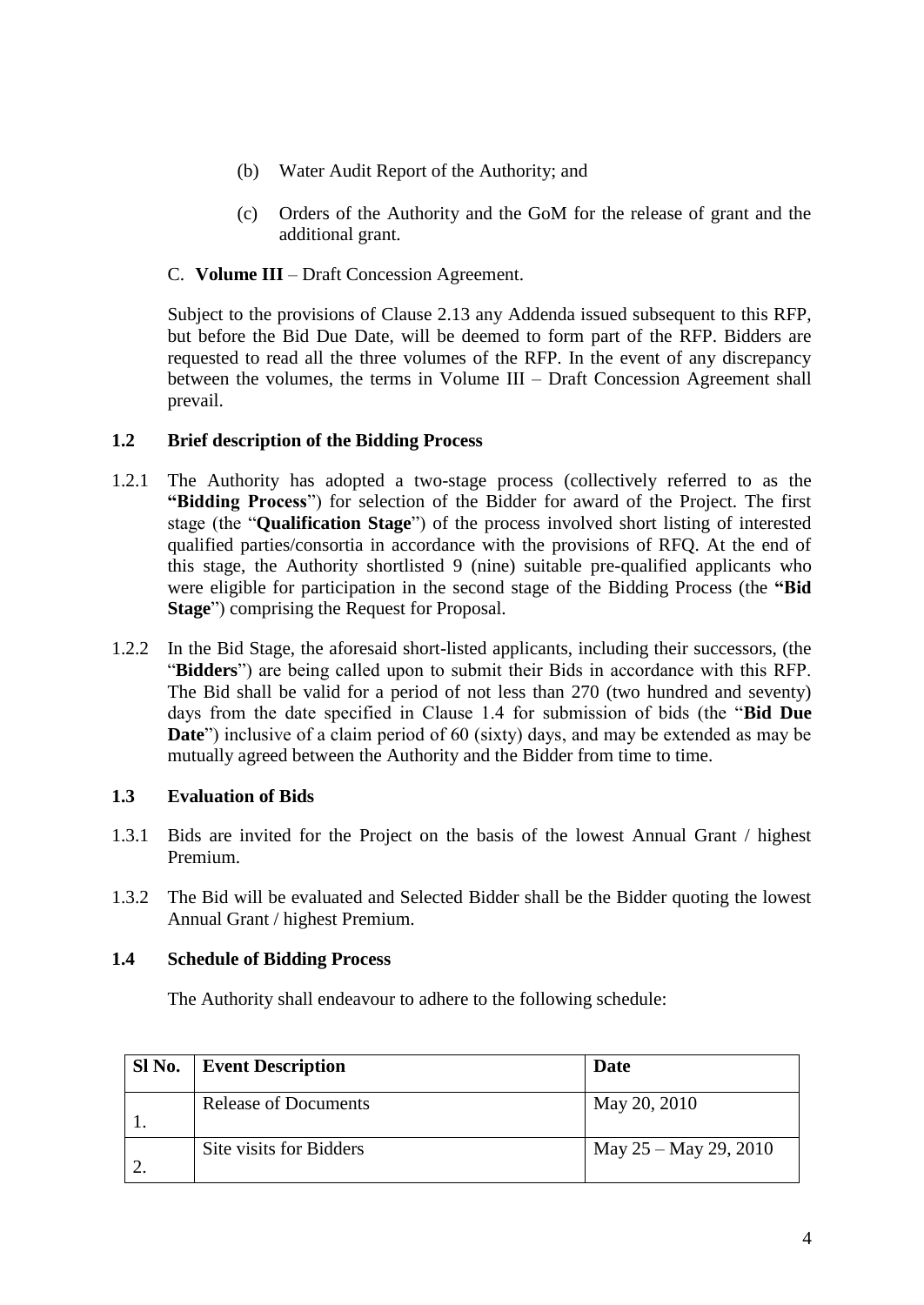| Sl No. | <b>Event Description</b>                     | <b>Date</b>                                                     |
|--------|----------------------------------------------|-----------------------------------------------------------------|
| 3.     | Pre-Bid meeting                              | June 03, 2010                                                   |
| 4.     | Last date for receiving queries              | June 08, 2010                                                   |
| 5.     | Authority response to queries latest by      | June 22, 2010                                                   |
| 6.     | <b>Bid Due Date</b>                          | July 07, 2010                                                   |
| 7.     | <b>Opening of Bids</b>                       | On Bid Due Date                                                 |
| 8.     | <b>Validity of Bids</b>                      | 270<br>(two hundred)<br>and<br>seventy) Days of Bid Due<br>Date |
| 9.     | Letter of Award (LOA)                        | Within 30 (thirty) days of<br><b>Bid Due Date</b>               |
| 9.     | <b>Signing of Draft Concession Agreement</b> | Within 45 (forty<br>five)<br>days of issuance of LOA            |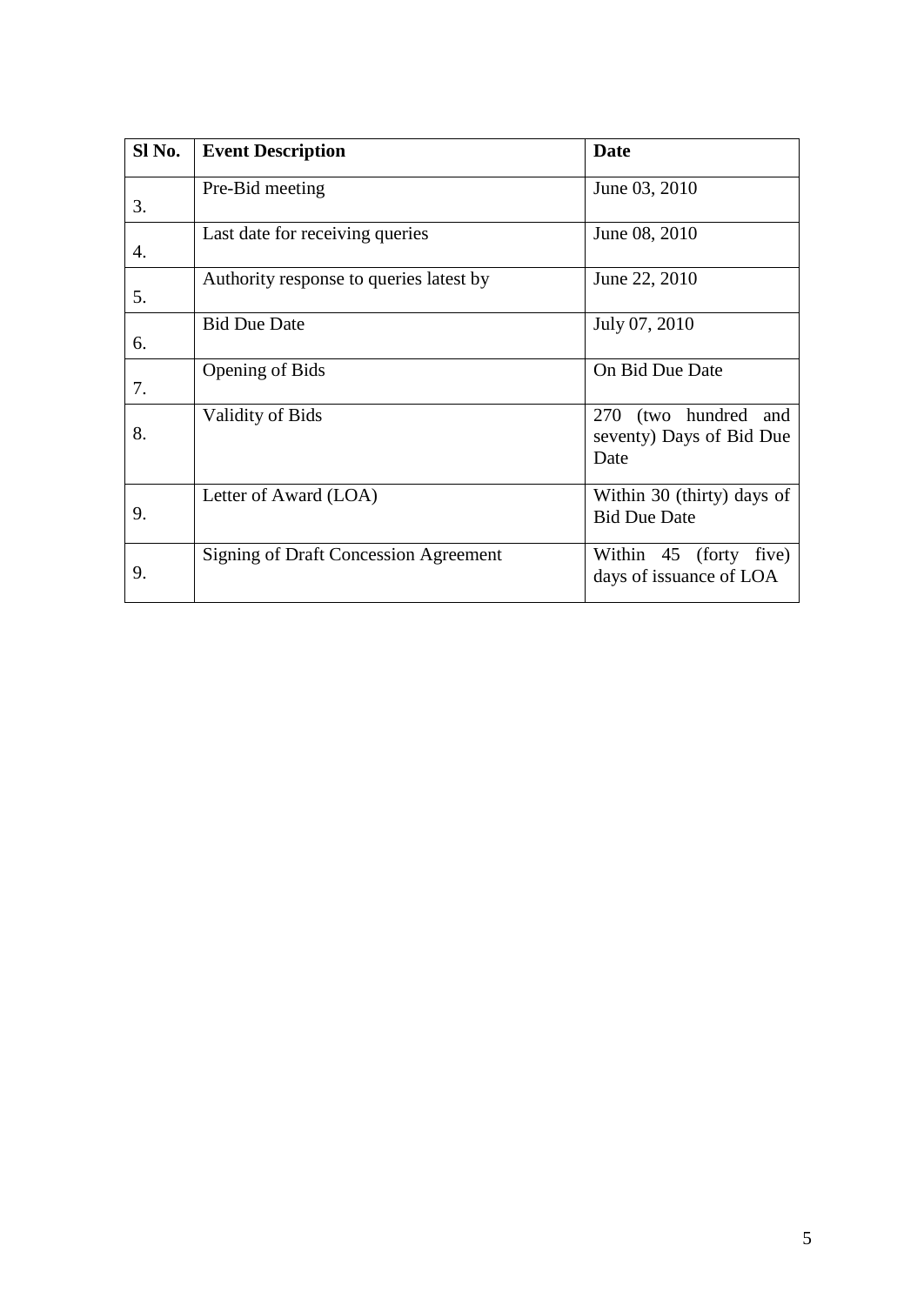# <span id="page-14-0"></span>**2. TERMS OF BIDDING**

## <span id="page-14-1"></span>**2.1 General terms of Bidding**

- 2.1.1 A Bidder is eligible to submit only 1 (one) Bid for the Project. A Bidder bidding individually, or as a member of a Consortium, shall not be entitled to submit another Bid either individually or as a member of any Consortium, as the case may be.
- 2.1.2 Unless the context otherwise requires, the terms not defined in this RFP, but defined in the Request for Qualification document for the Project (the "**RFQ**") shall have the meaning assigned thereto in the RFQ.
- 2.1.3 **Volume II–Project Information Memorandum** is being provided only as a preliminary reference document by way of assistance to the Bidders who are expected to carry out their own surveys, investigations and other detailed examination before submitting their Bid. Nothing contained in the Project Information Memorandum shall be binding on the Authority nor confer any right on the Bidders, and the Authority shall have no liability whatsoever in relation to or arising out of any or all contents of the Project Information Memorandum.
- 2.1.4 The Bid should be furnished in the format at **Appendix I–Letter Comprising the Bid**, clearly indicating the proposed Bid in both figures and words, in Indian Rupees, and signed by the Bidder's authorised signatory. In the event of any difference between figures and words, the amount indicated in words shall be taken into account.
- 2.1.5 The Bid shall consist of either an annual operational support payment to be paid by the Authority to the Concessionaire (the "**Annual Grant**") or a one time operational premium to be paid by the Concessionaire to the Authority as one of the conditions precedent to the Concession Agreement (the "**Premium**"), as the case may be, to be quoted by the Bidder. The Annual Grant or the Premium, as the case may be, shall be paid in accordance with the provisions of the Draft Concession Agreement.
- 2.1.6 Any condition or qualification or any other stipulation contained in the Bid shall render the Bid liable to rejection as a non-responsive Bid.
- 2.1.7 The Bid and all communications in relation to or concerning this RFP and the Bid shall be in English language.
- 2.1.8 This RFP is not transferable and shall remain the property of the Authority and are transmitted to the Bidders solely for the purposes of preparation and submission of a Bid in accordance with the requirements stated. Bidders are to treat all information as strictly confidential and shall not use it for any purpose other than for preparation and submission of their Bid. The Authority will not return any Bid or any information provided along therewith.
- 2.1.9 Any award of Concession pursuant to this RFP shall be subject to the terms of this RFP.

# <span id="page-14-2"></span>**2.2 Shareholding by Persons Resident Outside of India**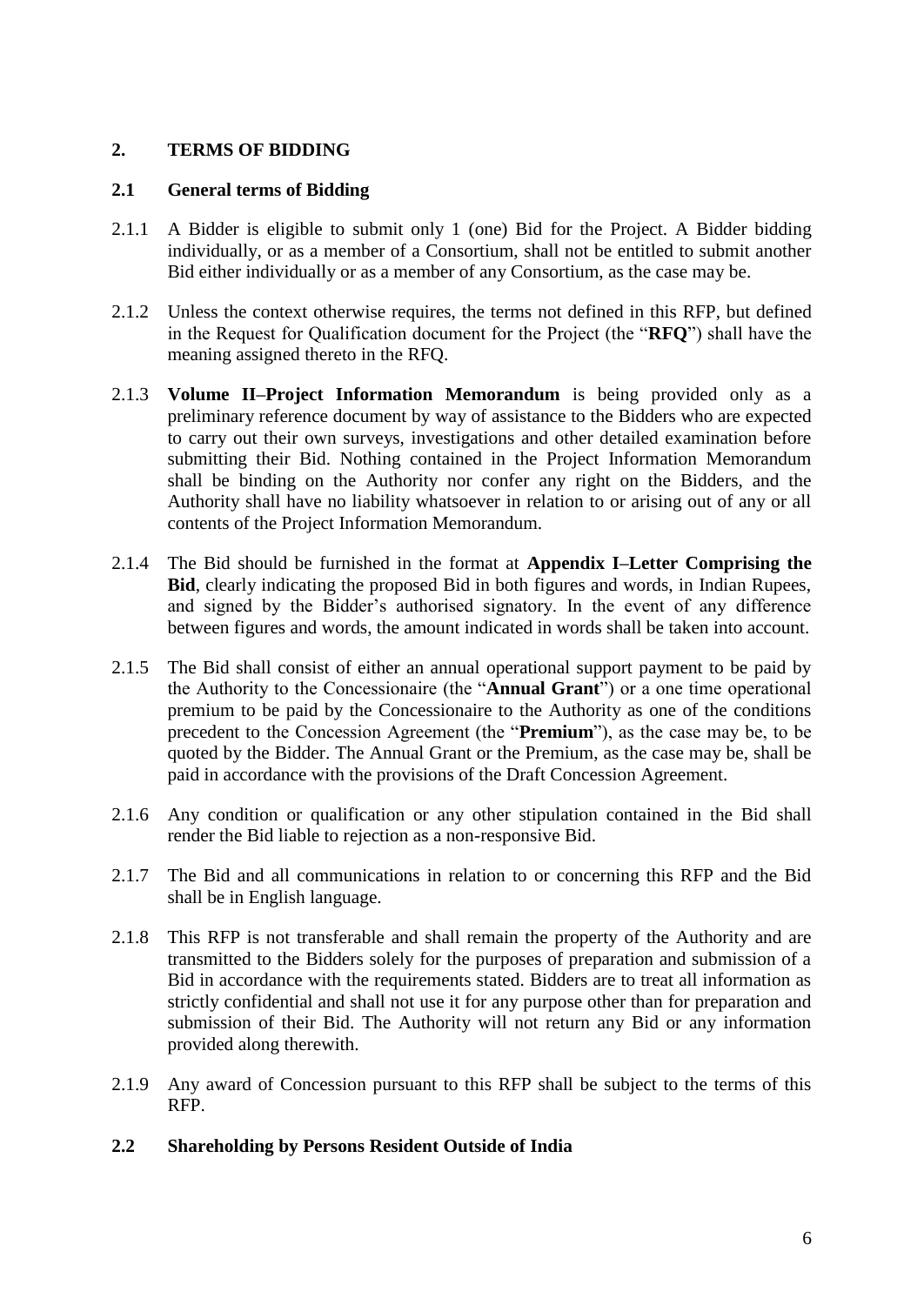- 2.2.1 Whilst this Bidding Process is open to a Bidder from any country, the following provisions shall apply:
	- (i) Where, on the date of submitting the Bid, not less than 15% (fifteen percent) of the aggregate issued, subscribed and paid up share capital in a Bidder or its Member is held by persons resident outside India or where a Bidder or its Member is controlled by persons resident outside India; or
	- (ii) If at any subsequent stage after the Bid Due Date there is an acquisition of not less than 15% (fifteen percent) of the aggregate issued, subscribed and paid up equity share capital or control by persons resident outside India, in or of the Bidder or its Member,

then the selection of such Bidder or in the event described in sub-clause (ii) above shall be subject to approval of the Authority from the perspective of public interest and national security. The decision of the Authority in this regard shall be conclusive and binding on the Bidder.

2.2.2 The holding or acquisition of equity or control as above, shall include direct or indirect holding/acquisition, including transfer, of the direct or indirect legal or beneficial ownership or control, by persons acting for themselves or in concert and in determining such holding or acquisition, the Authority shall be guided by the principles, precedents and definitions contained in the Securities and Exchange Board

of India (Substantial Acquisition of Shares and Takeovers) Regulations, 1997 or any substitute thereof, as in force on the date of such acquisition.

2.2.3 The Bidder shall promptly inform the Authority of any change in the shareholding, as above, and failure to do so shall render the Bidder liable for disqualification from the Bidding Process.

# <span id="page-15-0"></span>**2.3 Conflict of Interest**

- 2.3.1 A Bidder shall not have a conflict of interest ("**Conflict of Interest**") that affects the Bidding Process. Any Bidder found to have a Conflict of Interest shall be disqualified. In the event of disqualification, the Authority shall forfeit and appropriate the Bid Security or Performance Security, as the case may be, as mutually agreed genuine pre-estimated compensation and damages payable to the Authority for, *inter alia*, the time, cost and effort of the Authority, including consideration of such Bidder's proposal, without prejudice to any other right or remedy that may be available to the Authority hereunder or otherwise. Without limiting the generality of the above, a Bidder shall be considered to have a Conflict of Interest that affects the Bidding Process, if:
	- (i) such Bidder, its Member or Affiliate (or any constituent thereof) and any other Bidder, its Member or Affiliate (or any constituent thereof) have common controlling shareholders or other ownership interest; provided that this disqualification shall not apply in cases where the direct or indirect shareholding in a Bidder, its Member or an Affiliate thereof (or any shareholder thereof having a shareholding of more than 5% (five percent) of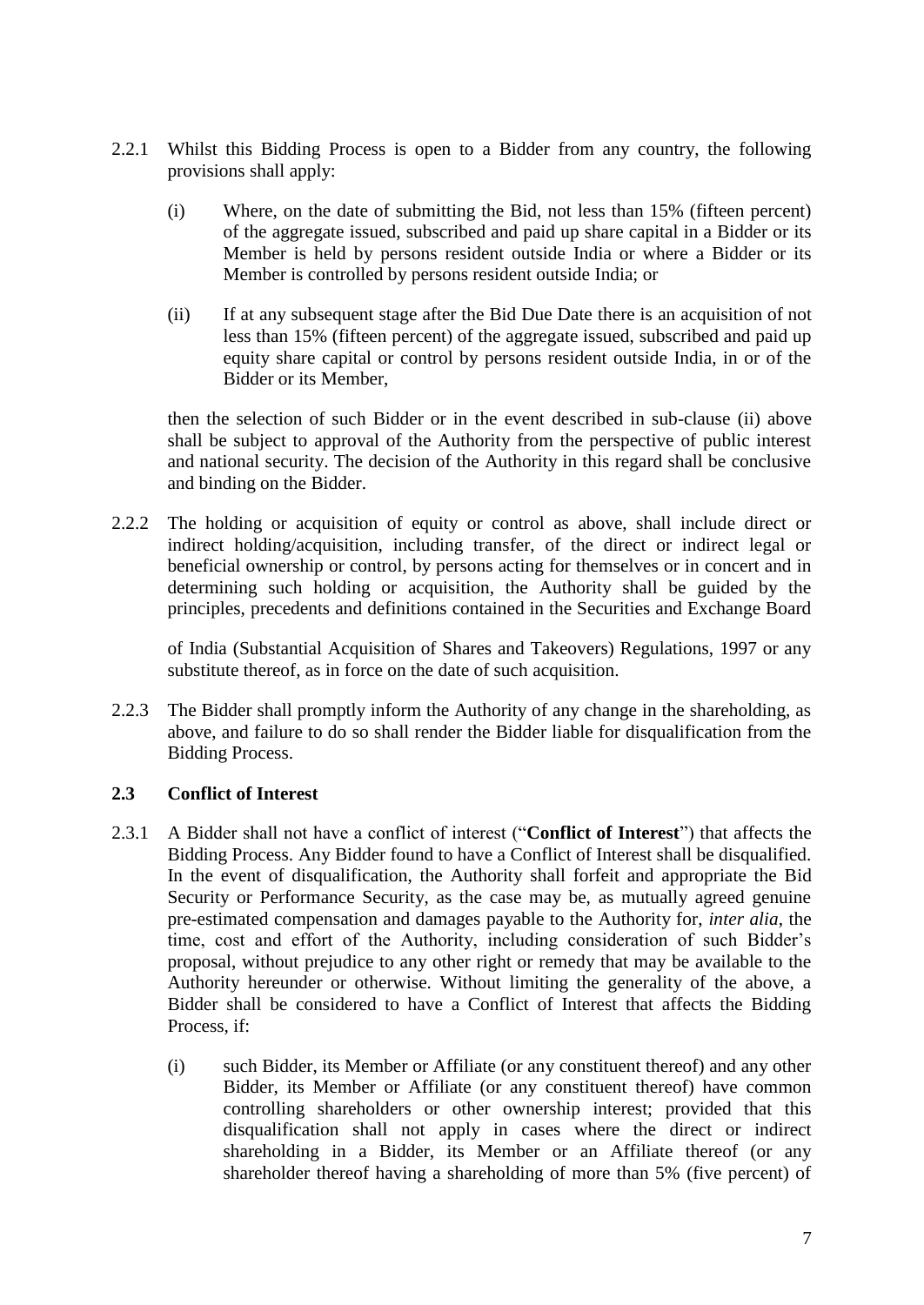the paid up and subscribed share capital of such Bidder, Member or Affiliate, as the case may be) in the other Bidder, its Member, or Affiliate is less than 5% (five percent) of the subscribed and paid up equity share capital thereof; provided further that this disqualification shall not apply to any ownership by a bank, insurance company, pension fund or a public financial institution referred to in section 4A of the Companies Act, 1956. For the purposes of this, indirect shareholding held through one or more intermediate persons shall be computed as follows:

- A. Where any intermediary is controlled by a person through management control or otherwise, the entire shareholding held by such controlled intermediary in any other person (the "**Subject Person**") shall be taken into account for computing the shareholding of such controlling person in the Subject Person; and
- B. Subject to sub-clause (A) above, where a person does not exercise control over an intermediary, which has shareholding in the Subject Person, the computation of indirect shareholding of such person in the Subject Person shall be undertaken on a proportionate basis; provided, however, that no such shareholding shall be reckoned under this sub clause if the shareholding of such person in the intermediary is less than 26% (twenty six percent) of the subscribed and paid up shareholding of such intermediary; or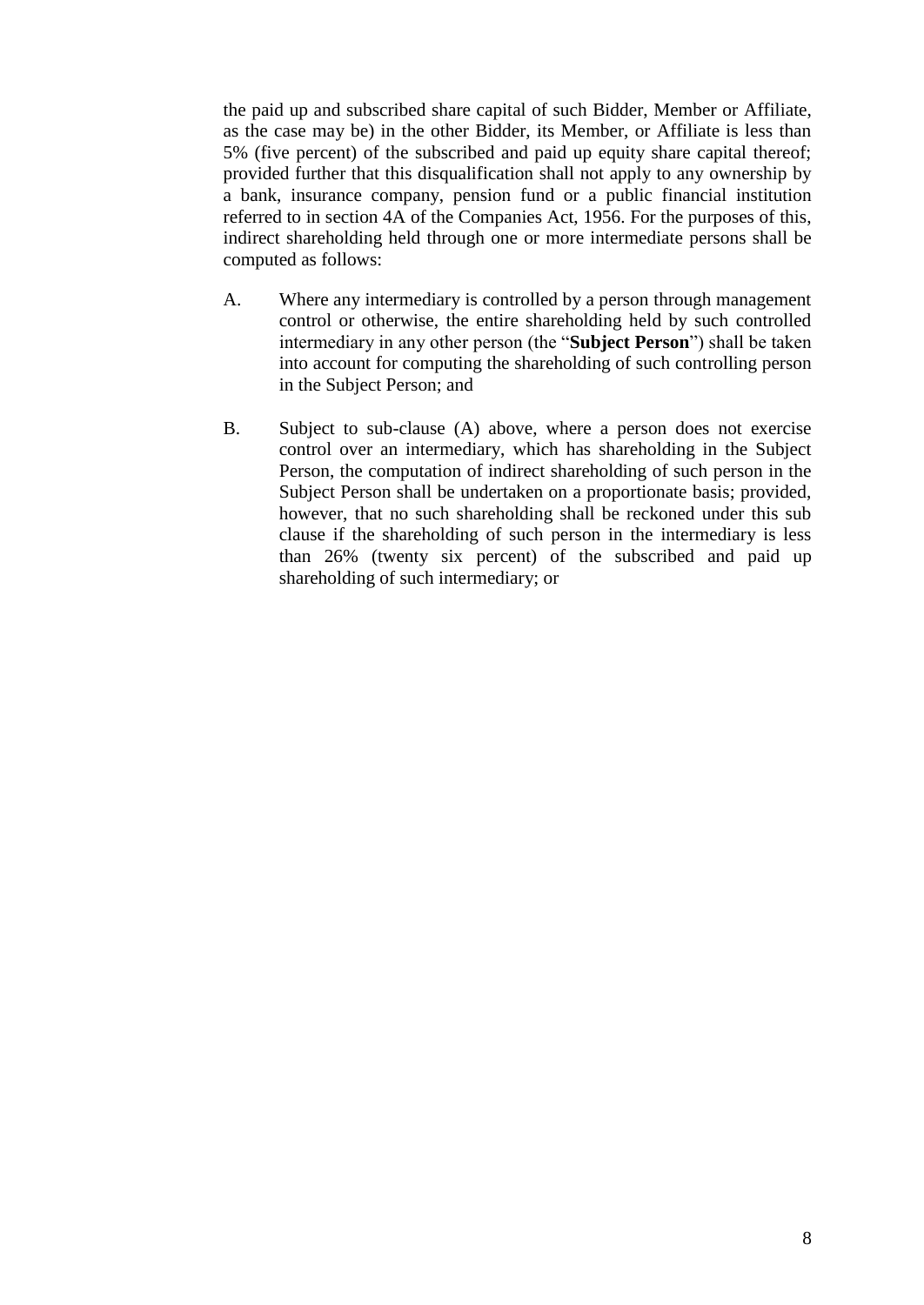- (ii) a constituent of such Bidder is also a constituent of another Bidder: or
- (iii) such Bidder, its Member or its Affiliate thereof receives or has received any direct or indirect subsidy, grant, concessional loan or subordinated debt from any other Bidder, its Member or its Affiliate thereof, or has provided any such subsidy, grant, concessional loan or subordinated debt to any other Bidder, its Member or its Affiliate thereof; or
- (iv) such Bidder has the same legal representative for purposes of this Bid as any other Bidder; or
- (v) such Bidder, its Member or Affiliate thereof has a relationship with another Bidder, its Member or Affiliate thereof, directly or through common third party/parties, that puts either or both of them in a position to have access to each others' information about, or to influence, the Bid of either or each other; or
- (vi) such Bidder, its Member or Affiliate thereof, has participated as a consultant to the Authority in the preparation of any documents, design or technical specifications of the Project.

#### 2.3.2

- (i) A Bidder shall be liable for disqualification and forfeiture of the Bid Security if any legal, financial or technical adviser of the Authority in relation to the Project is engaged by the Bidder in any manner for matters related to or incidental to such Project during the Bidding Process or subsequent to the (i) issue of the LOA or (ii) execution of the Draft Concession Agreement and until the time that Financial Closure, as per the terms of the Draft Concession Agreement, has been achieved.
- (ii) In the event any such adviser is engaged by the Selected Bidder or Concessionaire, as the case may be, then notwithstanding anything to the contrary contained herein, or in the LOA, or the Draft Concession Agreement and without prejudice to any other right or remedy of the Authority, including the forfeiture and appropriation of the Bid Security or Performance Security, as the case may be, which the Authority may have there under or otherwise, the LOA or the Draft Concession Agreement, as the case may be, shall be liable to be terminated without the Authority being liable in any manner whatsoever to the Selected Bidder or Concessionaire for the same.

#### <span id="page-17-0"></span>**2.4 Change in Composition of the Consortium**

- 2.4.1 Where the Bidder is a Consortium, change in composition of the Consortium may be permitted by the Authority during the Bid Stage, only where:
	- (a) the Lead Consortium Member continues to be the Lead Consortium Member of the Consortium;
	- (b) the substitute is at least equal, in terms of Technical Capability to the Consortium Member who is sought to be substituted and the modified Consortium shall continue to meet the pre-qualification and short-listing criteria for the Bidders; and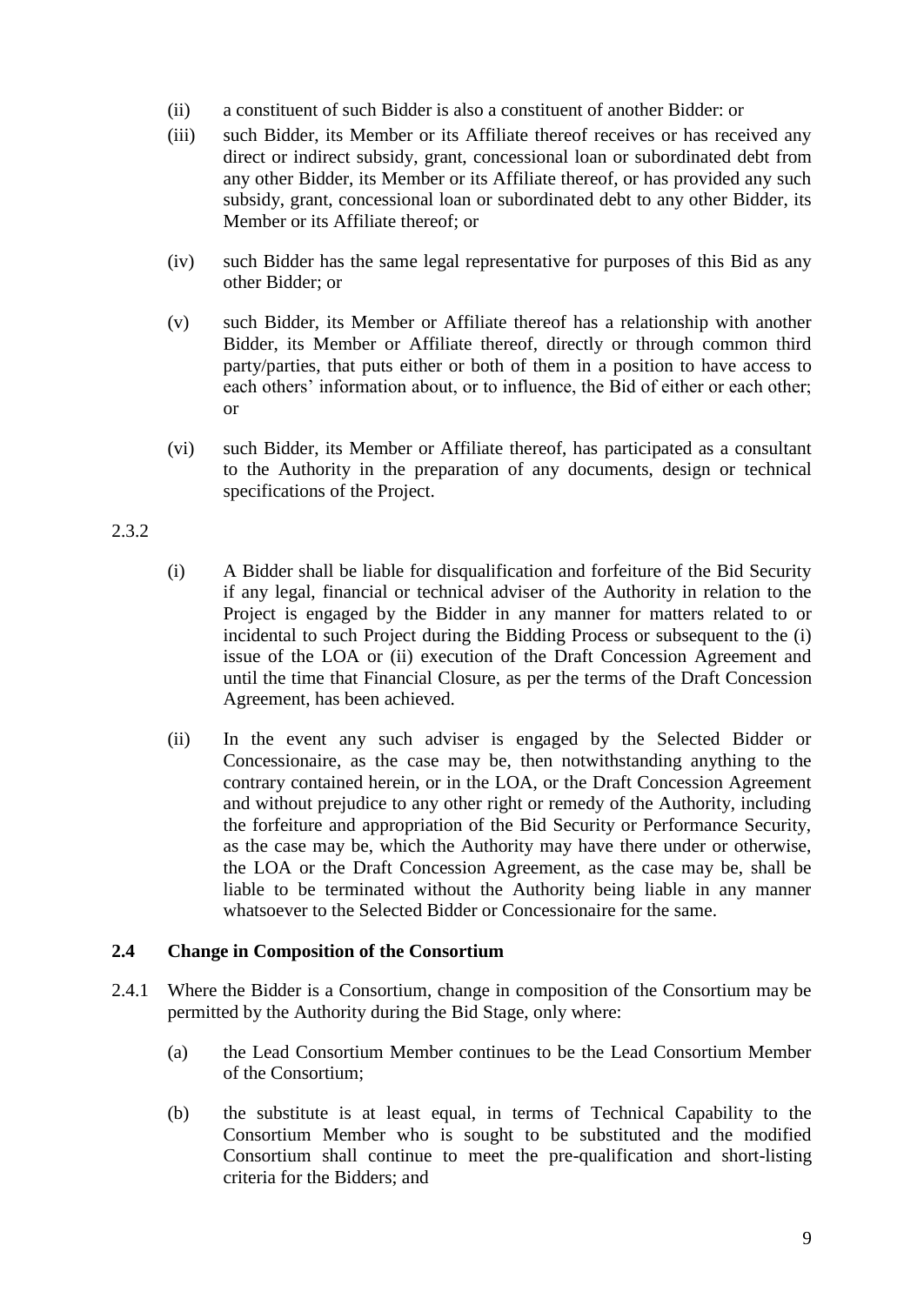- (c) the new Member(s) expressly adopt(s) the Application already made on behalf of the Consortium as if it were a party) to it originally, and is not an Applicant/Member of any other Consortium bidding for this Project.
- 2.4.2 Approval for change in the composition of a Consortium shall be at the sole discretion of the Authority and must be approved by the Authority in writing.
- 2.4.3 The modified/reconstituted Consortium shall be required to submit a revised joint venture agreement and/ or any other inter-se agreements between the Members before the Bid Due Date.

# <span id="page-18-0"></span>**2.5 Change in Ownership**

- 2.5.1 By submitting the Bid, the Bidder shall be deemed to have acknowledged that it was pre-qualified and short-listed on the basis of the Bidder's/ Consortium members' Technical Capability and Financial Capability. The Bidder/ Lead Member of the Consortium further acknowledges and undertakes that the Bidder/ Lead Member of the Consortium shall hold a minimum equity stake equal to 51% (fifty one percent) of the paid up share capital of the Concessionaire for the duration of the Concession Period; and each of the other Consortium Members shall hold at least 10% (ten percent) of the equity of the Concessionaire for the duration of the Concession Period.
- 2.5.2 The Bidder further acknowledges and agrees that the aforesaid obligation shall be the minimum, and shall be in addition to such other obligations as may be contained in the Draft Concession Agreement.
- 2.5.3 By submitting the Bid, the Bidder/ Lead Member shall also be deemed to have acknowledged and agreed that in the event of a change in Control of the Bidder/ Consortium Member whose Technical Capability and, or Financial Capability was taken into consideration for the purposes of short-listing and pre-qualification under and in accordance with the RFQ, the Bidder/ Lead Member, as the case may be, shall inform the Authority forthwith along with all the relevant particulars about the same and the Authority may, in its sole discretion, disqualify the Bidder/ Consortium or withdraw the LOA from the Selected Bidder, as the case may be.

#### <span id="page-18-1"></span>**2.6 Amendment of the Requirement Listed in Paragraph 5.2.2 of the RFQ**

The requirement listed in Paragraph 5.2.2 of the RFQ in relation to the implementation of the Project using longitudinally welded MS pipes of 2200mm diameter having ISI License (as per IS:3589) and ISO 9001 certification, is amended, to the effect that, the welded MS pipes shall be of a diameter of 2000mm. Moreover, these pipes should be procured from a pipe manufacturer having (i) an existing installed annual fabrication capacity of Pipe Manufacturing unit as certified by Directorate of Industries should not be less than 40000 MT, (ii) in house plate rolling (manufacturing) facility of plate size minimum 4500 mm wide in the same "Name and Style" as pipe manufacturer / fabricator, (iii) this facility should be in operation for at least a period of 1 (one) year with qualifying production during any one of the last 5 (five) years up to March 31, 2009 for 5000 MT and that, the (iv) the Successful Bidder shall enter into a memorandum of understanding with such a pipe manufacturer.

The aforesaid specification (or modification hereof) will be deemed to be included in the Mandatory Project Requirements as well. Moreover, in addition to the same the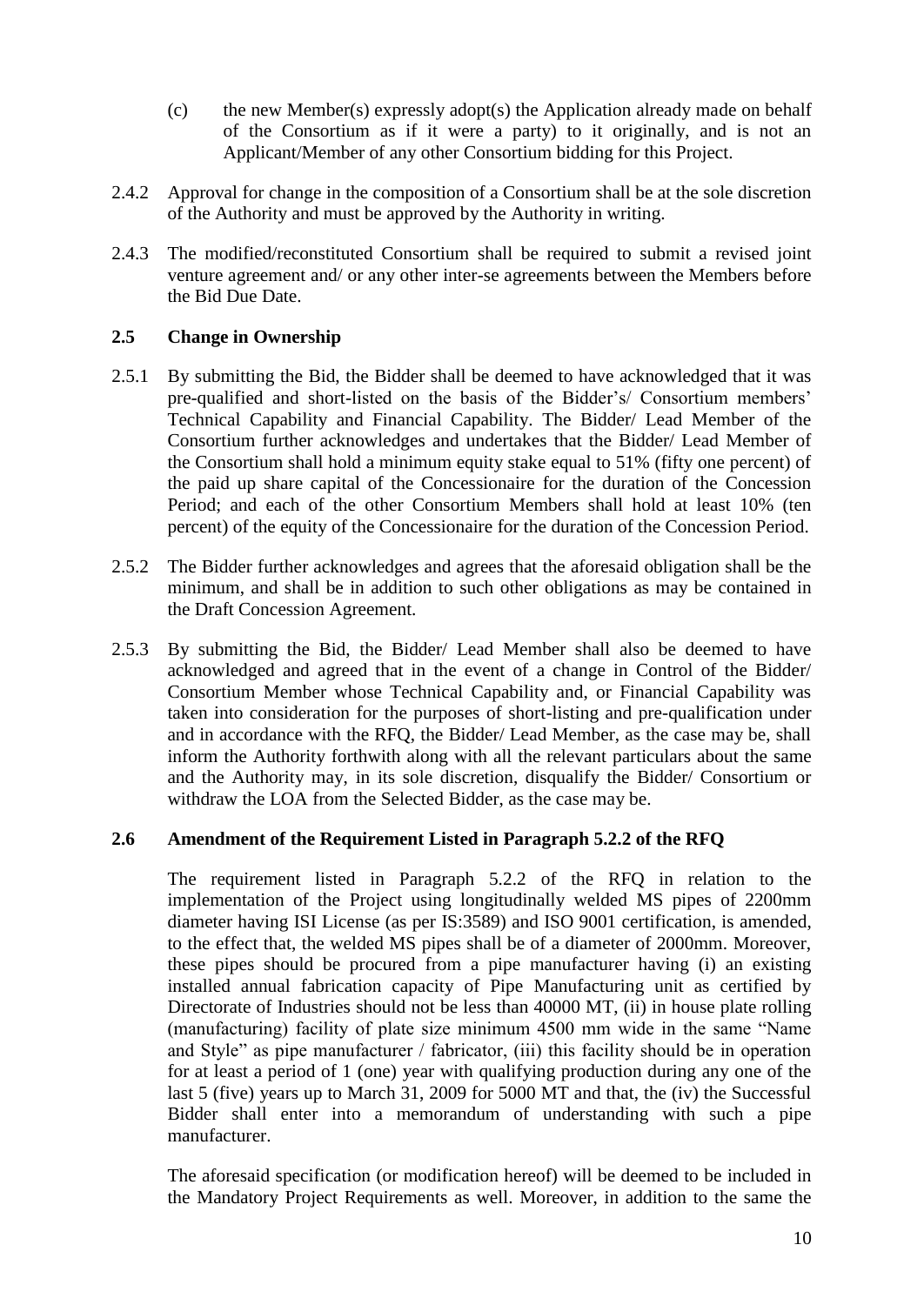Project is to be constructed in accordance with the requirements set out in Paragraph 2.7 below.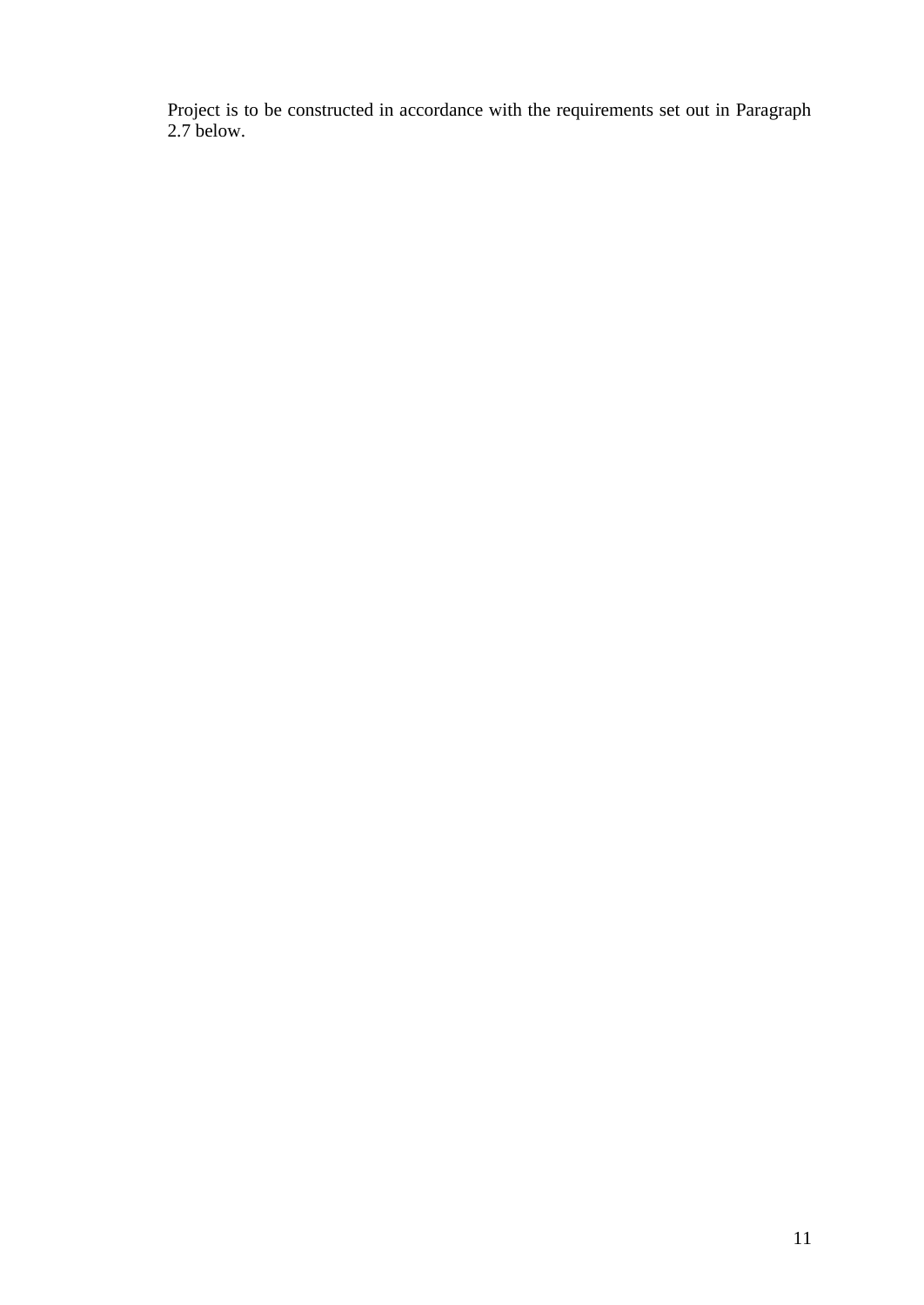# <span id="page-20-0"></span>**2.7 Project Design**

- 2.7.1 The Project shall be implemented in accordance with the DPR and the Mandatory Project Requirements, as set out in the Project Information Memorandum.
- 2.7.2 In the event that there is a conflict between the terms of the DPR and the terms of the Mandatory Project Requirements, the Bidders shall follow the Mandatory Project Requirements.

# <span id="page-20-1"></span>**2.8 Cost of Bidding**

The Bidders shall be responsible for all of the costs associated with the preparation of their Bids and their participation in the Bidding Process. The Authority shall not be responsible or in any way liable for such costs, regardless of the conduct or outcome of the Bidding Process.

# <span id="page-20-2"></span>**2.9 Site Visit and Verification of Information**

- 2.9.1 During the Bid Stage, Bidders are invited to examine the Project in greater detail, and to carry out, at their cost, such studies as may be required for submitting their respective Bids for award of the Concession including implementation of the Project. The Authority will arrange for the inspection of the Project and the Project site.
- 2.9.2 Bidders are encouraged to submit their respective Bids after visiting the Project site and ascertaining for themselves the site and environmental conditions, the current state of the water distribution network, size of the land available for the construction of the water treatment land, applicable laws and regulations, and any other matter considered relevant by them.
- 2.9.3 It shall be deemed that by submitting a Bid, the Bidder has:
	- (a) made a complete and careful examination of all three volumes of the RFP;
	- (b) received all relevant information requested from the Authority;
	- (c) acknowledged and accepted the risk of inadequacy, error or mistake in the information provided in the RFP or furnished by or on behalf of the Authority relating to any of the matters referred to in Clause 2.9.2 above;
	- (d) satisfied itself about all matters, things and information including matters referred to in Clause 2.9.2 hereinabove necessary and required for submitting an informed Bid, execution of the Project in accordance with this RFP and performance of all of its obligations there under;
	- (e) acknowledged and agreed that inadequacy, lack of completeness or incorrectness of information provided in this RFP or ignorance of any of the matters referred to in Clause 2.9.2 hereinabove shall not be a basis for any claim for compensation, damages, extension of lime for performance of its obligations, loss of profits etc. from the Authority, or a ground for termination of the Draft Concession Agreement;
	- (f) agreed to be bound by the undertakings provided by it under and in terms hereof; and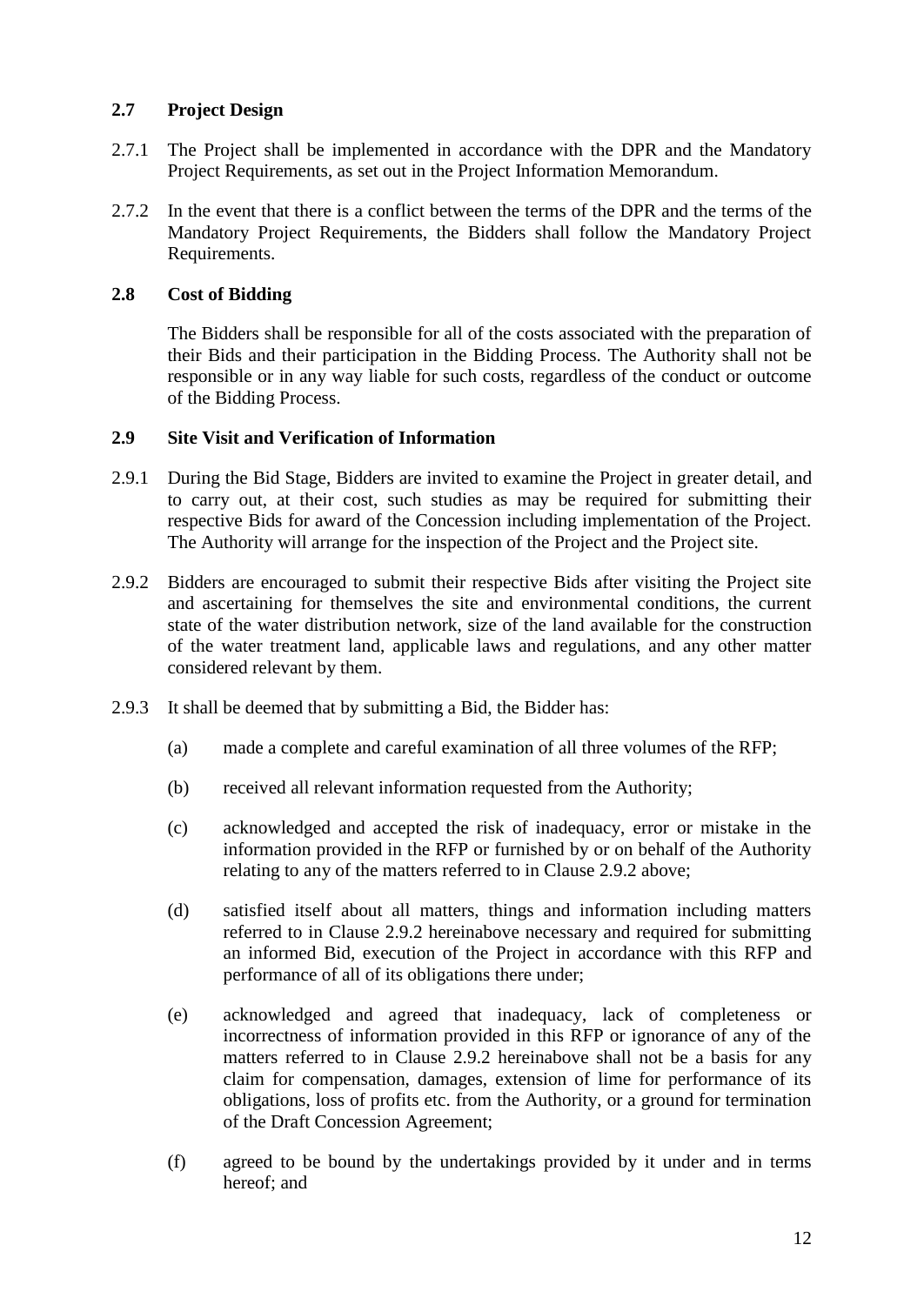- (g) accepted the terms of the Draft Concession Agreement.
- 2.9.4 The Authority shall not be liable for any omission, mistake or error on the part of the Bidder in respect of any of the above or on account of any matter or thing arising out of or concerning or relating to the RFQ, RFP or the Bidding Process, including any error or mistake therein or in any information or data given by the Authority.

#### <span id="page-21-0"></span>**2.10 Right to Accept and to Reject any or all the Bids**

- 2.10.1 Notwithstanding anything contained in this RFP the Authority reserves the right to accept or reject any Bid and to annul the Bidding Process and reject all Bids at any time without any liability or any obligation for such acceptance, rejection or annulment, and without assigning any reasons there-for.
- 2.10.2 The Authority reserves the right not to proceed with the Bidding Process at any time, without notice or liability, and to reject any Bid without assigning any reasons.
- 2.10.3 The Authority reserves the right to reject any Bid and appropriate the Bid Security if:
	- (a) at any time, a material misrepresentation is made or uncovered, or
	- (b) the Bidder does not provide, within the time specified by the Authority, the clarification / supplemental information sought by the Authority for evaluation of the Bid; or
	- (c) the Bidder fails to comply with the provisions of Clauses 2.2, 2.3 or 2.5.

Such misrepresentation/ improper response or other failure to comply with the terms of this RFP shall lead to the disqualification of the Bidder. If the Bidder is a Consortium, then the entire Consortium shall be disqualified/ rejected. If such disqualification/rejection occurs after the Bids have been opened and the Bidder quoting the lowest Annual Grant / highest Premium is disqualified/ rejected, then the Authority reserves the right to:

- (ii) invite the remaining Bidders to submit bids in accordance with Clause 4; or
- (iii) take any such measure as may be deemed fit in the sole discretion of the Authority, including annulment of the Bidding Process.
- 2.10.4 In the event that the Authority decides not to proceed with the Bidding Process or rejects a Bid otherwise than in accordance with the terms of this RFP, the Bid Security of the Bidders, or relevant Bidder, as the case may be, shall be immediately returned without interest.
- 2.10.5 In case it is found, during the evaluation or at any time before signing of the Draft Concession Agreement, that one or more of the pre-qualification conditions as set out in the RFQ or this RFP have not been met by the Bidder, or the Bidder has made material misrepresentation or has given any materially incorrect or false information, the Bidder shall be disqualified forthwith. If the Bidder has already been issued the LOA, the same shall, notwithstanding anything to the contrary contained therein or in this RFP, be liable to be terminated, by a communication in writing by the Authority to the Bidder, without the Authority being liable in any manner whatsoever to the Bidder. In such an event, the Authority shall forfeit and appropriate the Bid Security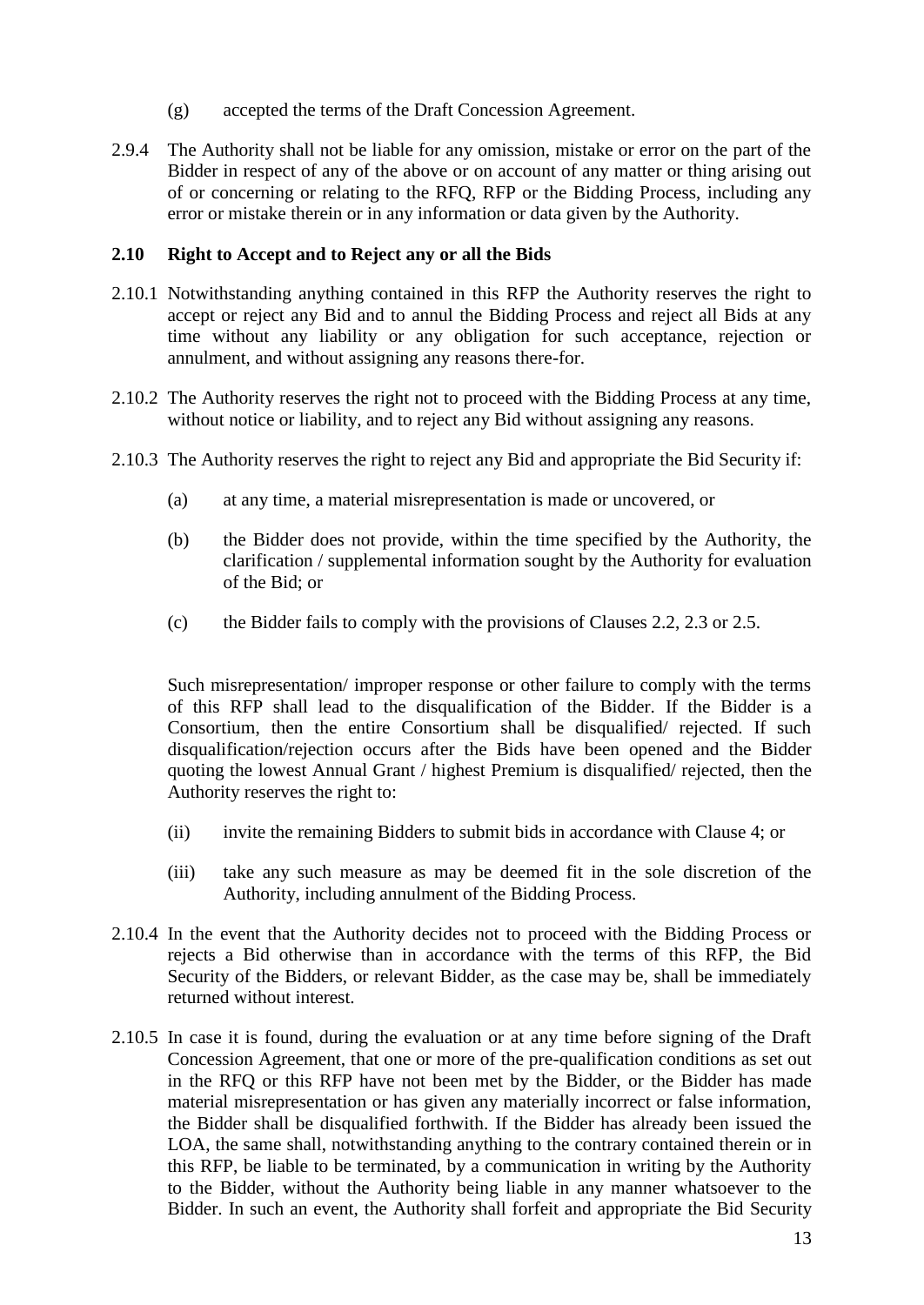as mutually agreed genuine pre-estimated compensation and damages payable to the Authority for, *inter alia*, time, cost and effort of the Authority, without prejudice to any other right or remedy that may be available to the Authority.

2.10.6 The Authority reserves the right to verify all the statements, information and documents submitted by the Bidder in response to the RFQ and the RFP and failure of the Authority to undertake such verification shall not relieve the Bidder of its obligations or liabilities hereunder nor will it affect any rights of the Authority thereunder.

## <span id="page-22-0"></span>**2.11 Contents of the RFP**

2.11.1 This RFP comprises the Disclaimer set forth hereinabove, this Volume I – Instructions to Bidders, Volume II – Project Information Memorandum and Volume III – Draft Concession Agreement. Subject to the provisions of Clause 2.13 any Addenda issued subsequent to this RFP, but before the Bid Due Date, will be deemed to form part of this RFP. Bidders are requested to read all the three volumes of the RFP. In the event of any discrepancy between the volumes, the terms in Volume III – Draft Concession Agreement shall prevail.

## <span id="page-22-1"></span>**2.12 Clarifications**

2.12.1 Bidders requiring any clarification on the RFP may notify the Authority in writing or by fax and e-mail, in a format as prescribed in Appendix VI, submitted to:

The Commissioner, Aurangabad Municipal Corporation, Town Hall, Aurangabad – 431 001 Maharashtra State, India Telephone: +91 240 2331194 Fax: +91 240 2331213 Email: contact@aurangabadmahapalika.org Website: [www.aurangabadmahapalika.org](http://www.aurangabadmahapalika.org/)

The envelopes/ communication shall clearly bear the following identification/title:

## "**Queries/Request for Additional Information: RFP for Build, Refurbish, Operate and Maintain the water supply system of the Aurangabad City**".

- 2.12.2 The Authority shall endeavour to respond to the questions raised or clarifications sought by the Bidders. However, the Authority reserves the right not to respond to any question or provide any clarification, in its sole discretion, and nothing in this Clause shall be taken or read as compelling or requiring the Authority to respond to any question or to provide any clarification.
- 2.12.3 The Authority may also on its own motion, if deemed necessary, issue interpretations and clarifications in writing to all the Bidders. All clarifications and interpretations issued by the Authority shall be deemed to be part of this RFP.

#### <span id="page-22-2"></span>**2.13 Amendment of RFP**

2.13.1 At any time prior to the deadline for submission of Bids, the Authority may, for any reason, whether at its own initiative or in response to clarifications requested by a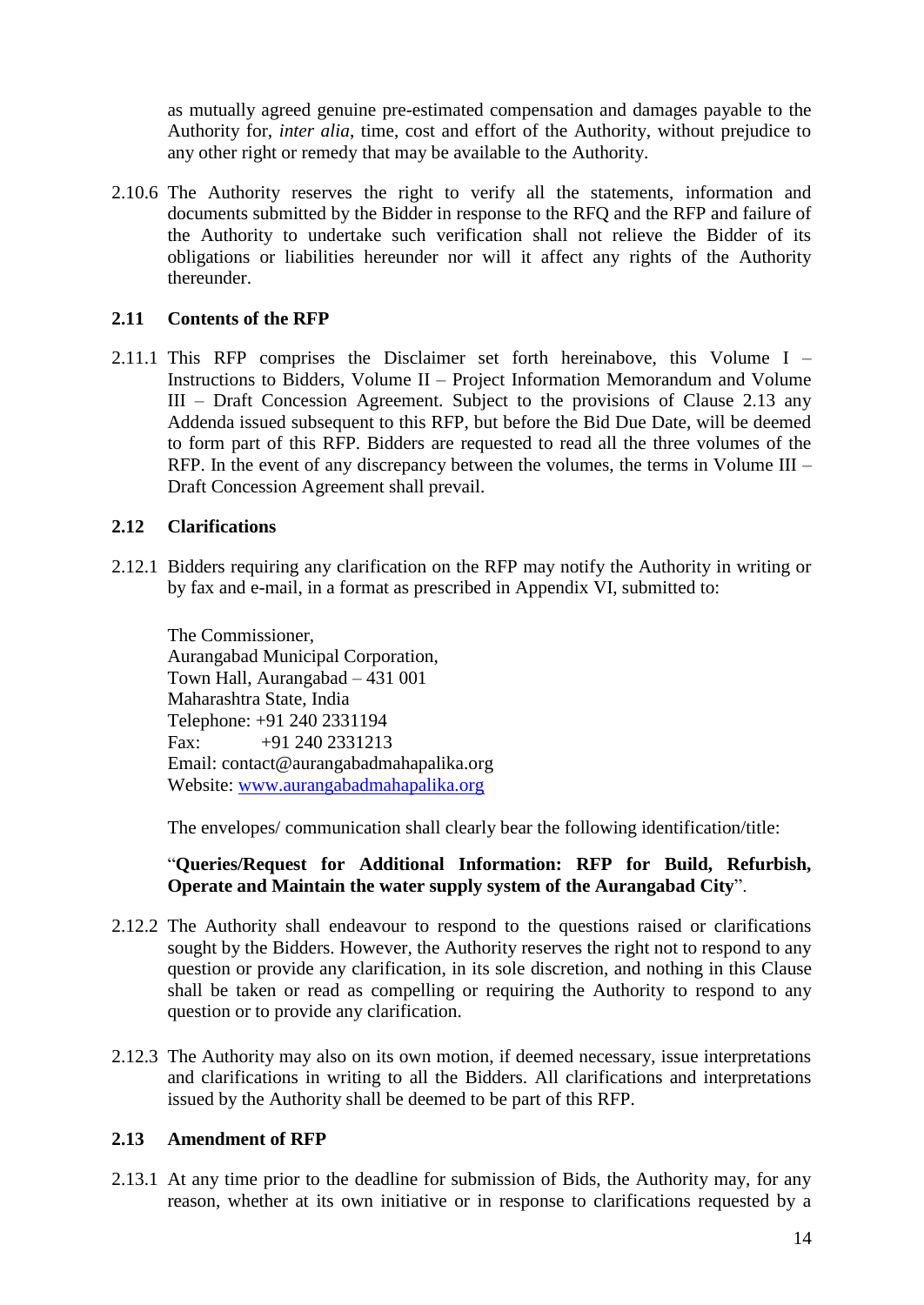Bidder, modify the RFP by the issuance of Addenda, which Addenda shall be deemed to be a part of this RFP.

- 2.13.2 Any Addenda thus issued will be sent to all the Bidders.
- 2.13.3 In order to afford the Bidders a reasonable time for taking an Addenda into account, or for any other reason, the Authority may, at its own discretion, extend the Bid Due Date. While extending the Bid Due Date, the Authority would have due regard for the time required by Bidders to address such an amendment.

#### <span id="page-23-0"></span>**2.14 Fraud and Corrupt Practices**

- 2.14.1 The Bidders and their respective officers, employees, agents and advisers shall observe the highest standard of ethics during the Bidding Process and subsequent to the issue of the LOA and during the subsistence of the Draft Concession Agreement. Notwithstanding anything to the contrary contained herein, or in the LOA or the Draft Concession Agreement, the Authority shall reject a Bid, withdraw the LOA, or terminate the Draft Concession Agreement (in accordance with the terms thereof), as the case may be, without being liable in any manner whatsoever to the Bidder or the Concessionaire, as the case may be, if it determines that the Bidder or the Concessionaire, as the case may be, has, directly or indirectly or through an agent, engaged in Corrupt Practice, Fraudulent Practice, Coercive Practice, Undesirable Practice or Restrictive Practice in the Bidding Process. In such an event, the Authority shall forfeit and appropriate the Bid Security or Performance Security, as the case may be, as mutually agreed genuine and pre-estimated compensation and damages payable to the Authority towards, *inter alia*, time, cost and effort of the Authority, without prejudice to any other right or remedy that may be available to the Authority hereunder or otherwise.
- 2.14.2 Without prejudice to the rights of the Authority under Clause 2.14.1 hereinabove, and the rights and remedies which the Authority may have under the LOA or the Draft Concession Agreement, if a Bidder or Concessionaire, as the case may be, is found by the Authority to have directly or indirectly or through an agent, engaged or indulged in any Corrupt Practice, Fraudulent Practice, Coercive Practice, Undesirable Practice or Restrictive Practice during the Bidding Process, or after the issue of the LOA or the execution of the Draft Concession Agreement, such Bidder or Concessionaire shall not be eligible to participate in any tender or RFP issued by the Authority during a period of 2 (two) years from the date such Bidder or Concessionaire, as the case may be, is found by the Authority to have directly or indirectly or through an agent, engaged or indulged in any Corrupt Practice, Fraudulent Practice, Coercive Practice, Undesirable Practice or Restrictive Practices, as the case may be.
- 2.14.3 For the purposes of this Clause 2.14, the following terms shall have the meaning hereinafter respectively assigned to them:
	- (a) "**Corrupt Practice**" means (i) the offering, giving, receiving, or soliciting, directly or indirectly, of anything of value to influence the actions of any person connected with the Bidding Process (for avoidance of doubt, offering of employment to or employing or engaging in any manner whatsoever, directly or indirectly, any official of the Authority who is or has been associated in any manner, directly or indirectly with the Bidding Process or the LOA or has dealt with matters concerning the Draft Concession Agreement or arising therefrom, before or after the execution thereof, at any time prior to the expiry of one year from the date such official resigns or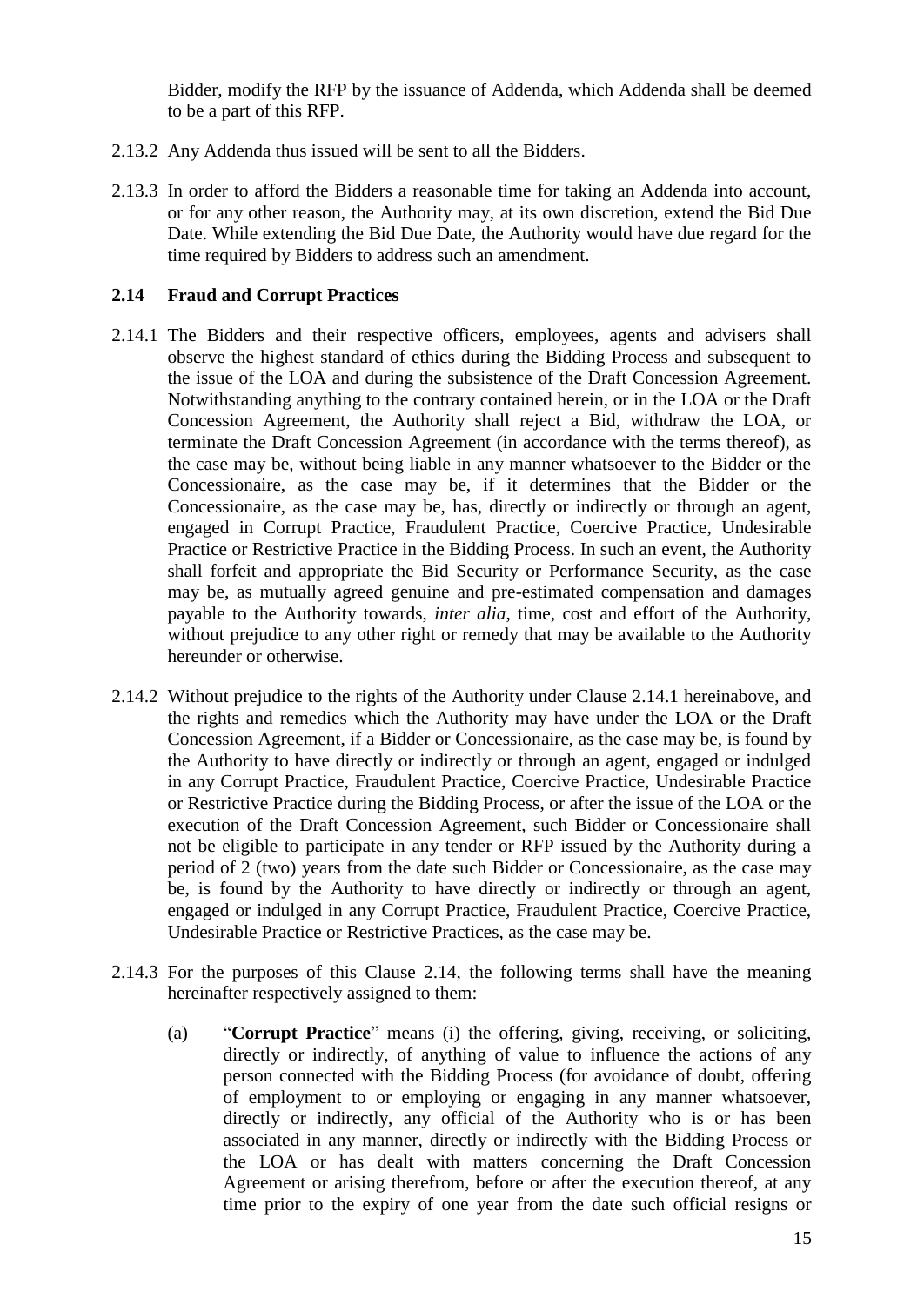retires from or otherwise ceases to be in the service of the Authority, shall be deemed to constitute influencing the actions of a person connected with the Bidding Process); or (ii) engaging in any manner whatsoever, whether during the Bidding Process or after the issue of the LOA or after the execution of the Draft Concession Agreement, as the case may be, any person in respect of any matter relating to the Project or the LOA or the Draft Concession Agreement, who at any time has been or is a legal, financial or technical adviser of the Authority in relation to any matter concerning the Project;

- (b) "**Fraudulent Practice**" means a misrepresentation or omission of facts or suppression of facts or disclosure of incomplete facts, in order to influence the Bidding Process;
- (c) **"Coercive Practice"** means impairing or harming, or threatening to impair or harm, directly or indirectly, any person or property to influence any person's participation or action in the Bidding Process;
- (d) "**Undesirable Practice"** means (i) establishing contact with any person connected with or employed or engaged by the Authority with the objective of canvassing, lobbying or in any manner influencing or attempting to influence the Bidding Process; or (ii) having a Conflict of Interest; and
- (e) "**Restrictive Practice"** means forming a cartel or arriving at any understanding or arrangement among Bidders with the objective of restricting or manipulating a full and fair competition in the Bidding Process.

## <span id="page-24-0"></span>**2.15 Pre-Bid Conference**

- 2.15.1 Pre-bid conferences of the Bidders shall be convened at the designated date, time and place. A maximum of 2 (two) representatives of each Bidder shall be allowed to participate on production of authority letter from the Bidder.
- 2.15.2 During the course of Pre-bid conferences, the Bidders will be free to seek clarifications and make suggestions for consideration of the Authority. The Authority shall endeavour to provide clarifications and such further information as it may, in its sole discretion, consider appropriate for facilitating a fair, transparent and competitive Bidding Process.

#### <span id="page-24-1"></span>**2.16 Bid Security**

- 2.16.1 A Bidder is required to deposit, along with its Bid, a bid security of Rs. 6.38 Crores (Rupees six crores and thirty eight lacs) (the "**Bid Security"**), refundable to all Bidders in accordance with Clause 2.16.6.
- 2.16.2 The Bidders will have an option to provide Bid Security in the form of a demand draft or a bank guarantee acceptable to the Authority, and in such event, the validity period of the demand draft or bank guarantee, as the case may be, shall not be less than 270 (two hundred and seventy) days from the Bid Due Date and may be extended, as may be mutually agreed between the Authority and the Bidder, from time to time.
- 2.16.3 If the Bid Security is in the form of a bank guarantee it shall be issued by a Public Sector Bank in India in favour of the Authority in the format at Appendix - II (the "**Bank Guarantee**").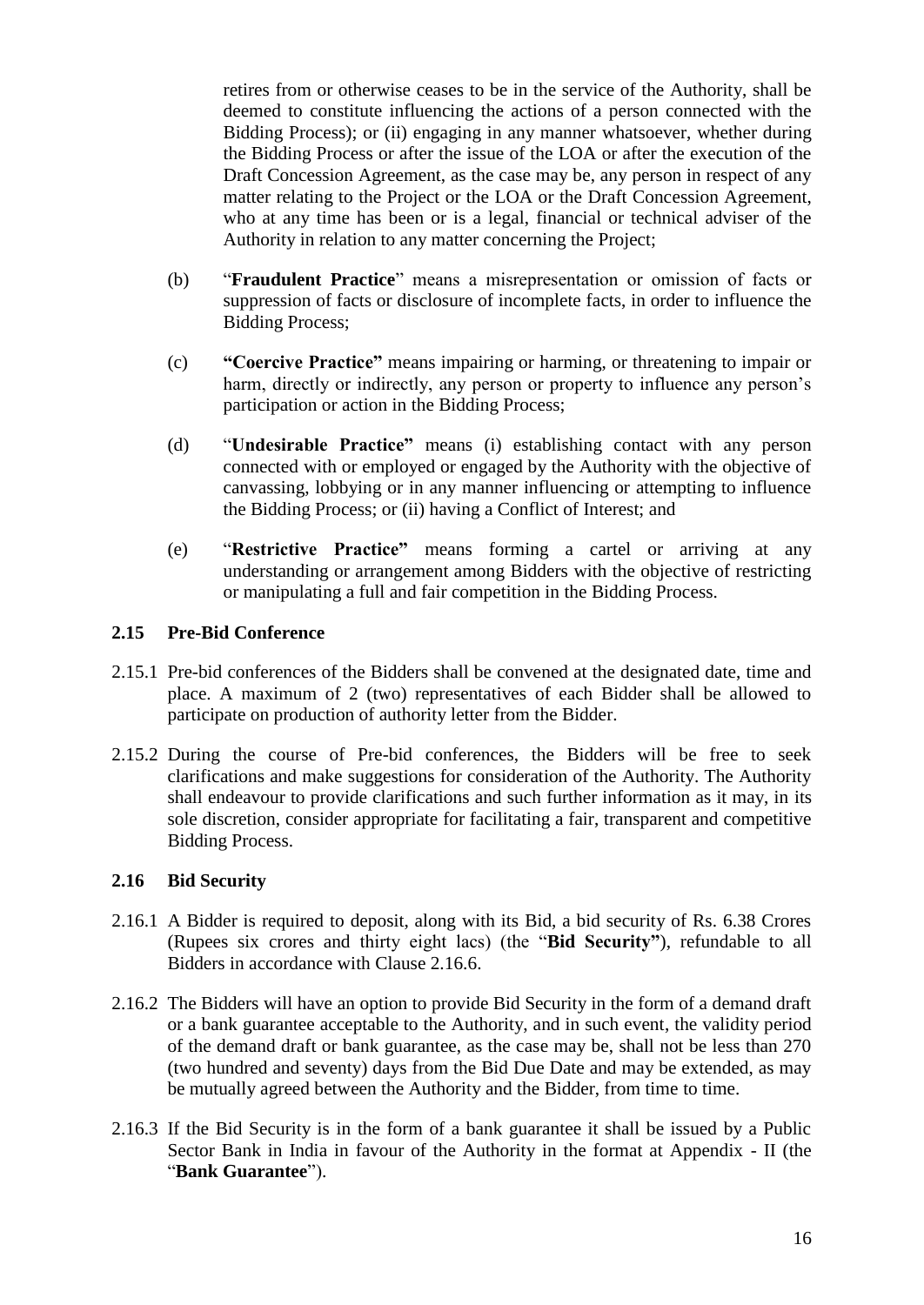- 2.16.4 If the Bid Security is in the form of a demand draft it shall be issued by a Public Sector Bank in India, drawn in favour of the Authority and payable at Aurangabad, Maharashtra (the "**Demand Draft**").
- 2.16.5 Any Bid not accompanied by the Bid Security shall be rejected by the Authority as non-responsive.
- 2.16.6 Except in the case of the Bidder quoting the lowest Annual Grant / highest Premium, the Bid Security of unsuccessful Bidders will be returned by the Authority, without any interest, as promptly as possible on acceptance of the Bid of the Selected Bidder or when the Bidding Process is cancelled by the Authority, and in any event within 30 (thirty) days from the expiration of the validity period of the Bid . Where Bid Security has been paid by deposit, the refund thereof shall be in the form of an account payee demand draft in favour of the unsuccessful Bidder(s). Bidders may, by specific instructions in writing to the Authority, give the name and address of the person in whose favour the said Demand Draft shall be drawn by the Authority for refund, failing which it shall be drawn in the name of the Bidder and shall be mailed to the address given on the Bid.
- 2.16.7 The Selected Bidder's Bid Security will be returned, without any interest, upon the Bidder signing the Draft Concession Agreement and furnishing the Performance Security in accordance with the provisions thereof. The Authority may, at the Selected Bidder's option, adjust the amount of Bid Security in the amount of Performance Security to be provided by him in accordance with the provisions of the Draft Concession Agreement.
- 2.16.8 The Authority shall be entitled to forfeit and appropriate the Bid Security as mutually agreed genuine and pre-estimated compensation/damages to the Authority in any of the events specified in Clause 2.16.9 herein below. The Bidder, by submitting its Bid pursuant to this RFP, shall be deemed to have acknowledged and confirmed that the Authority will suffer loss and damage on account of withdrawal of its Bid or for any other default by the Bidder during the Bid validity period. No relaxation of any kind on Bid Security shall be given to any Bidder.
- 2.16.9 The Bid Security shall be forfeited and appropriated by the Authority and damages shall be payable to the Authority for, *inter alia*, time, cost and effort of the Authority without prejudice to any other right or remedy that may be available to the Authority hereunder or otherwise, under the following conditions:
	- (a) If a Bidder submits a non-responsive Bid;
	- (b) If a Bidder engages in a corrupt practice, fraudulent practice, coercive practice-undesirable practice or restrictive practice as specified in Clause 2.14 of this RFP;
	- (c) If a Bidder withdraws its Bid during the period of Bid validity as specified in this RFP and as mutually extended by the Authority and the Bidder from time to time;
	- (d) In the case of Selected Bidder, if it fails, within the specified time limit,
		- (i) to sign the Draft Concession Agreement; or
		- (ii) to furnish the Performance Security within the period prescribed therefor in the Draft Concession Agreement; or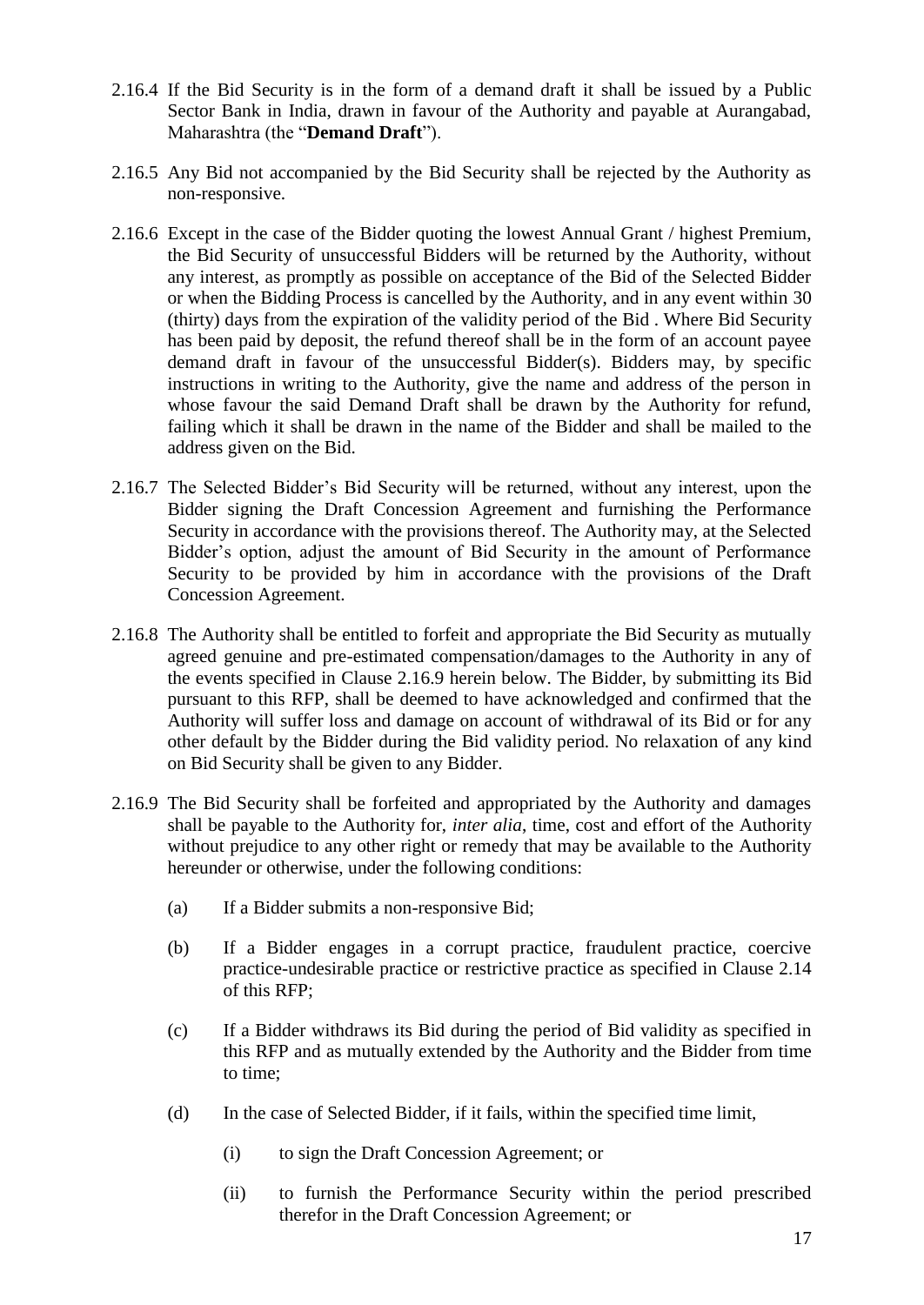(e) In case the Selected Bidder, having signed the Draft Concession Agreement, commits any breach thereof prior to furnishing the Performance Security.

# <span id="page-26-0"></span>**2.17 Miscellaneous**

- 2.17.1 The Bidding Process shall be governed by and construed in accordance with the laws of India and the Courts at Aurangabad shall have exclusive jurisdiction over all disputes arising under, pursuant to, or in connection with the Bidding Process.
- 2.17.2 The Authority, in its sole discretion and without incurring any obligation or liability, reserves the right, at any time, to;
	- (a) suspend or cancel the Bidding Process, or amend, or supplement the Bidding Process or modify the dates or other terms and conditions relating thereto;
	- (b) consult with any Bidder in order to receive clarification or further information;
	- (c) retain any information or evidence submitted to the Authority by, on behalf of, or in relation to any Bidder; or
	- (d) independently verify, disqualify, reject and/or accept any and all submissions or other information or evidence submitted by or on behalf of any Bidder.
- 2.17.3 It shall be deemed that by submitting the Bid, the Bidder agrees and releases the Authority, its employees, agents, consultants and advisers, irrevocably, unconditionally, fully and finally from any and all liability for claims, losses, damages, costs, expenses or liabilities in any way related to or arising from the exercise of any rights and or performance of any obligations hereunder, pursuant hereto or in connection herewith and waives any and all rights and/or claims it may have in this respect, whether actual or contingent, whether present or future.

# <span id="page-26-1"></span>**3. PREPARATION AND SUBMISSION OF BIDS**

#### <span id="page-26-2"></span>**3.1 Format and Signing of the Bid**

- 3.1.1 The Bidder shall provide all the information sought under this RFP. The Authority will evaluate only those Bids that are received in the required formats and complete in all respects.
- 3.1.2 The Bid shall be typed or written in indelible ink and signed by the authorised signatory of the Bidder who shall also initial each page, in blue ink. All the alterations, omissions, additions or any other amendments made to the Bid shall be initialed by the person(s) signing the Bid.

# <span id="page-26-3"></span>**3.2 Sealing and Marking of Bids**

The Bidder shall submit the Bid online as stated in Clause 3.12. In addition to the online submission, the Bidder shall also submit hard copies of the RFP consisting one original and two copies (each document clearly showing whether it is original or copy), at the time of opening of Bid, packed in a sealed envelope or a box

3.2.1 The Bidder shall submit the Bid in the format specified at Appendix-I, and seal it in an envelope and mark the envelope as "**Financial Bid**".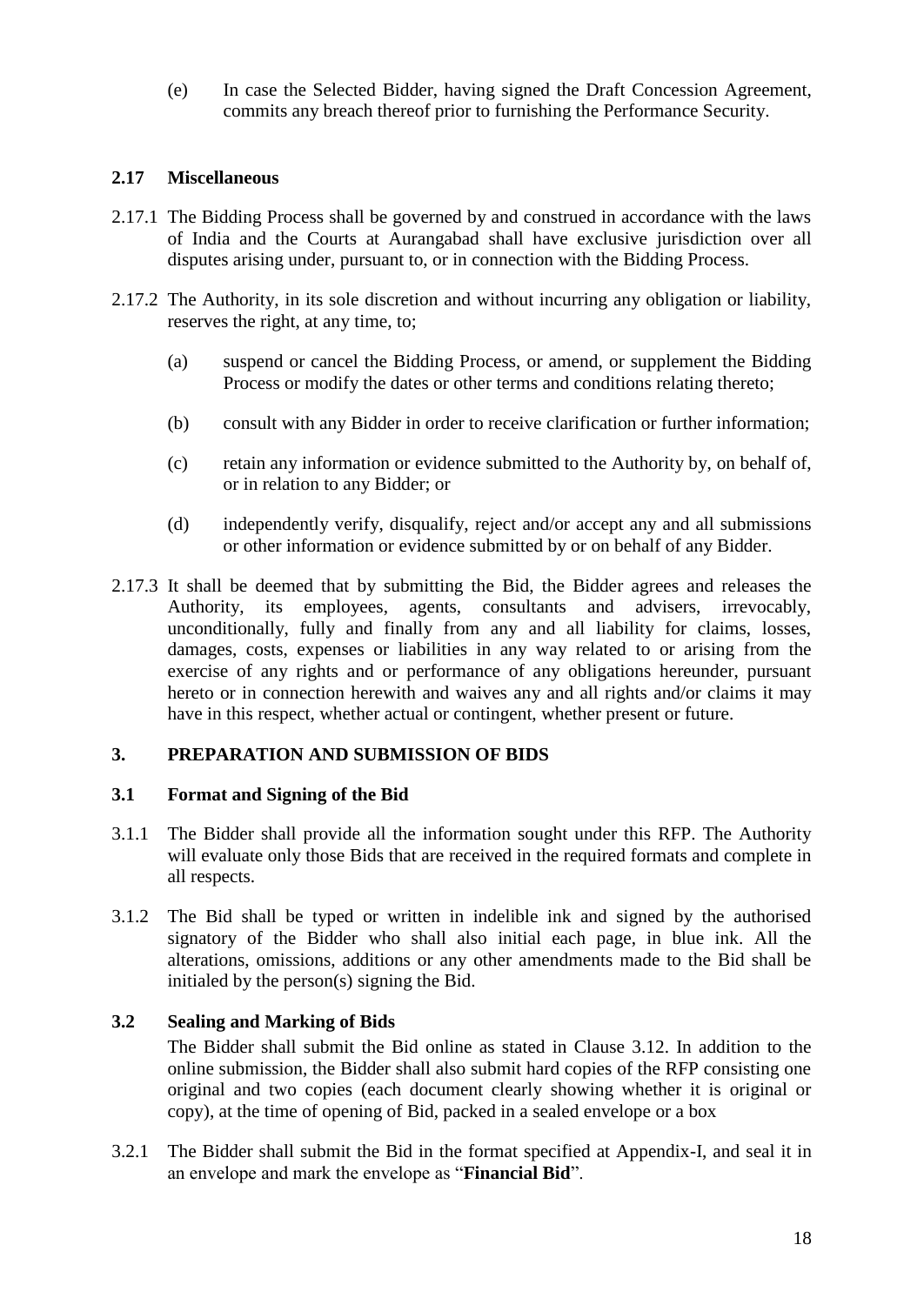| <b>Financial Bid</b>        |                                   |  |  |  |
|-----------------------------|-----------------------------------|--|--|--|
| FROM:                       | TO:                               |  |  |  |
|                             | The Commissioner,                 |  |  |  |
|                             | Aurangabad Municipal Corporation, |  |  |  |
| (Bidders Name)              | Town Hall,                        |  |  |  |
|                             | Aurangabad $-431001$              |  |  |  |
|                             | Maharashtra, India                |  |  |  |
|                             |                                   |  |  |  |
|                             |                                   |  |  |  |
| (Bidder's<br>Address<br>and |                                   |  |  |  |
| Contact                     |                                   |  |  |  |
| Number)                     |                                   |  |  |  |
| DATE:                       |                                   |  |  |  |
| Project                     | Aurangabad Water Supply Project   |  |  |  |
|                             |                                   |  |  |  |

3.2.2 The documents accompanying the Bid shall be placed in a separate envelope and marked as "**Enclosures of the Bid**".

|                             | <b>Enclosure of the Bid</b> |                                        |  |  |  |
|-----------------------------|-----------------------------|----------------------------------------|--|--|--|
| FROM:                       | TO:                         |                                        |  |  |  |
|                             |                             | The Commissioner,                      |  |  |  |
|                             |                             | Aurangabad Municipal Corporation,      |  |  |  |
| (Bidders Name)              |                             | Town Hall,                             |  |  |  |
|                             |                             | Aurangabad $-431001$                   |  |  |  |
|                             |                             | Maharashtra, India                     |  |  |  |
|                             |                             |                                        |  |  |  |
|                             |                             |                                        |  |  |  |
| (Bidder's<br>Address<br>and |                             |                                        |  |  |  |
| Contact                     |                             |                                        |  |  |  |
| Number)                     |                             |                                        |  |  |  |
| DATE:                       |                             |                                        |  |  |  |
| Project                     |                             | <b>Aurangabad Water Supply Project</b> |  |  |  |
|                             |                             |                                        |  |  |  |

The documents shall include: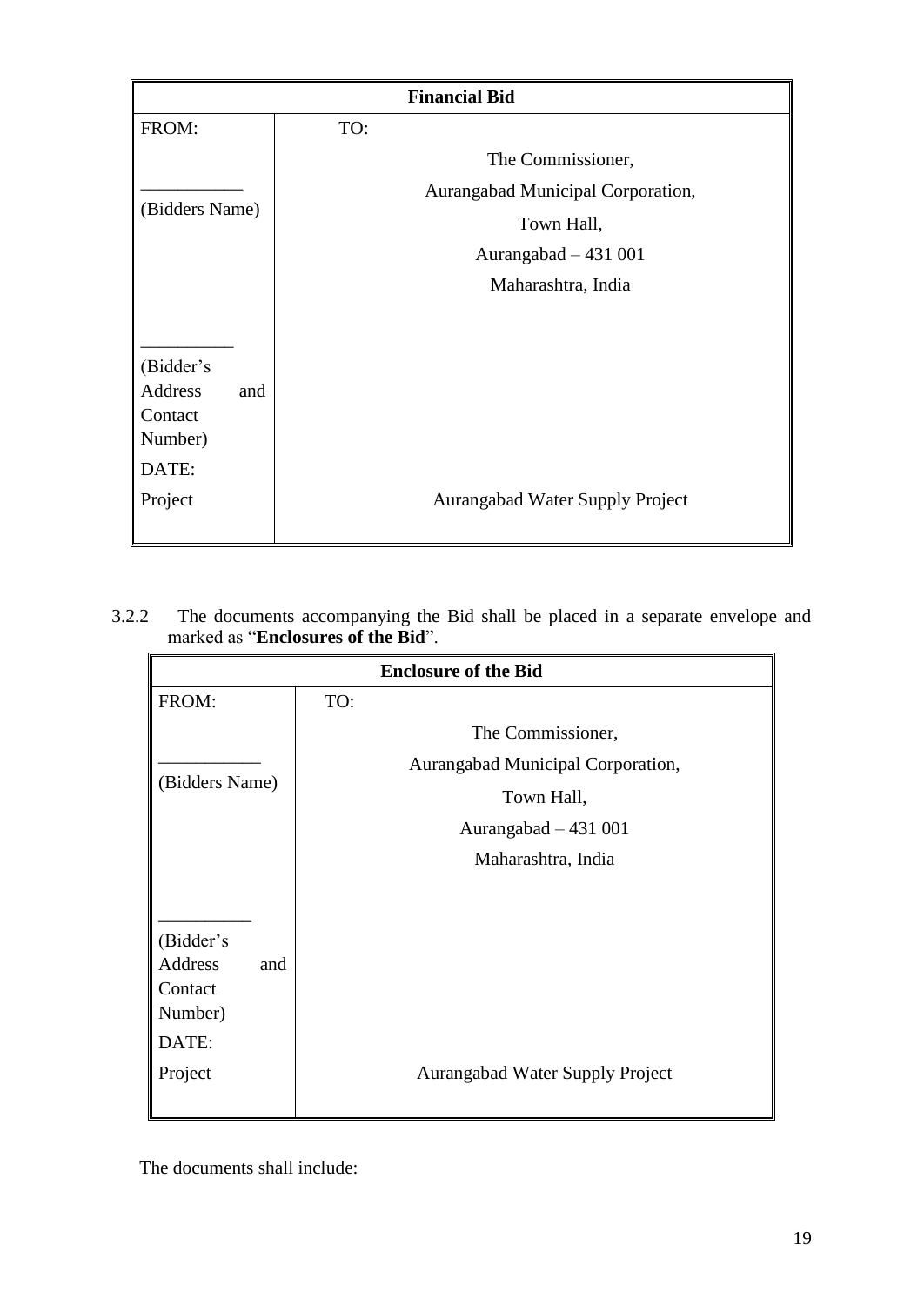- (a) Bid Security in the prescribed format (**Appendix - II**);
- (b) Power of Attorney for signing of Bid in the prescribed format (Appendix III);
- (c) If applicable, the Power of Attorney for Lead Consortium Member of Consortium in the prescribed format (**Appendix- IV**);
- (d) The business plan in the prescribed format (**Appendix – V**);
- (e) A copy of the RFP as set out in Volume I, II and III with each page initialed by the person signing the Bid in pursuance of the Power of Attorney referred to in Clause (b) hereinabove; and
- (f) The Financial Model of the Bidder for the Project.
- 3.2.3 A true copy of the documents accompanying the Bid, as specified in Clause 3.2.2 above, shall be placed in hard binding and the pages shall be numbered serially. Each page thereof shall be initialed in blue ink by the authorised signatory. This copy of the documents shall be placed in a separate envelope and marked "**Copy of Documents**".
- 3.2.4 The three envelopes specified in Clauses 3.2.1, 3.2.2 and 3.2.3 shall be placed in an outer envelope, which shall be sealed and shall clearly bear the following identification:

# "**Bid for the Aurangabad Water Supply Project**"

and shall also clearly indicate the name and address of the Bidder. In addition, the Bid Due Date should be indicated on the right hand top corner of each of the envelopes.

3.2.5 Each of the envelopes shall be addressed to:

**The Commissioner, Aurangabad Municipal Corporation, Town Hall, Aurangabad – 431 001 Maharashtra State, India Telephone.: +91 240 2331194 Fax: +91 240 2331213**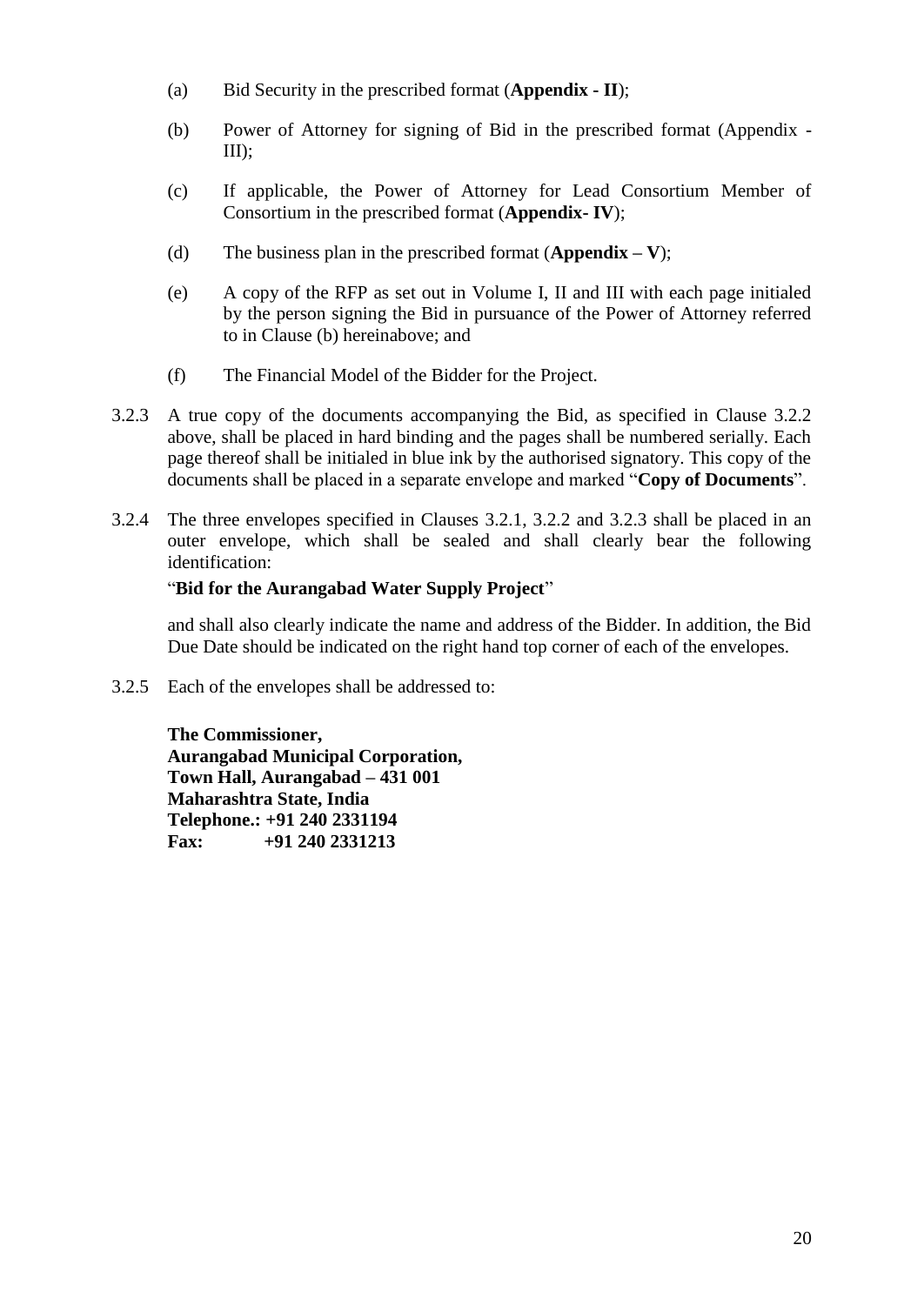- 3.2.6 If the envelopes are not sealed and marked as instructed above, the Authority assumes no responsibility for the misplacement or premature opening of the contents of the Bid submitted.
- 3.2.7 Bids submitted by fax, telex, telegram or e-mail shall not be entertained and shall be rejected.

# <span id="page-29-0"></span>**3.3 Bid Due Date**

- 3.3.1 Bids should be submitted before 1100 hours IST on the Bid Due Date at the address provided in Clause 3.2.5 in the manner and form as detailed in this RFP. A receipt thereof should be obtained from the person specified at Clause 3.2.5.
- 3.3.2 The Authority may, in its sole discretion, extend the Bid Due Date by issuing an Addenda in accordance with Clause 2.13 uniformly for all Bidders.

# <span id="page-29-1"></span>**3.4 Late Bids**

<span id="page-29-2"></span>Bids received by the Authority after the specified time on the Bid Due Date shall not be eligible for consideration and shall be summarily rejected.

# **3.5 Contents of the Bid**

- 3.5.1 The Bid shall be furnished in the format at Appendix I and shall consist of an Annual Grant or Premium, as the case may be, to be quoted by the Bidder. The Bidder shall specify (in Indian Rupees) the Annual Grant or Premium, as the case may be, required by him or offered by him, as the case may be, to undertake the Project in accordance with this RFP and the provisions of the Draft Concession Agreement.
- 3.5.2 The Project will be awarded to the Bidder quoting the highest Premium, and in the event that no Bidder offers an Premium, then to the Bidder seeking the lowest Annual Grant.
- 3.5.3 The opening of Bids and acceptance thereof shall be substantially in accordance with this RFP.
- 3.5.4 The proposed Draft Concession Agreement and Financial Model shall be deemed to be parts of the Bid.

# <span id="page-29-3"></span>**3.6 Power of Attorney**

- 3.6.1 The Bidder should submit a Power of Attorney as per the format at Appendix III, authorising the signatory of the Bid to commit the Bidder.
- 3.6.2 In case the Bidder is a Consortium, the Members thereof should furnish a Power of Attorney in favour of the Lead Member in the format at Appendix - IV.

# <span id="page-29-4"></span>**3.7 Modifications/Substitution/Withdrawal of Bids**

- 3.7.1 The Bidder may modify, substitute or withdraw its Bid after submission, provided that written notice of the modification, substitution or withdrawal is received by the Authority prior to the Bid Due Date. No Bid shall be modified, substituted or withdrawn by the Bidder on or after the Bid Due Date.
- 3.7.2 The modification, substitution or withdrawal notice shall be prepared, sealed, marked, and delivered in accordance with Clause 3.2, with the envelopes being additionally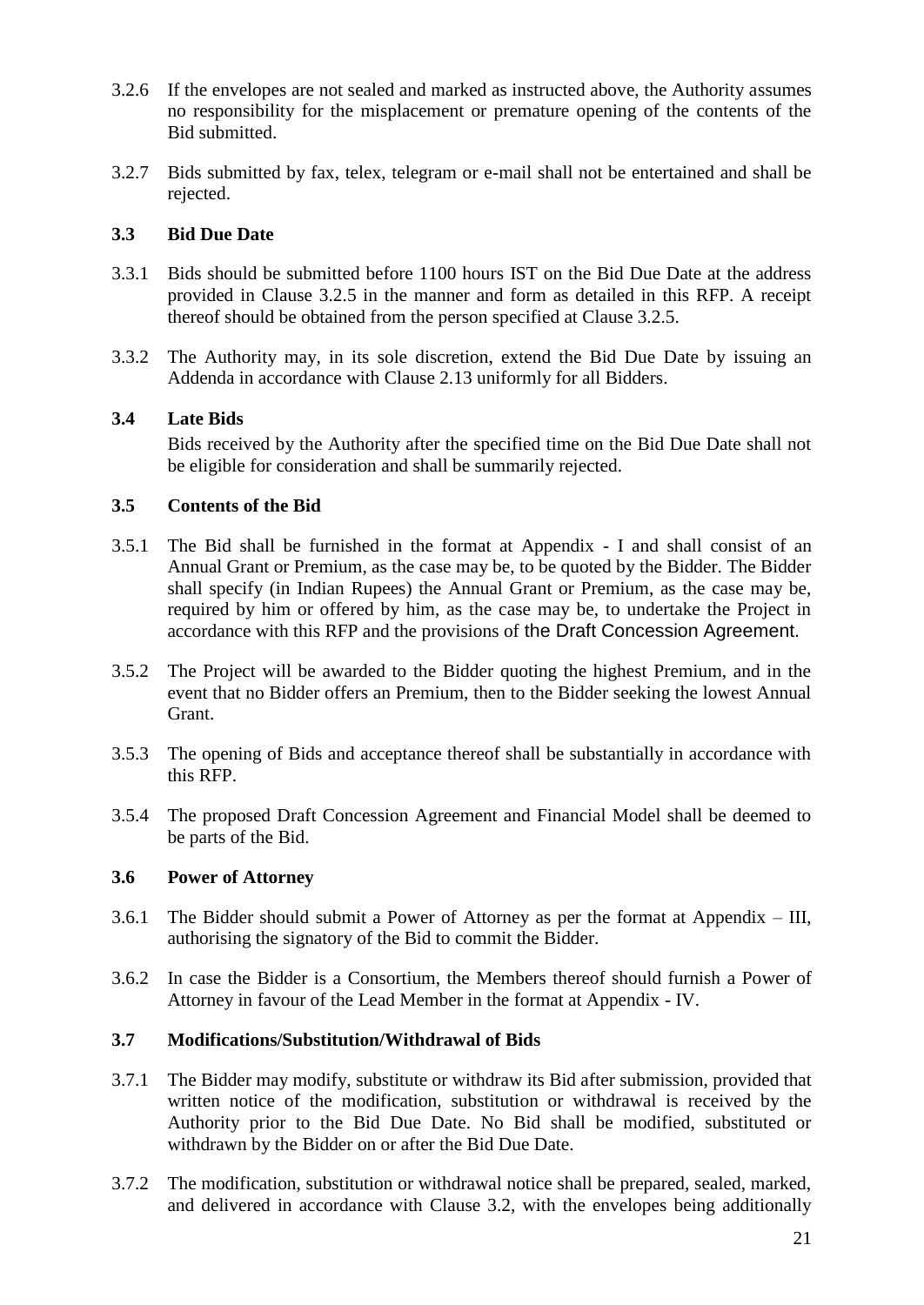marked "**MODIFICATION**", "**SUBSTITUTION**" or "**WITHDRAWAL**", as appropriate.

3.7.3 Any alteration modification in the Bid or additional information supplied subsequent to the Bid Due Date, unless the same has been expressly sought for by the Authority, shall be disregarded.

# <span id="page-30-0"></span>**3.8 Validity of Bids**

The Bids shall be valid for a period of not less than 270 (two hundred and seventy) days from the Bid Due Date. The validity of Bids may be extended by mutual consent of the respective Bidders and the Authority. Any such extensions shall be deemed to be included in the Bid validity period.

## <span id="page-30-1"></span>**3.9 Confidentiality**

- 3.9.1 Information relating to the examination, clarification, evaluation and recommendation for the Bidders shall not be disclosed to any person who is not officially concerned with the process or is not a retained professional advisor advising the Authority in relation to, or matters arising out of, or concerning the Bidding Process.
- 3.9.2 The Authority will treat all information submitted as part of the Bid, in confidence and will require all those who have access to such material to treat the same in confidence. The Authority may not divulge any such information unless it is directed to do so by any statutory entity that has the power under law to require its disclosure or is to enforce or assert any right or privilege of the statutory entity and/ or the Authority.
- 3.9.3 Information once submitted shall be the property of the Authority. Intellectual property, if any, vested in the information shall thereafter belong to the Authority.

# <span id="page-30-2"></span>**3.10 Correspondence with the Bidder**

The Authority shall not entertain any correspondence with any Bidder in relation to the acceptance or rejection of any Bid.

#### <span id="page-30-3"></span>**3.11 Bidding process through e-Tendering**

The Authority has a well established e-tendering Department. The entire Bidding Process shall be implemented using the Authority's e-Tendering process. The Bidder shall have to follow procedures as mentioned below to submit the Bid online:

- (a) The details of the procedure involved is available on the web-site: [www.amctenders.com.](http://www.amctenders.com/)
- (b) Bidders will have to register with the Authority at the above web-site and also enroll for a Digital Signature Certificate in order to participate in the Bidding Process.
- (c) Digital Signature Certification is a must for participation in the Bidding Process.
- (d) Bidders are required to upload scanned / PDF Copies of the Bid, as specified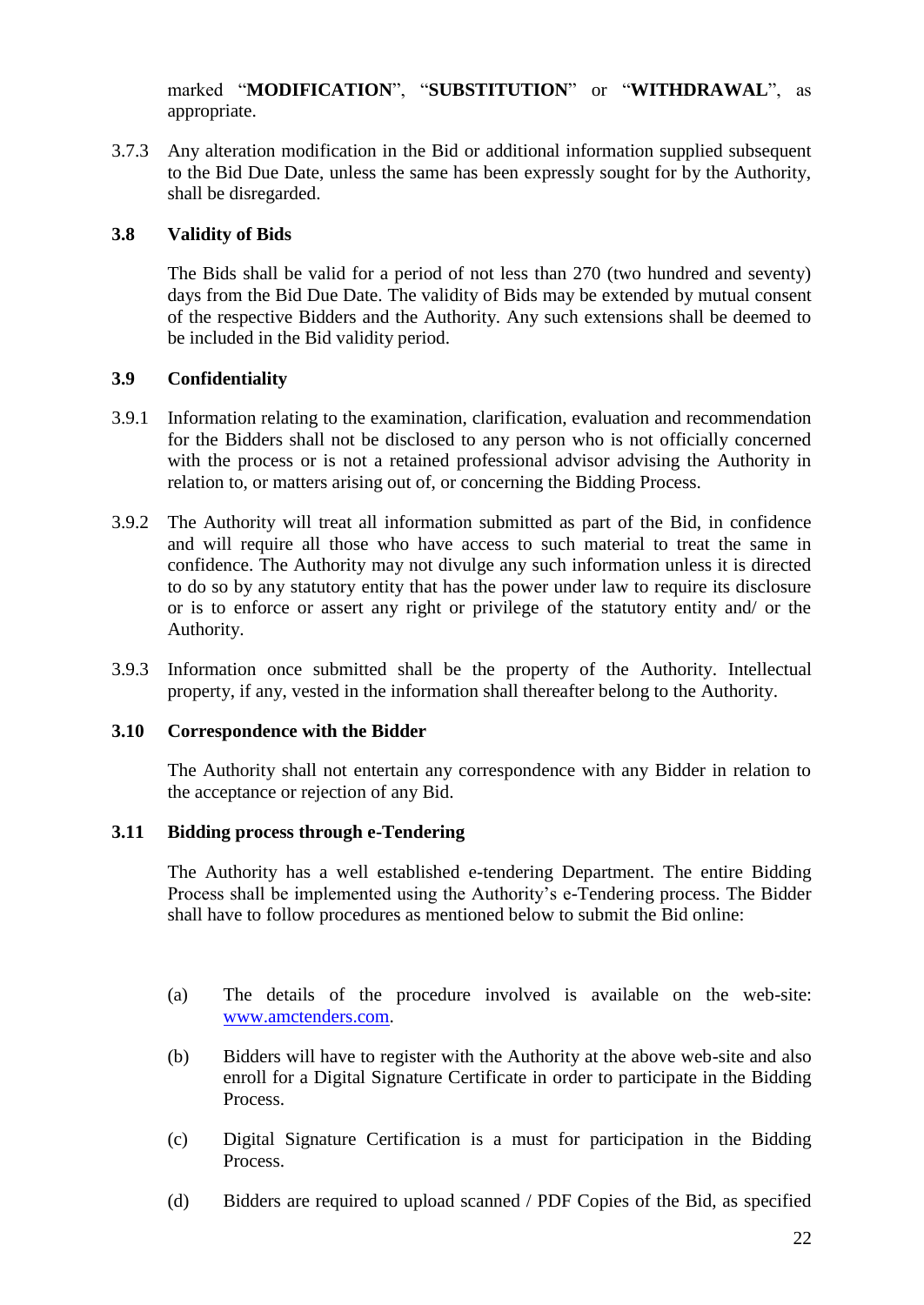in this RFP document at the time of online submission.

- (e) Bid shall be opened online in the presence of the representatives of Bidders, who choose to attend the opening of Bid on the specified date, time and place.
- <span id="page-31-0"></span>(f) Online submission of Bid may take time while uploading and all Bidders are therefore requested to plan their submission accordingly and take necessary precautions.

# **4. EVALUATION OF BIDS**

## <span id="page-31-1"></span>**4.1 Opening and Evaluation of Bids**

- 4.1.1 The Authority shall open the Bids at 1130 hours on the Bid Due Date, at the place specified in Clause 3.2.5 and in the presence of the Bidders who choose to attend.
- 4.1.2 The Authority will subsequently examine and evaluate the Bids in accordance with the provisions set out in this Clause 4.
- 4.1.3 To facilitate evaluation of Bids, the Authority may, at its sole discretion, seek clarifications in writing from any Bidder regarding its Bid.

## <span id="page-31-2"></span>**4.2 Tests of responsiveness**

- 4.2.1 Prior to evaluation of Bids, the Authority shall determine whether each Bid is responsive to the requirements of the RFP. A Bid shall be considered responsive only if:
	- (a) it is received as per the format at Appendix I;
	- (b) it is received by the time specified in Clause 4.1.1 on the Bid Due Date including any extension thereof pursuant to Clause 2.13;
	- (c) it is signed, sealed, hard bound and marked as stipulated in Clauses 3.2.3 and 3.2.4;
	- (d) it is accompanied by the Bid Security as specified in Clause 2.16;
	- (e) it is accompanied by the Power(s) of Attorney as specified in Clauses 3.6.1 and 3.6.2, as the case may be;
	- (f) it is accompanied by the Bidders' Business Plan as per format in Appendix V;
	- (g) it is accompanied by the Bidder's Financial Model;
	- (h) it contains all the information (complete in all respects) and documents as requested in this RFP (in formats same as those specified);
	- (i) it does not contain any condition or qualification; and
	- (j) it is not non-responsive in terms hereof.
- 4.2.2 The Authority reserves the right to reject any Bid which is non-responsive and no request for alteration, modification, substitution or withdrawal shall be entertained by the Authority in respect of such Bid.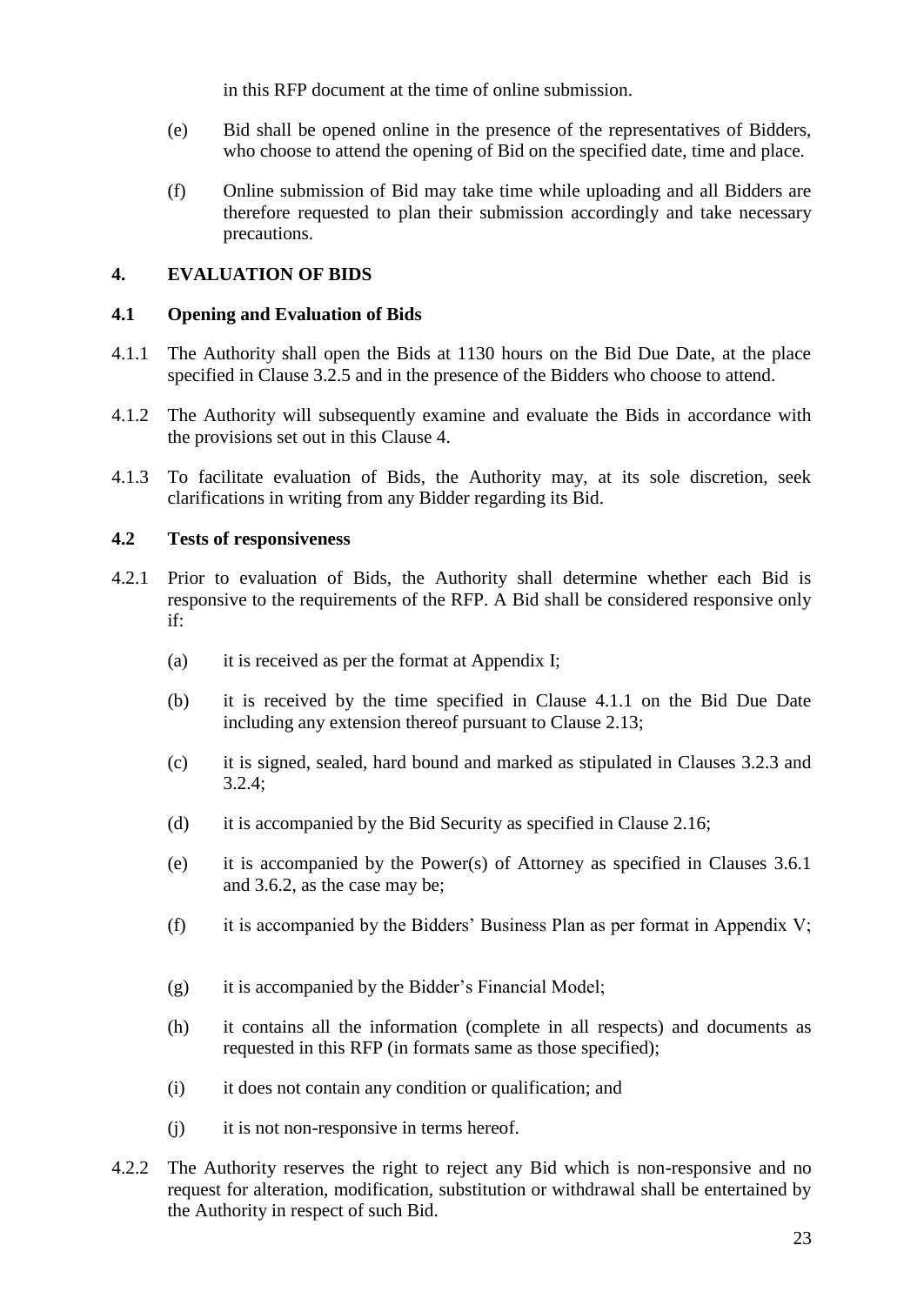# <span id="page-32-0"></span>**4.3 Selection of Bidder**

- 4.3.1 The Bidder adjudged as responsive in terms of Clause 4.2.1 and quoting the highest Premium offered to the Authority, and in the event that no Bidder offers Premium, then the Bidder quoting the lowest Annual Grant to be paid by the Authority shall be declared as the selected Bidder (the "**Selected Bidder**").
- 4.3.2 In the event that 2 (two) or more Bidders quote the same amount of Premium or Annual Grant, as the case may be (the "**Tie Bidders**"), the Authority shall identify the Selected Bidder by draw of lots, which shall be conducted, with prior notice, in the presence of the Tie Bidders who choose to attend. This provision shall apply to all rounds of bidding.
- 4.3.3 In the event that the Bidder quoting the lowest Annual Grant / highest Premium withdraws or is not selected for any reason in the first instance (the "**first round of bidding**"), in this case such Bidder shall obtain reimbursement of the Bid Security and, the Authority may invite the remaining (other) responsive Bidders to match the quote of the Bidder quoting the lowest Annual Grant / highest Premium (the "**second round of bidding**").
- 4.3.4 If no other Bidder matches the Bidder quoting the lowest Annual Grant / highest Premium under Clause 4.3.3. above, then the Bidder quoting the second lowest Annual Grant /second highest Premium will be selected (the "**third round of bidding**").
- 4.3.5 After selection, a Letter of Award (the "**LOA**") shall be issued, in duplicate, by the Authority to the Selected Bidder and the Selected Bidder shall, within 7 (seven) days of the receipt of the LOA, sign and return the duplicate copy of the LOA in acknowledgement thereof. In the event the duplicate copy of the LOA duly signed by the Selected Bidder is not received by the stipulated date, the Authority may, unless it consents to extension of time for submission thereof, appropriate the Bid Security of such Bidder as mutually agreed genuine pre-estimated loss and damage suffered by the Authority on account of failure of the Selected Bidder to acknowledge the LOA, and the next eligible Bidder may be considered.
- 4.3.6 After acknowledgement of the LOA as aforesaid by the Selected Bidder, it shall execute the Draft Concession Agreement within the period prescribed in Clause 1.4. The Selected Bidder shall not be entitled to seek any deviation in the Draft Concession Agreement.

#### <span id="page-32-1"></span>**4.4 Contacts during Bid Evaluation**

Bids shall be deemed to be under consideration immediately after they are opened and until such time the Authority makes official intimation of award/rejection to the Bidders. While the Bids are under consideration, Bidders and their representatives or other interested parties are advised to refrain from contacting by any means, the Authority or their employees, representatives on matters related to the Bids under consideration.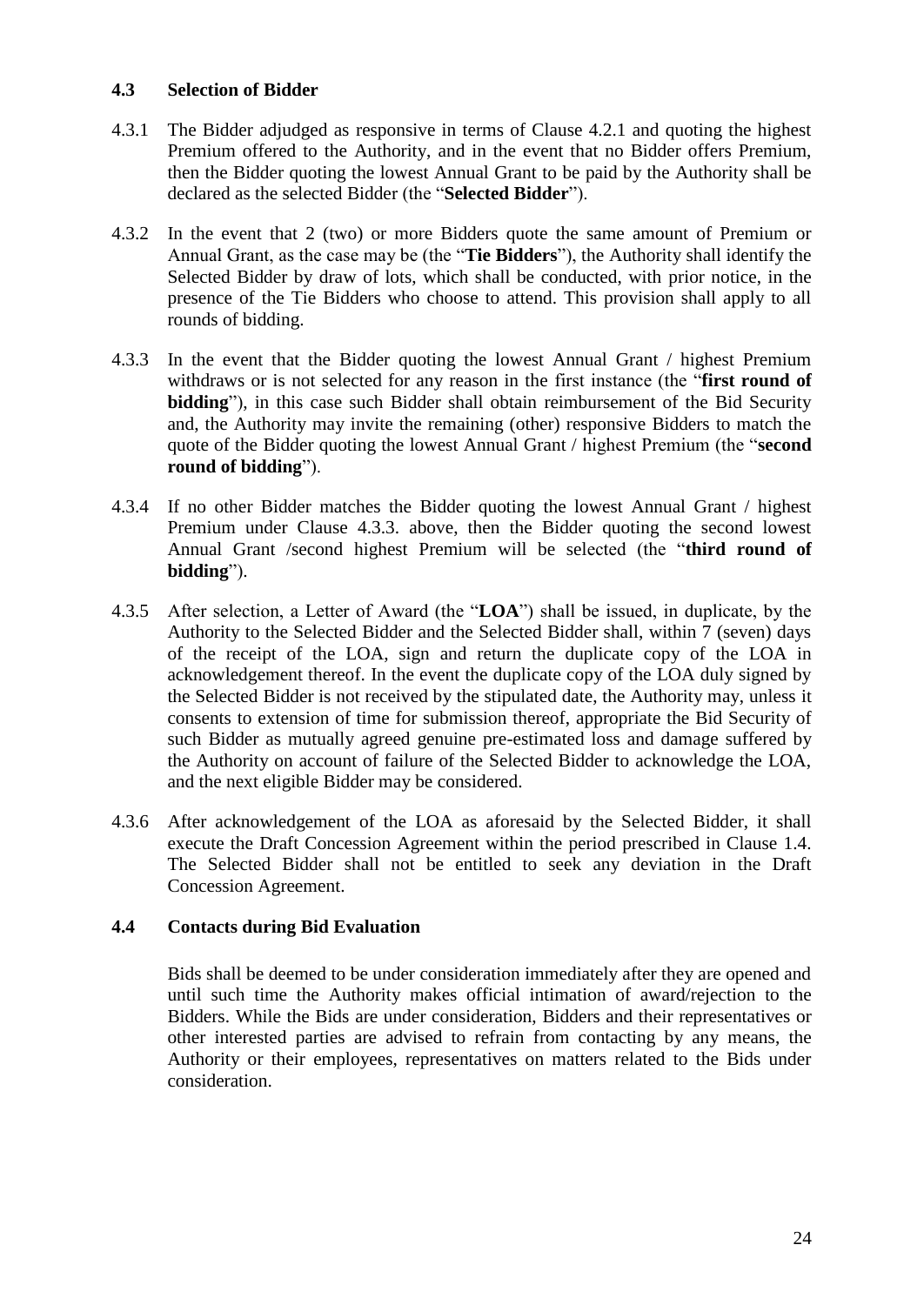# **APPENDIX I - LETTER COMPRISING THE BID**

*(Refer Clauses 2.1.4 and 4.21)*

<span id="page-33-0"></span>Dated:

The Commissioner, Aurangabad Municipal Corporation, Town Hall, Aurangabad – 431 001 Maharashtra State, India.

Sub: Bid to Build, Refurbish, Operate and Maintain the Water Supply System of Aurangabad City, Maharashtra State, India.

Dear Sir,

- 1. With reference to your RFP document dated  $[\bullet]$ , I/we, having examined the Bidding Documents and understood their contents, hereby submit my/our Bid for the aforesaid Project. The Bid is unconditional and unqualified.
- 2. All information provided in the Bid and in the Appendices is true and correct.
- 3. This statement is made for the express purpose of being selected for the development, construction, operation and maintenance of the aforesaid Project.
- 4. I/We shall make available to the Authority any additional information it may find necessary or require to supplement or authenticate the Bid.
- 5. I/We acknowledge the right of the Authority to reject our Bid without assigning any reason or otherwise and herein waive our right to challenge the same on any account whatsoever.
- 6. We certify that in the last three years, we/ any of the Consortium Members have not:
	- (a) failed to perform on any contract entered into with a governmental/statutory body or authority, as evidenced by imposition of a penalty or a judicial pronouncement or arbitration award;
	- (b) been expelled from any project or contract entered into with a governmental/statutory body or authority; or
	- (c) had any contract entered into with a governmental/statutory body or authority terminated for breach on our part.
- 7. I/We declare that:
	- (a) I/We have examined and have no reservations to any of the volumes of the RFP, including any Addendum issued by the Authority;
	- (b) I/We do not have any conflict of interest in accordance with Clauses 2.3 of the RFP document;
	- (c) I/We have not directly or indirectly or through an agent engaged or indulged in any corrupt practice, fraudulent practice, coercive practice, undesirable practice or restrictive practice, as defined in Clause 2.14 of the RFP document, in respect of any tender or request for proposal issued by or any agreement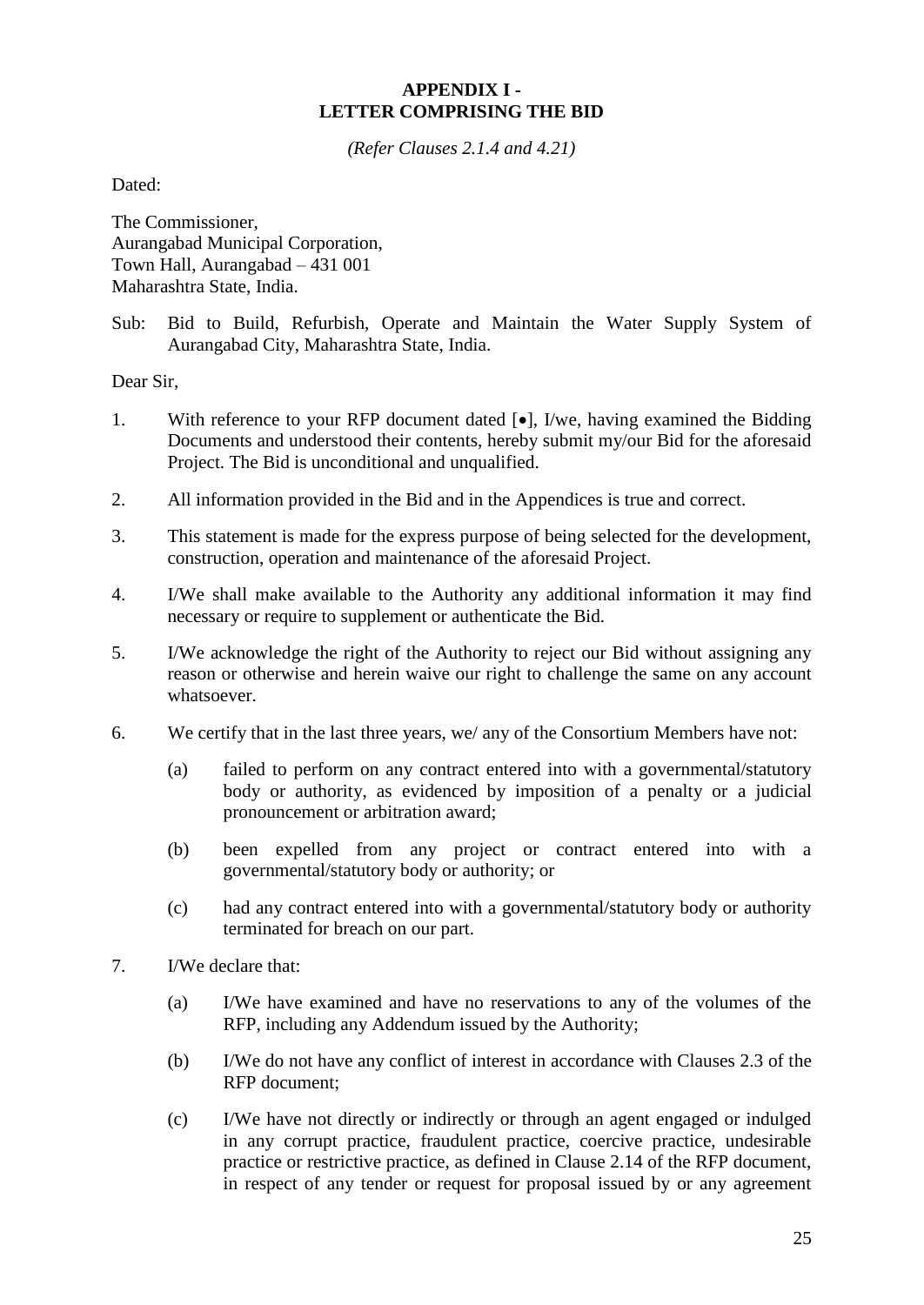entered into with the Authority or any other public sector enterprise or any government, Central or State; and

- (d) I/We hereby certify that we have taken steps to ensure that in conformity with the provisions of Clause 2.14 of the RFP, no person acting for us or on our behalf has engaged or will engage in any corrupt practice, fraudulent practice, coercive practice, undesirable practice or restrictive practice.
- 8. I/We understand that you may cancel the Bidding Process at any time and that you are neither bound to accept any Bid that you may receive nor to invite the Bidders to Bid for the Project, without incurring any liability to the Bidders, in accordance with Clause 3.8 of the RFP document.
- 9. I/We believe that we/our Consortium, proposed Consortium satisfy(ies) the Financial Criteria and meet(s) the requirements as specified in the RFQ document and are is qualified to submit a Bid.
- 10 I/We declare that we/any Member of the Consortium, are/is not a Member of any other Consortium submitting a Bid for the Project.
- 11. I/We certify that in regard to matters other than security and integrity of the country, we have not been convicted by a Court of Law or indicted or adverse orders passed by a regulatory authority which could cast a doubt on our ability to undertake the Project or which relates to an offence of moral turpitude.
- 12. I/We further certify that in regard to matters relating to security and integrity of the country, we have not been charge-sheeted by any agency of the Government or convicted by a Court of Law for any offence committed by us.
- 13. I/We further certify that no investigation by a regulatory authority is pending either against us or against our CEO or any of our Directors/Managers/employees.
- 14. I/We undertake that in case due to any change in facts or circumstances during the Bidding Process, our Bid may be disqualified in terms of the guidelines referred to above, we shall intimate the Authority of the same immediately.
- 15. We acknowledge that we/our Consortium was pre-qualified and short-listed on the basis of the Bidder's /or the Consortium Member's Technical Capability and Financial Capability. The Bidder further acknowledges and undertakes that the Bidder/ Lead Member of the Consortium, as the case may be, shall hold a minimum equity stake equal to 51% (fifty one percent) of the paid up share capital of the Concessionaire for the duration of the Concession Period. Moreover in the case the Bidder is a Consortium, then each of the other Consortium Members shall hold at least 10% (ten percent) of the equity of the Concessionaire for the duration of the Concession Period. We further agree and acknowledge that the aforesaid obligation shall be in addition to the obligations contained in the Draft Concession Agreement in respect of the Change in Ownership.
- 16. I/We acknowledge and agree that in the event of a change in Control of the Bidder/ Consortium Member whose Technical Capability and or Financial Capability was taken into consideration for the purposes of short-listing and pre-qualification under and in accordance with the RFQ. I/We shall inform the Authority forthwith along with all relevant particulars and the Authority may, in its sole discretion, disqualify the Bidder/ Consortium or withdraw the Letter of Award, as the case may be. I/We further acknowledge and agree that in the event such change in control occurs after signing of the Draft Concession Agreement but prior to Financial Close of the Project,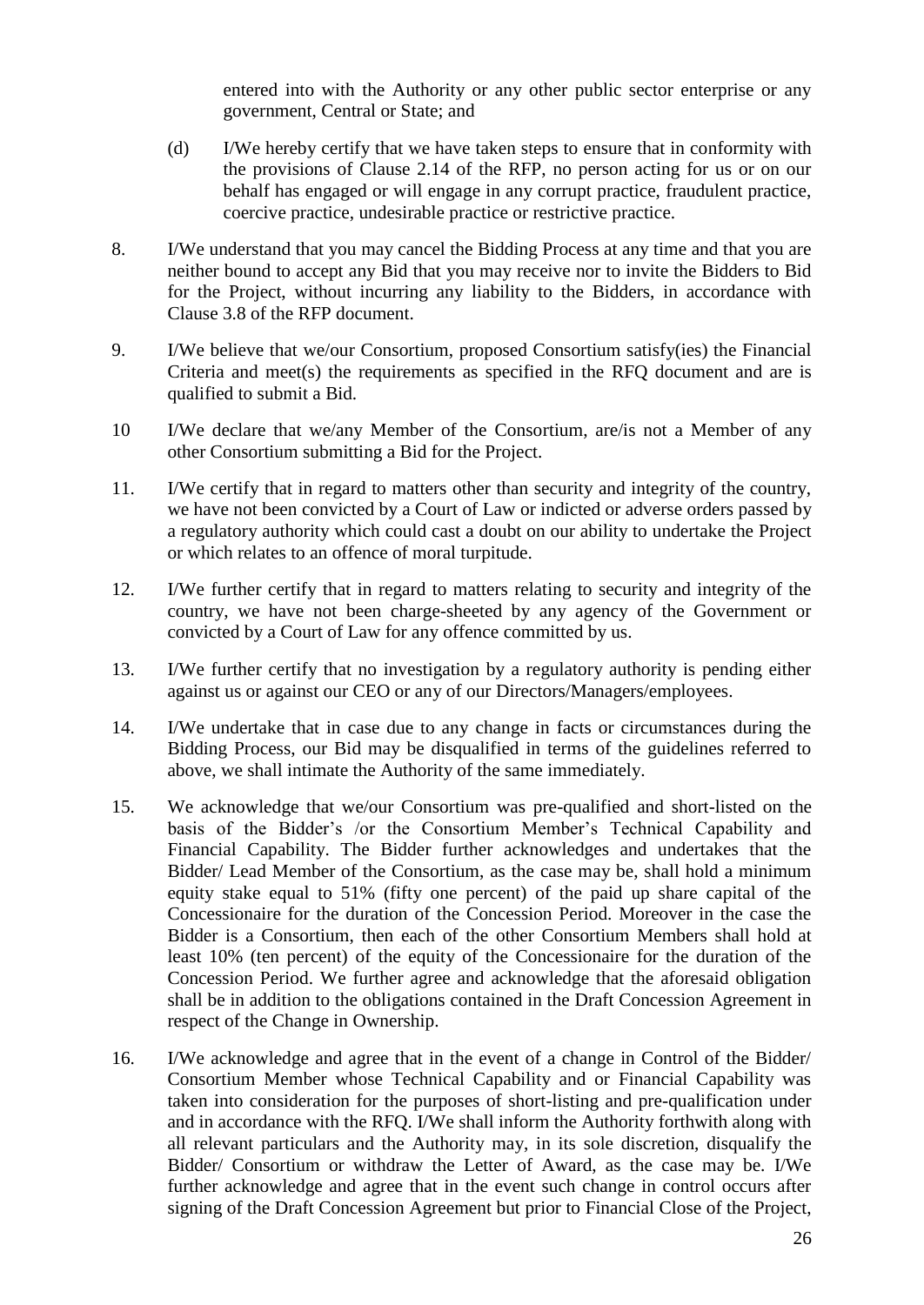it would, notwithstanding anything to the contrary contained in the Agreement, be deemed a breach thereof, and the Draft Concession Agreement shall be liable to be terminated without the Authority being liable to us in any manner whatsoever.

- 17. I/We understand that the Selected Bidder shall incorporate a special purpose vehicle under the Indian Companies Act, 1956, to implement the Project prior to execution of the Draft Concession Agreement.
- 18. We hereby irrevocably waive any right which we may have at any stage at law or howsoever otherwise arising to challenge or question any decision taken by the Authority in connection with the selection of the Bidder, or in connection with the Bidding Process itself, in respect of the above mentioned Project and the terms and implementation thereof.
- 19. In the event of our being declared as the Selected Bidder, we agree to incorporate a special purpose vehicle to enter into a Draft Concession Agreement in accordance with the draft that has been provided to us prior to the Bid Due Date. We agree not to seek any changes in the aforesaid draft and agree to abide by the same.
- 20. We have studied the RFP and RFQ carefully and also surveyed the existing asset and the Project site. We understand that except to the extent as expressly set forth in the Draft Concession Agreement, we shall have no claim, right or title arising out of any documents or information provided to us by the Authority or in respect of any matter arising out of or concerning or relating to the Bidding Process including the award of Concession.
- 21. The Annual Grant /Premium has been quoted by me/us after taking into consideration all the terms and conditions stated in the RFP, Draft Concession Agreement, our own estimates of costs, demand and recovery of user fees from end users and after a careful assessment of the site and all the conditions that may affect the Bid.
- 22. I/We acknowledge and understand that whilst the Authority will assist the Concessionaire in accordance with the terms of the Draft Concession Agreement, the collection risk for the Project will be borne entirely by the Concessionaire, the Authority will not guarantee a minimum level of collection from the end users. I/We also acknowledge that the Annual Grant /Premium has been quoted by me/us after taking this fact into consideration.
- 23. I/We acknowledge and understand that the Project shall be implemented in accordance with the Mandatory Project Requirements and the DPR as set out in the Project Information Memorandum.
- 24. I/We offer a Bid Security of Rs. 6.38 Crores (six crores and thirty eight lacs) to the Authority in accordance with the RFP Document.
- 25. The Bid Security in the form of a Demand Draft/Bank Guarantee (strike out whichever is not applicable) is attached.
- 26. I/We agree and understand that the Bid is subject to the provisions of this RFP. In no case, I/We shall have any claim or right of whatsoever nature if the Project/Concession is not awarded to me/us or our Bid is not opened.
- 27. I/We hereby submit our Bid and [offer a Premium / Annual Grant in the form of  $\lceil \bullet \rceil$ Rupees (in words) per annum) (Strike out whichever is not applicable)] for undertaking the aforesaid Project in accordance with this RFP and the Draft Concession Agreement.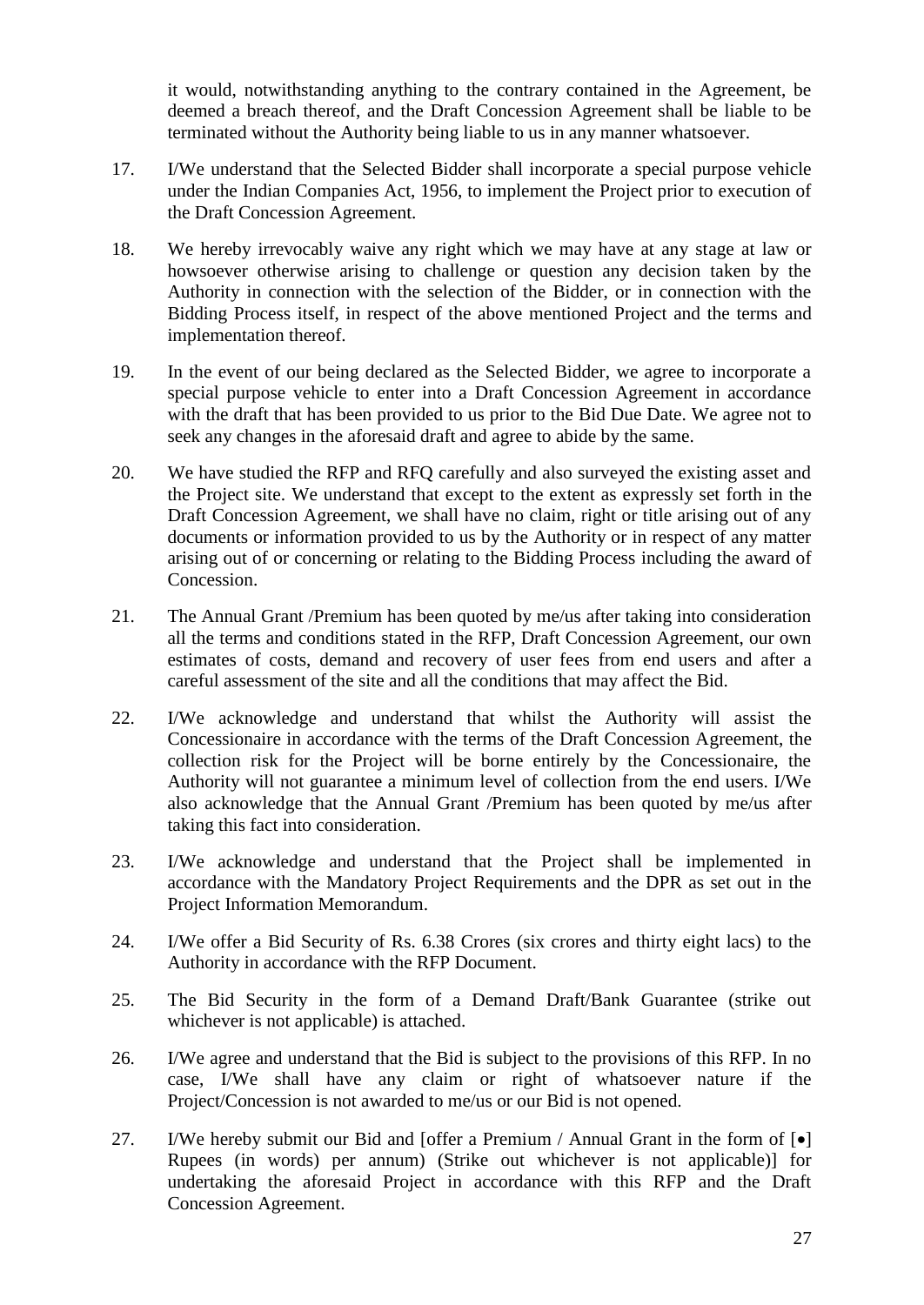- 28. I/We agree to keep this offer valid for 270 (two hundred and seventy) days from the Bid Due Date specified in the RFP.
- 29. I/We agree and undertake to abide by all the terms and conditions of the RFP document.

In witness thereof, I/we submit this Bid under and in accordance with the terms of the RFP document.

Yours faithfully,

(Signature of the Authorised signatory)

(Name and designation of the of the Authorised signatory)

Name and seal of Bidder/Lead firm

Date:

Place: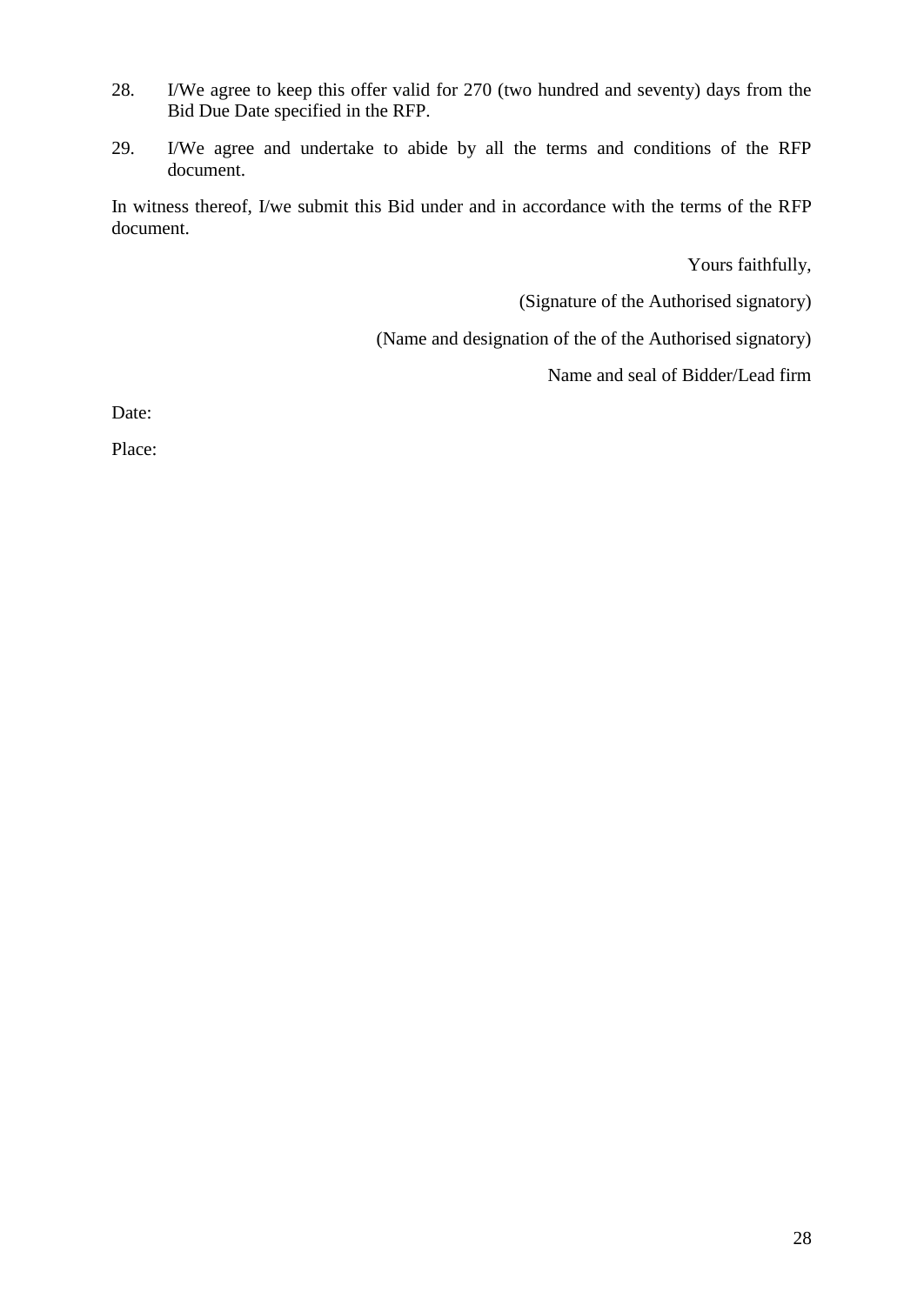## **APPENDIX II-BANK GUARANTEE FOR BID SECURITY**

*(Refer Clauses 2.16 and 3.2.2)*

#### <span id="page-37-0"></span>B.G.No. **Dated: Dated:**

- 1. In consideration of you, Aurangabad Municipal Corporation having its office at Town Hall, Aurangabad 431001, State of Maharashtra, India (hereinafter referred to as the "**Authority**", which expression shall unless it be repugnant to the subject or context thereof include its, successors and assigns) having agreed to receive the Bid of Rs. [•] Crores (Rupees [•] only), a Company registered under provision of the Companies Act. 1956 and having its registered office at  $\lceil \bullet \rceil$  and acting on behalf of its Consortium (hereinafter referred to as the "**Bidder**" which expression shall unless it be repugnant to the subject or context thereof include its/their executors administrators, successors and assigns), to Build, Refurbish, Operate and Maintain the water supply system of Aurangabad City, (hereinafter referred to as "**the Project**") pursuant to the request for proposal document dated  $\lceil \bullet \rceil$  issued in respect of the Project ("RFP"), we [Name of the Bank] having our registered office at  $\lceil \bullet \rceil$  and one of its branches at  $\lceil \bullet \rceil$  (hereinafter referred to as the "**Bank**"), at the request of the Bidder, do hereby in terms of Clause 2.16 the RFP Document, irrevocably, unconditionally and without reservation guarantee the due and faithful fulfillment and compliance of the terms and conditions of the RFP Document by the said Bidder and unconditionally and irrevocably undertake to pay forthwith to the Authority an amount of Rs. 6.38 Crores (six crores and thirty eight lacs) as bid security (hereinafter referred to as the "**Bid Security**") as our primary obligation without any demur, reservation, recourse, contest or protest and without reference to the Bidder if the Bidder shall fail to fulfill or comply with all or any of the terms and conditions contained in the said RFP.
- 2. Any such written demand made by the Authority stating that the Bidder is in default of the due and faithful fulfillment and compliance with the terms and conditions contained in the RFP shall be final, conclusive and binding on the Bank.
- 3. We, the Bank, do hereby unconditionally undertake to pay the amounts due and payable under this Guarantee without any demur, reservation, recourse, contest or protest and without any reference to the Bidder or any other person and irrespective of whether the claim of the Authority is disputed by the Bidder or not merely on the first demand from the Authority stating that the amount claimed is due to the Authority by reason of failure of the Bidder to fulfill and comply with the terms and conditions contained in the RFP including failure of the said Bidder to keep its Bid open during the Bid validity period as set forth in the said RFP for any reason whatsoever. Any such demand made on the Bank shall be conclusive as regards amount due and payable by the Bank under this Guarantee. However, our liability under this Guarantee shall be restricted to an amount not exceeding Rs. 6.38 Crores (six crores and thirty eight lacs).
- 4. This Guarantee shall be irrevocable and remain in full force for a period of 270 (two hundred and seventy) days from the Bid Due Date inclusive of a claim period of 120 (one hundred and twenty) days or for such extended period as may be mutually agreed between the Authority and the Bidder, and agreed to by the Bank, and shall continue to be enforceable till all amounts under this Guarantee have been paid.
- 5. We, the Bank, further agree that the Authority shall be the sole judge to decide as to whether the Bidder is in default of due and faithful fulfillment and compliance with the terms and conditions contained in the RFP including, *inter alia*, the failure of the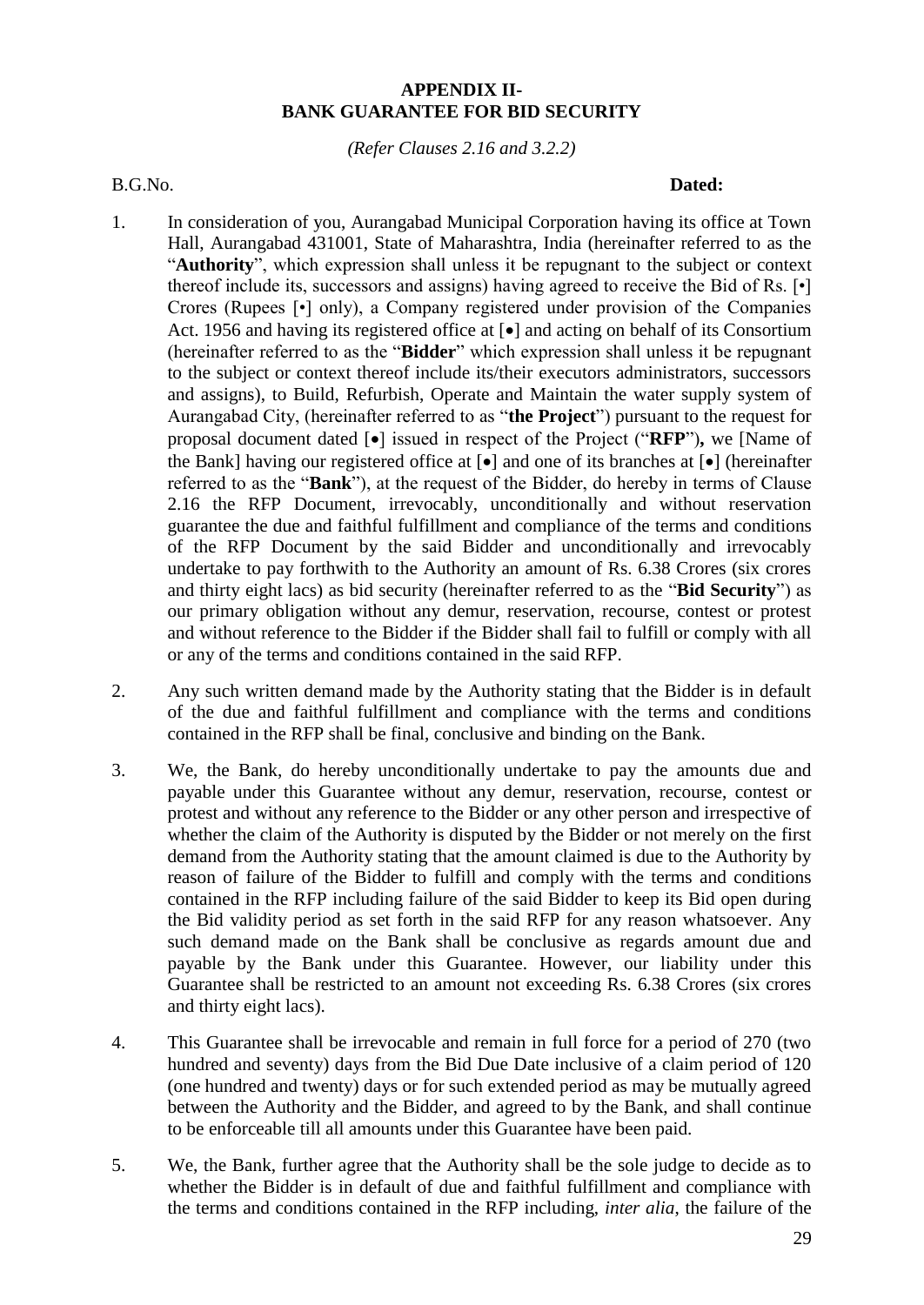Bidder to keep its Bid open during the Bid validity period set forth in the said RFP, and the decision of the Authority that the Bidder is in default as aforesaid shall be final and binding on us, notwithstanding any differences between the Authority and the Bidder or any dispute pending before any Court, Tribunal, Arbitrator or any other Authority.

- 6. The Guarantee shall not be affected by any change in the constitution or winding up of the Bidder or the Bank or any absorption, merger or amalgamation of the Bidder or the Bank with any other person.
- 7. In order to give full effect to this Guarantee, the Authority shall be entitled to treat the Bank as the principal debtor. The Authority shall have the fullest liberty without affecting in any way the liability of the Bank under this Guarantee from time to time to vary any of the terms and conditions contained in the said RFP or to extend time for submission of the Bids or the Bid validity period or the period for conveying acceptance of Letter of Award by the Bidder or the period for fulfillment and compliance with all or any of the terms and conditions contained in the said RFP by the said Bidder or to postpone for any time and from time to time any of the powers exercisable by it against the said Bidder and either to enforce or forbear from enforcing any of the terms and conditions contained in the said RFP or the securities available to the Authority, and the Bank shall not be released from its liability under these presents by any exercise by the Authority of the liberty with reference to the matters aforesaid or by reason of time being given to the said Bidder or any other forbearance, act or omission on the part of the Authority or any indulgence by the Authority to the said Bidder or by any change in the constitution of the Authority or its absorption, merger or amalgamation with any other person or any other matter or thing whatsoever which under the law relating to sureties would but for this provision have the effect of releasing the Bank from its such liability.
- 8. Any notice by way of request, demand or otherwise hereunder shall be sufficiently given or made if addressed to the Bank and sent by courier or by registered mail to the Bank at the address set forth herein.
- 9. We undertake to make the payment on receipt of your notice of claim on us addressed to [name of Bank along with branch address] and delivered at our above branch who shall be deemed to have been duly authorised to receive the said notice of claim.
- 10. It shall not be necessary for the Authority to proceed against the said Bidder before proceeding against the Bank and the guarantee herein contained shall be enforceable against the Bank, notwithstanding, any other security which the Authority may have obtained from the said Bidder or any other person and which shall, at the time when proceedings are taken against the Bank hereunder, be outstanding or unrealised.
- 11. We, the Bank, further undertake not to revoke this Guarantee during its currency except with the previous express consent of the Authority in writing.
- 12. The Bank declares that it has power to issue this Guarantee and discharge the obligations contemplated herein, the undersigned is duly authorised and has full power to execute this Guarantee for and on behalf of the Bank.
- 13. This Bank Guarantee and all questions of its interpretation shall be construed in accordance with the laws of India. The courts at Aurangabad shall have jurisdiction over matters arising out of or relating to this Bank Guarantee.

Signed and Delivered by [ $\bullet$ ] Bank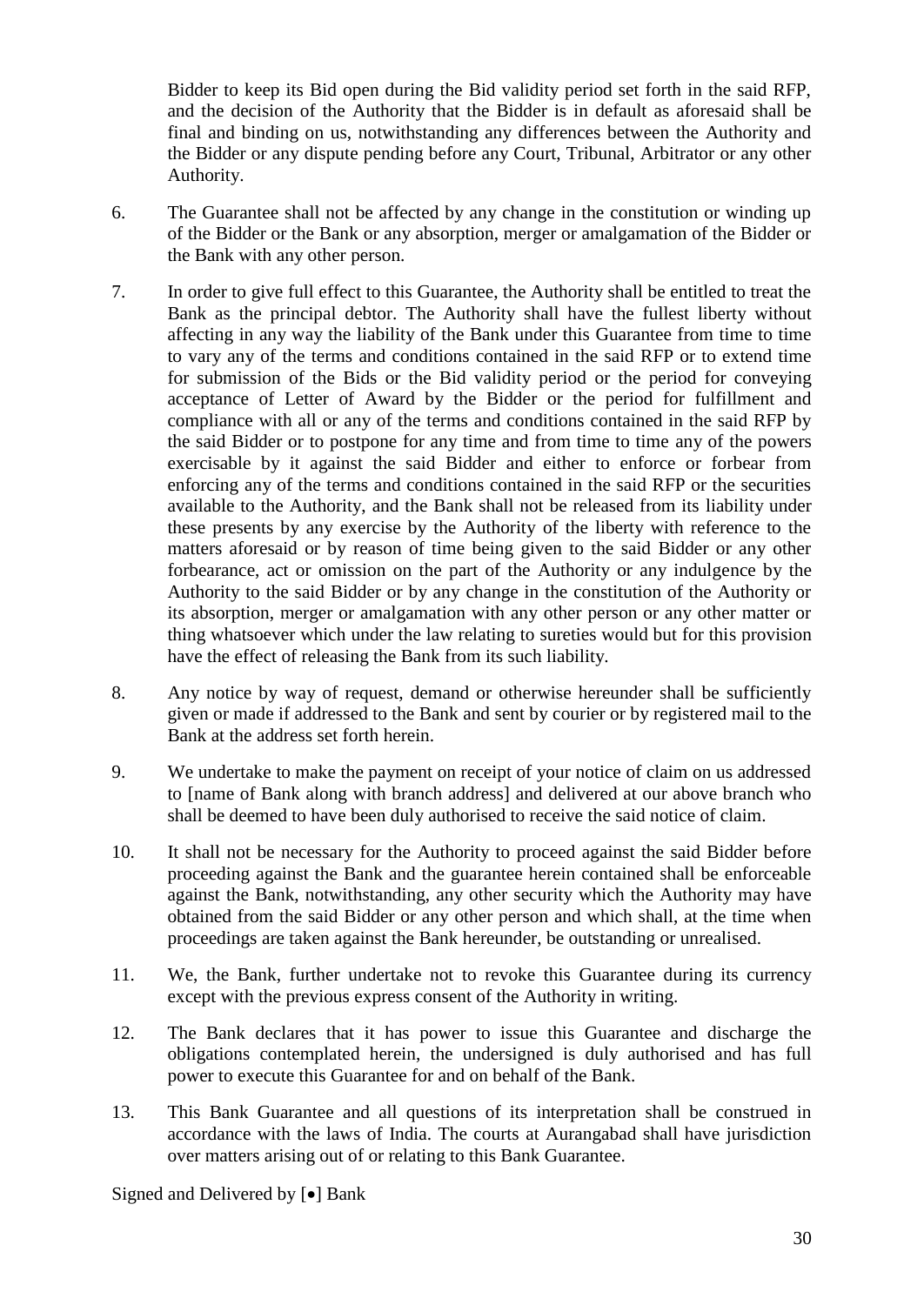By the hand of Mr./Ms.  $[\bullet]$ , its  $[\bullet]$  and authorised official.

(Signature of the Authorised Signatory)

(Official Seal)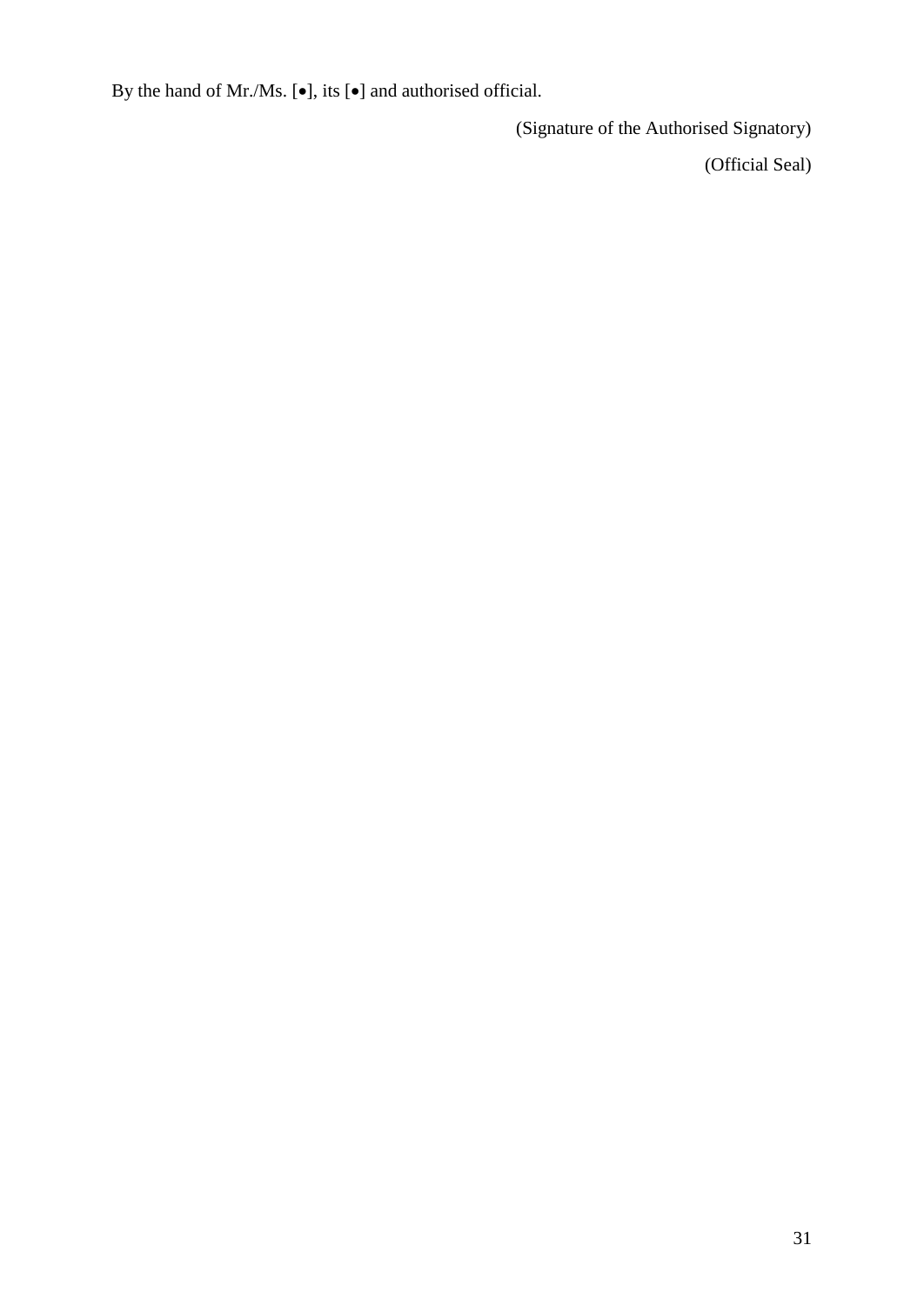#### **APPENDIX III - POWER OF ATTORNEY FOR SIGNING OF BID**

*(Refer Clauses 3.2.2 and 3.6.1)*

<span id="page-40-0"></span>Know all men by these presents, We,  $\lceil \bullet \rceil$  (name of the firm and address of the registered office) do hereby irrevocably constitute, nominate, appoint and authorise Mr./Ms (Name), son/daughter/wife of  $\lceil \bullet \rceil$  and presently residing at  $\lceil \bullet \rceil$ , who is [presently employed with us/the Lead Member of our Consortium and holding the position of  $\lceil \bullet \rceil$  as our true and lawful attorney (hereinafter referred to as the "**Attorney**") to do in our name and on our behalf, all such acts, deeds and things as are necessary or required in connection with or incidental to submission of our bid to Build, Refurbish, Operate and Maintain the water supply system of Aurangabad City on BOT Basis Project proposed or being developed by the Aurangabad Municipal Corporation (the "**Authority**") including but not limited to signing and submission of all applications, bids and other documents and writings, participate in bidders' and other conferences and providing information/responses to the Authority, representing us in all matters before the Authority, signing and execution of all contracts including the Draft Concession Agreement and undertakings consequent to acceptance of our bid, and generally dealing with the Authority in all matters in connection with or relating to or arising out of our bid for the said Project and/or upon award thereof to us and/or till the entering into of the Draft Concession Agreement with the Authority.

AND we hereby agree to ratify and confirm and do hereby ratify and confirm all acts, deeds and things lawfully done or caused to be done by our said Attorney pursuant to and in exercise of the powers conferred by this Power of Attorney and that all acts, deeds and things done by our said Attorney in exercise of the powers hereby conferred shall and shall always be deemed to have been done by us.

# IN WITNESS WHEREOF WE, [ $\bullet$ ], THE ABOVE NAMED PRINCIPAL HAVE EXECUTED THIS POWER OF ATTORNEY ON THIS  $[•]$  DAY OF  $[•]$ , 20 $[•]$ .

For  $\lceil \bullet \rceil$ 

(Signature)

(Name, Title and Address)

Witnesses:

1.

2.

(Signature)

(Name, Title and Address of the Attorney)

Accepted [Notarised]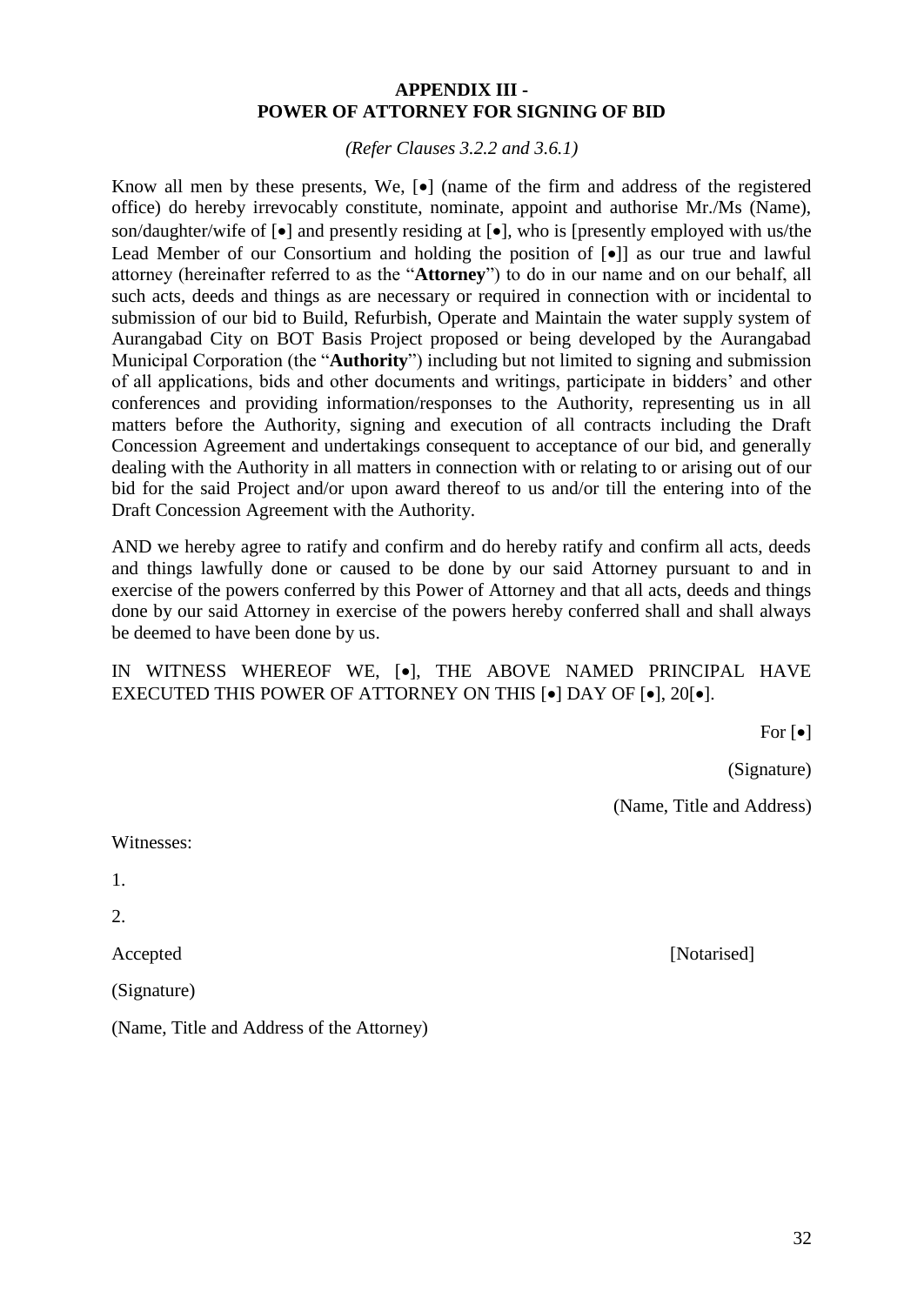# *Notes:*

- $\bullet$  *The mode of execution of the Power of Attorney should be in accordance with the procedure, if any, laid down by the applicable law and the charter documents of the executant(s) and when it is so required, the same should be under common seal affixed in accordance with the required procedure.*
- . *Also, wherever required, the Bidder should submit for verification the extract of the charter documents and documents such as a resolution for executing the power of attorney in favour of the person executing this Power of Attorney for the delegation of power hereunder on behalf of the Bidder.*
- $\bullet$  *For a Power of Attorney executed and issued overseas, the document will also have to be legalised by the Indian Embassy and notarised in the jurisdiction where the Power of Attorney is being issued.*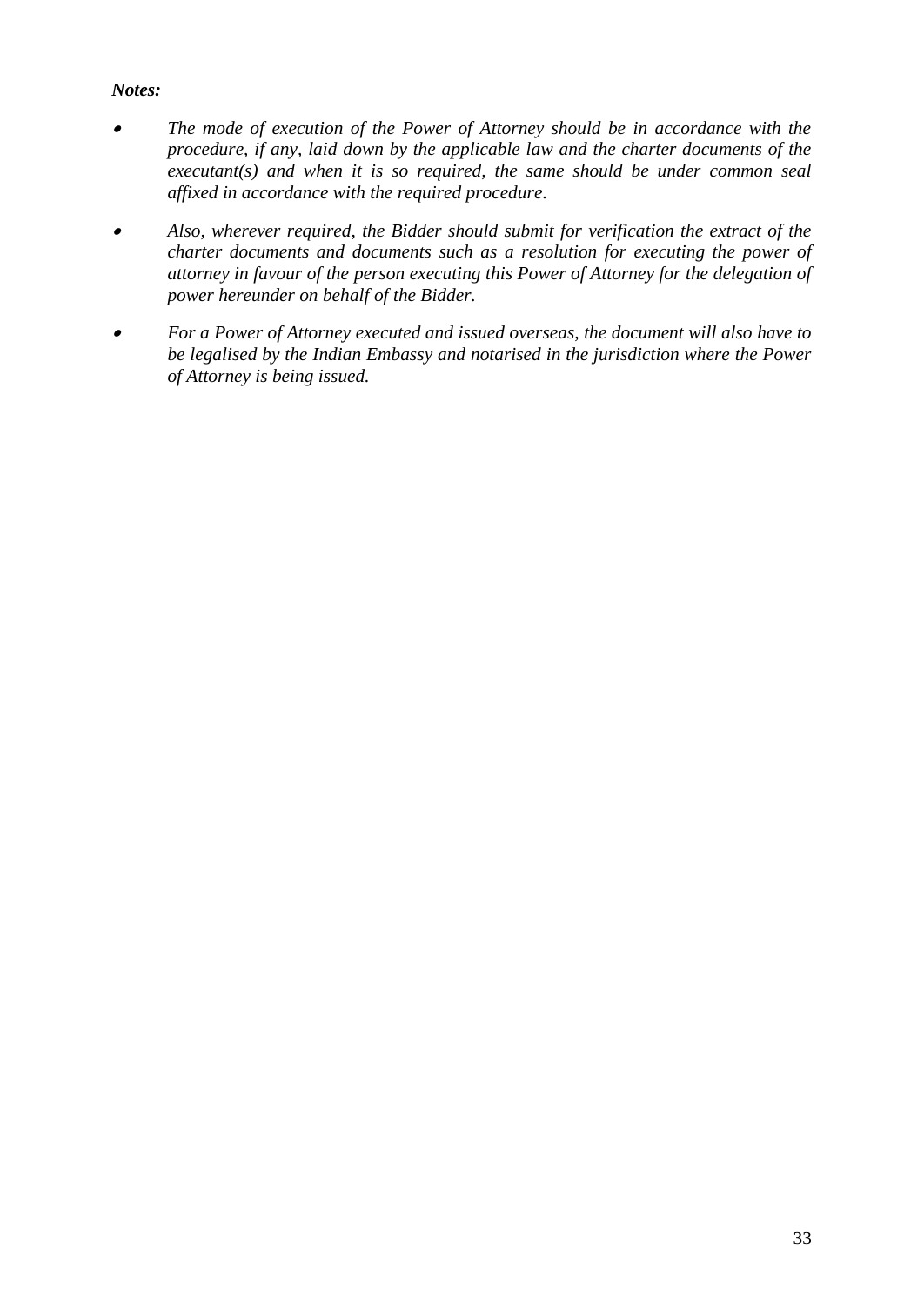#### <span id="page-42-0"></span>**APPENDIX IV - POWER OF ATTORNEY FOR LEAD MEMBER OF CONSORTIUM**

*(Refer Clauses3.2.2 and 3.6.2)*

Whereas the Aurangabad Municipal Corporation (the "**Authority**") has invited bids from pre-qualified and short-listed parties for the Building, Refurbishment, Operation and Maintenance of the water supply system of Aurangabad City on BOT Basis, (the "**Project**").

Whereas,  $[\bullet]$ ,  $[\bullet]$  and  $[\bullet]$  (collectively the "**Consortium**") being Members of the Consortium are interested in bidding for the Project in accordance with the terms and conditions of the Request for Proposal and other connected documents in respect of the Project, and

Whereas, it is necessary for the Members of the Consortium to designate one of them as the Lead Member with all necessary power and authority to do for and on behalf of the Consortium, all acts, deeds and things as may be necessary in connection with the Consortium's bid for the Project and its execution.

# **NOW THEREFORE KNOW ALL MEN BY THESE PRESENTS**

We,  $[\bullet]$  having our registered office at  $[\bullet]$ , M/s.  $[\bullet]$ , having our registered office at  $[\bullet]$ , and M/s.  $\bullet$  having our registered office at  $\bullet$ , [the respective names and addresses of the registered office] (hereinafter collectively referred to as the "**Principals**") do hereby irrevocably designate, nominate, constitute, appoint and authorise  $M/s$ .  $\bullet$  having its registered office at  $[\bullet]$ , being one of the Members of the Consortium, as the Lead Member and true and lawful attorney of the Consortium (hereinafter referred to as the "**Attorney**") and hereby irrevocably authorise the Attorney (with power to sub-delegate) to conduct all business for and on behalf of the Consortium and any one of us during the bidding process and in the event the Consortium is awarded the Concession/Contract, during the execution of the Project, and in this regard, to do on our behalf and on behalf of the Consortium, all or any of such acts, deeds or things as are necessary or required or incidental to the submission of its bid for the Project, including but not limited to signing and submission of all applications, bids and other documents and writings, participate in bidders and other conferences, respond to queries, submit information/documents, sign and execute contracts and undertakings consequent to acceptance of the bid of the Consortium and generally to represent the Consortium in all its dealings with the Authority, and/or any other Government Agency or any person, in all matters in connection with or relating to or arising out of the Consortium's bid for the Project and/or upon award thereof till the Draft Concession Agreement is entered into with the Authority.

AND hereby agree to ratify and confirm and do hereby ratify and confirm all acts, deeds and things lawfully done or caused to be done by our said Attorney pursuant to and in exercise of the powers conferred by this Power of Attorney and that all acts, deeds and things done by our said Attorney in exercise of the powers hereby conferred shall and shall always be deemed to have been done by us/Consortium.

IN WITNESS WHEREOF WE; THE PRINCIPALS ABOVE NAMED HAVE I-XI-C U III) THIS POWER OF ATTORNEY ON THIS  $[•]$  DAY OF 20 $[•]$ .

> For  $\lceil \bullet \rceil$ (Name & Title)

> > For  $\lceil \bullet \rceil$

(Name & Title)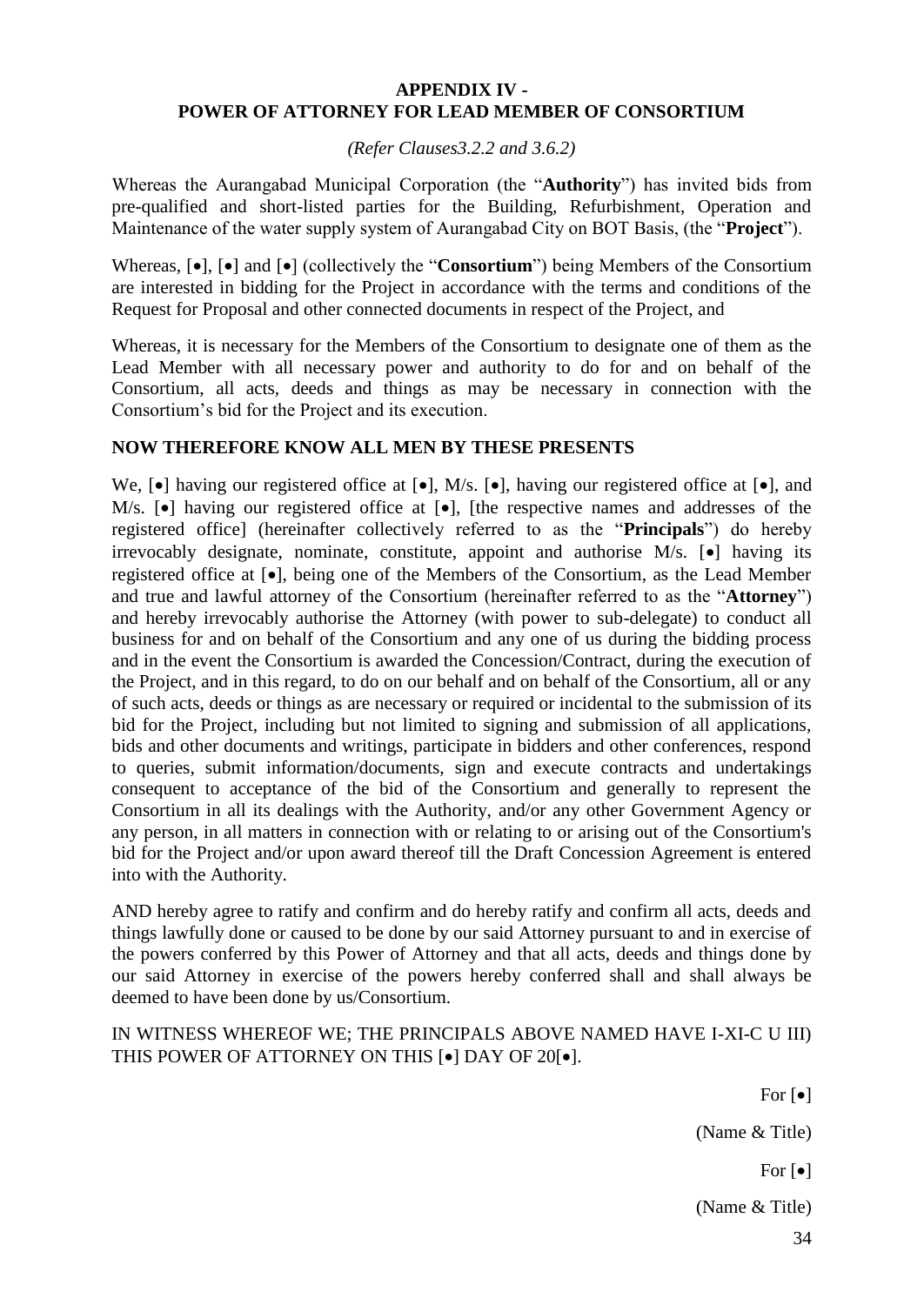For  $[\bullet]$ (Name & Title)

Witnesses:

1.

2.

(Executants)

(To be executed by all the Members of the Consortium)

*Notes:*

- . *The mode of execution of the Power of Attorney should be in accordance with the procedure, if any, laid down by the applicable law and the charter documents of the executants) and when it is so required, the same should be under common seal affixed in accordance with the required procedure.*
- $\bullet$  *Also, wherever required, the Applicant should submit for verification the extract of the charter documents and documents such as a resolution for executing the power of attorney in favour of the person executing this Power of Attorney for the delegation of power hereunder on behalf of the Applicant.*
- $\bullet$  *For a Power of Attorney executed and issued overseas, the document will also have to be legalised by the Indian Embassy and notarised in the jurisdiction where the Power of Attorney is being issued.*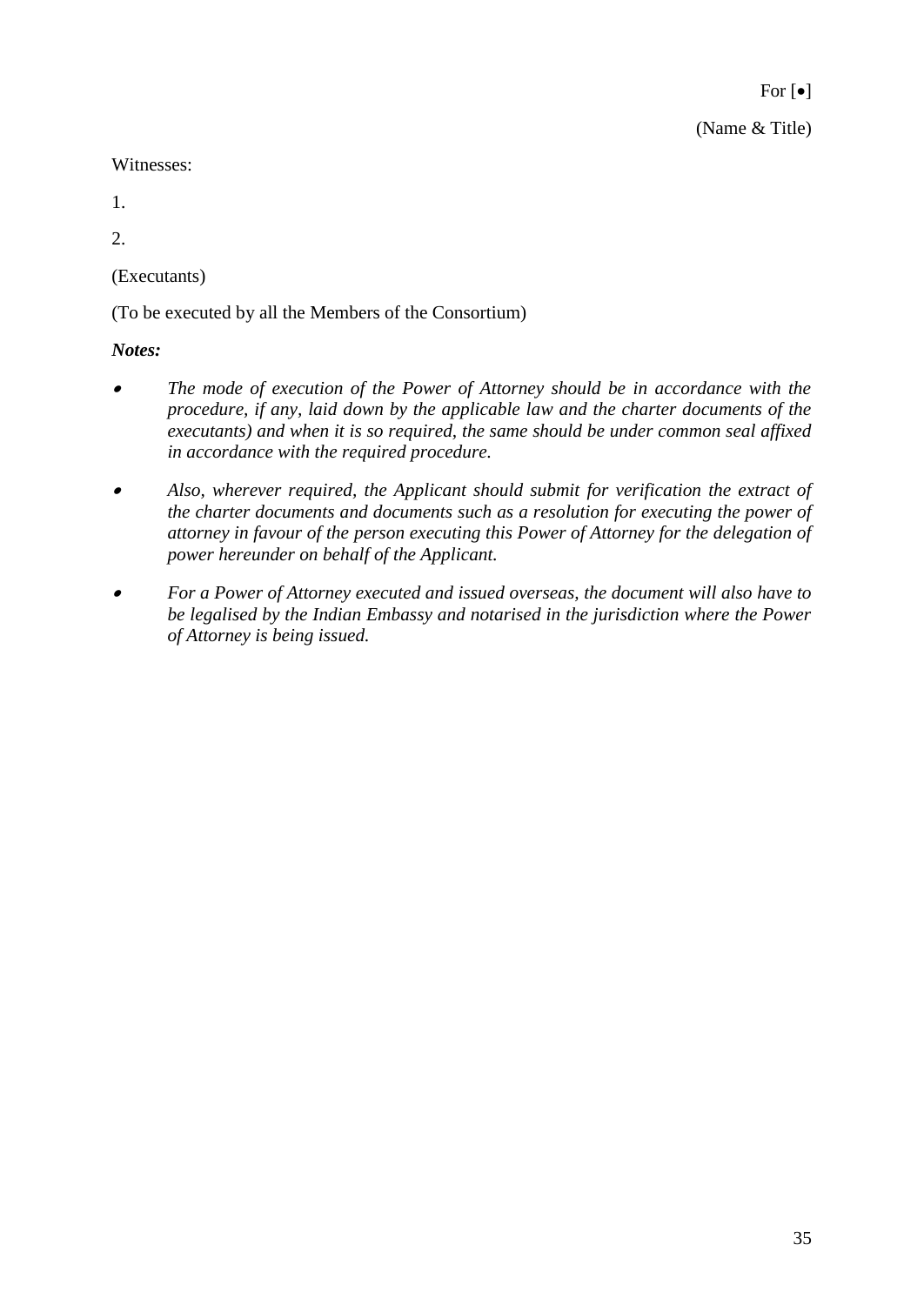# <span id="page-44-0"></span>**APPENDIX V - BUSINESS PLAN OF THE BIDDER FOR THE PROJECT**

# **FORMAT TO BE FOLLOWED**

## **Chapter 1 – Executive summary**

#### **Chapter 2 – Appreciation of the sector and Project:**

- (i) An understanding of the water sector business;
- (ii) How Bidder would apply its knowledge and understanding of water sector and/or Project Management, in introducing measures likely to be appropriate and effective for the Project;
- (iii)The Bidder's commitment to the growth and success of the Project;
- (iv)Description of the Project with broad layout;
- (v) Expected Project cost, total and per component; and
- (vi)Formation of SPV, equity structure of the SPV, capital structure, role of the Consortium Members, etc.

## **Chapter 3 – Broad Business Plan**

Bidders to develop a preliminary plan of **short term, medium term and long term** options and measures which would be implemented during the Concession Period

- (i) To improve the quality of supply and service to consumers;
- (ii) To instill consumer confidence;
- (iii)To improve metering, billing and revenue realization;
- (iv)To introduce qualitative change in the working environment and opportunities of employees and to incentives employees to improve performance;
- (v) To offer better career structures and training prospects for employees and to incentivise them for improved performance; and
- (vi)to reduce technical and non-technical water losses, identifying specifically those areas of non-technical water losses which could be reduced in the short-to-medium term; etc

Provide details of the organisational structure, which would be adopted for the operation, and management of the city's water supply system. Bidder should indicate the reasons why the proposed organizational structure would be appropriate for the Project

#### **Chapter 4 - Work plan**

Bidders shall submit a detailed Work Plan for each activity under each stage of the Project. This shall be prepared component-wise and also stage wise. The following items should be included:

(i) Phasing of activities in the form of bar charts or other format such as PERT network;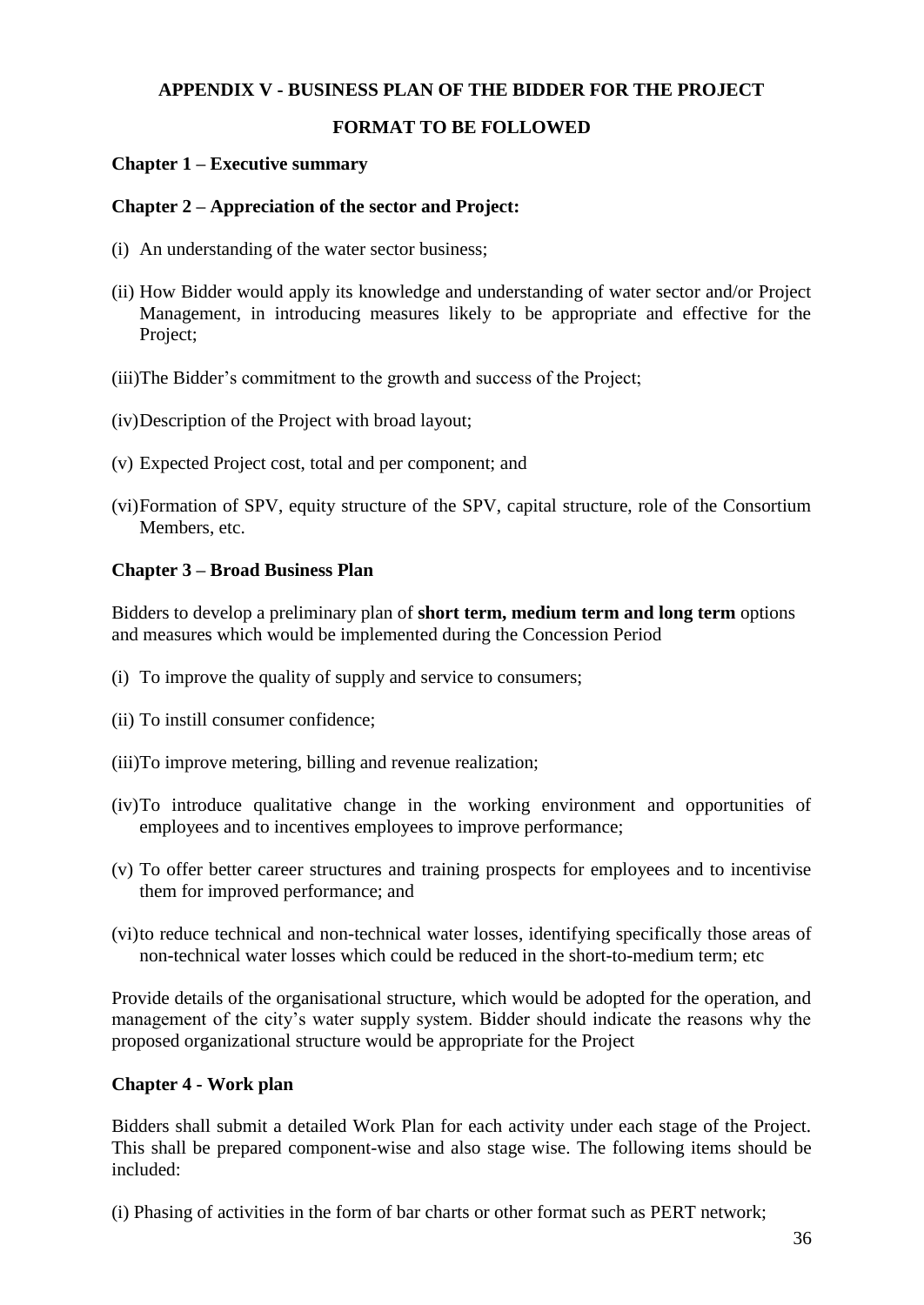- (ii) Issues if any in activities; measures to address these issues;
- (iii)Procurement plan for materials and project components;
- (iv)Manpower and equipment mobilization and deployment plan vis-à-vis the above schedule, and
- (v) Strategies to ensure timely completion of Project, and how issues during trial runs would be addressed.

# **Chapter 5 - Reduction of Technical and Non- Technical Water Losses**

- (i) Comment on the current level of distribution losses (including both technical and nontechnical Water losses) in the system that you consider are the primary causes of losses in the system;
- (ii) Provide details of steps which you consider would be appropriate to reduce the technical losses;
- (iii)Provide details of the steps you consider appropriate to reduce the non-technical losses.

# **Chapter 6 - Improvement in Billing Methods and Revenue Collection**

- (i) Provide details of deficiencies, if any, which you have noted in the system for billing and collections from consumers in the utility that you consider to be the reason for these deficiencies. What measures would you implement to reduce or eradicate these deficiencies?
- (ii) Provide the measures you consider would be appropriate to improve the revenues and the collections taking into consideration the consumer mix in the city;
- (iii)Provide the measures you would adopt to reduce number of illegal connections;
- (iv)Provide detail plan to implement meters at all household / non-household consumers and bulk meters at identified points;
- (v) What measures would you implement to encourage consumers to switch to metered supplies?
- (vi)What measures would you propose for the Project to prevent meter tampering?
- (vii) What are your observations on measures currently taken in the utility in cases of default in payment? How could recovery of defaults in payment be improved?

# **Chapter 7– Staffing Plan, Human Resources, Training, Safety and Management**

A staffing plan for the entire Project duration has to be submitted by Bidders, including the minimum staffing details. The plan shall describe the expert team that will be engaged in each phase of the Project. Following details have to be covered in this section:

(i) Overall organization chart indicating the required management/ supervisory positions and the number of persons to be hired for each position;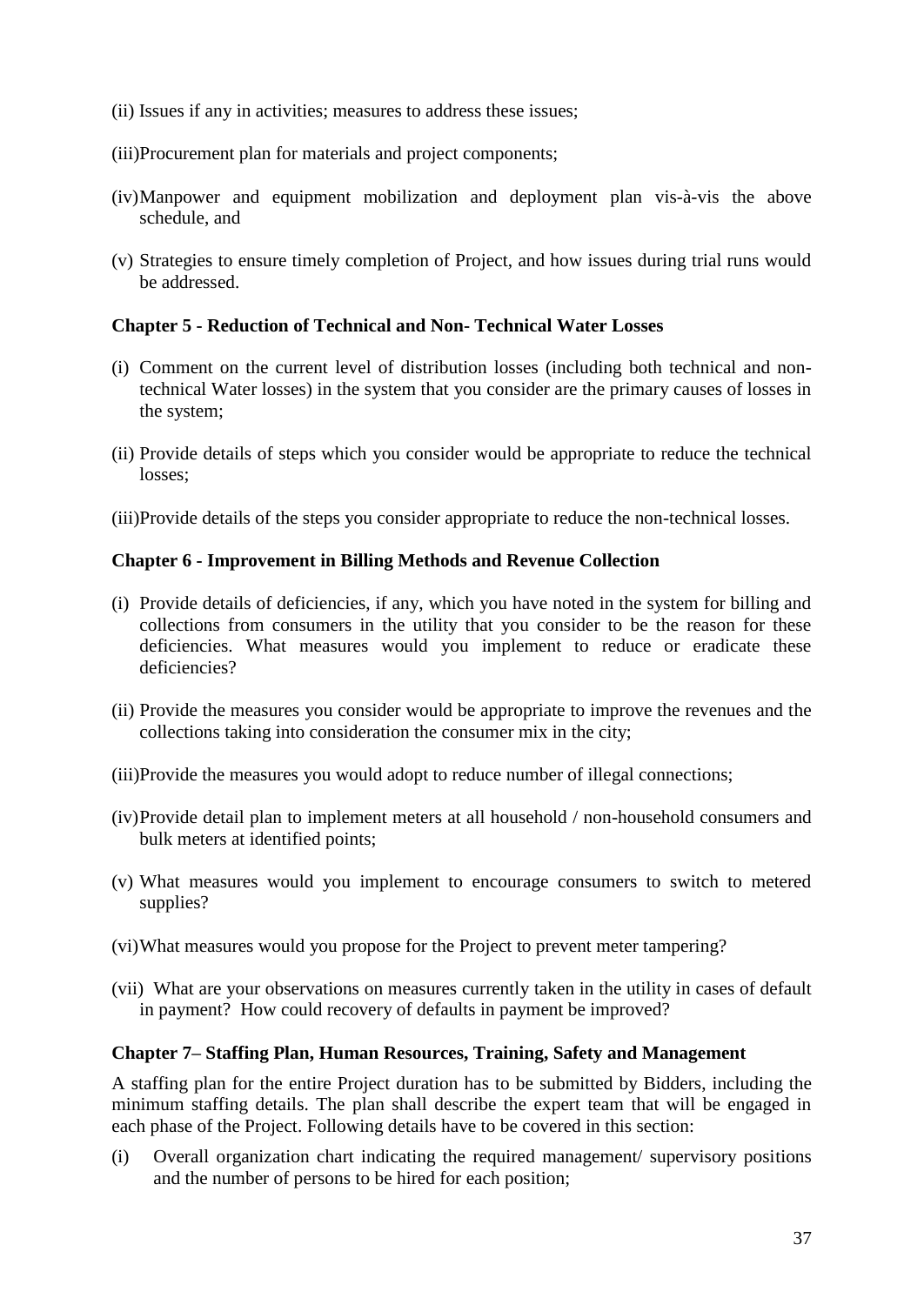- (ii) Experience of the key people involved in the design, construction, operations and maintenance. An organisational chart has to be presented indicating reporting mechanism at the construction site. Resumes of proposed team-members have to be submitted. They should contain the following
	- (a) Proposed position;
	- (b) Name of Firm;
	- (c) Name of staff;
	- (d) Profession;
	- (e) Date of birth;
	- (f) Years with the firm,
	- (g) Nationality,
	- (h) Detailed task assigned for this project,
	- (i) Key Qualifications,
		- Education:
		- Employment record, and
		- Language proficiency.
- (iii) Organizational plan during operations and training of the Authority's staff
- (iv) What programmes would you institute in respect of employee health & safety?
- (v) Describe any steps that you have taken to incentives employees' performance in your business. To what extent have these proved successful? Would similar measures be effective in this Project? If not, describe the measures, which you consider would be appropriate.

#### **Chapter 8 - Consumer Service and Public Relations**

Provide comments on the current procedures for dealing with consumer complaints in the city's water supply system. Your response should deal specially with:

- (i) Complaints relating to water supply issues;
- (ii) Response times on customer complaints;
- (iii) Time taken to effect the necessary remedial actions; and
- (iv) Measures taken to rectify breakdowns.
- (v) To what extent are the measures currently employed to deal with the above insufficient?
- (vi) What revisions would you make to them and what additional measures would you introduce?
- (vii) Describe any schemes or programmes which you have developed or implemented in your business in respect of public relations. How might these schemes or programmes be adopted to suit needs of the city's water supply system?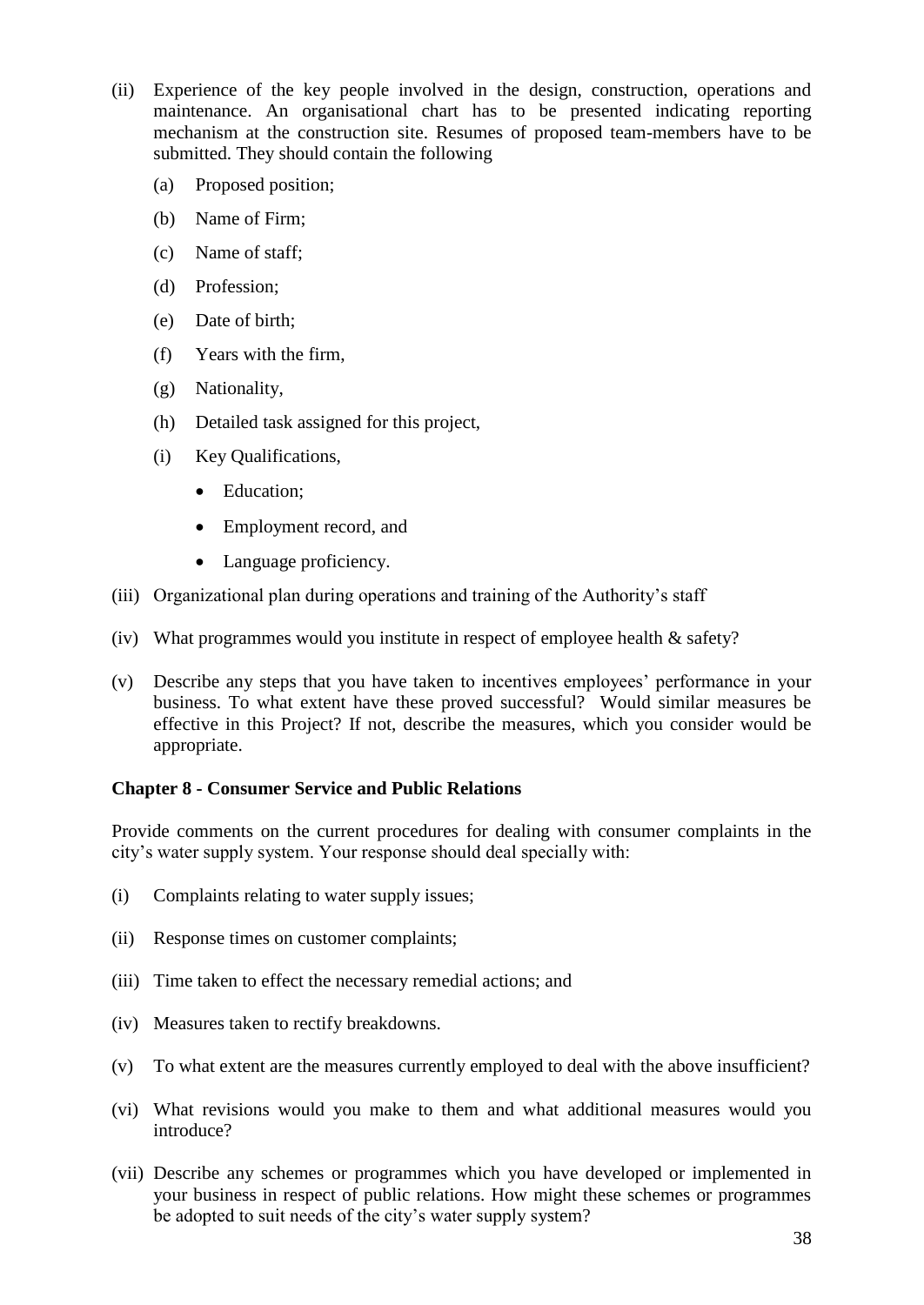## **Chapter 9 – Adherence to the environmental and social safeguards norms**

The design should conform to achieve service levels and commitments described in the draft Concession Agreement and meet requirements with regard to environmental and social norms.

## **Chapter 10 – Financial Model for Concession Period**

- (i) Assumptions with description;
- (ii) Profit and Loss;
- (iii) Balance sheet;
- (iv) Cash flow statement;
- (v) Ratios.